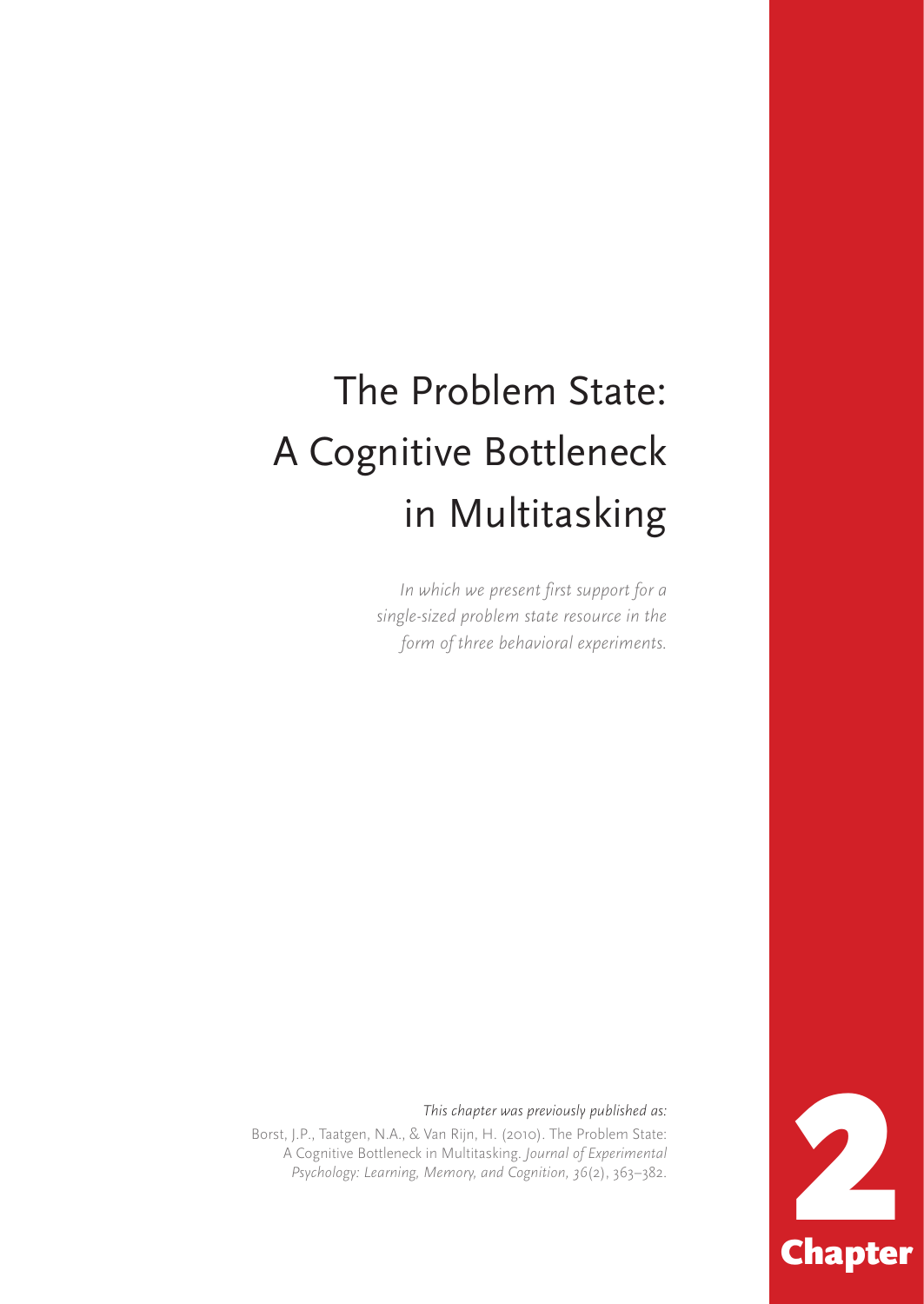# *Abstract*

*The main challenge for theories of multitasking is to predict when and how tasks interfere. Here we focus on interference related to the problem state, a directly accessible intermediate representation of the current state of a task. On the basis of Salvucci and Taatgen's (2008) threaded cognition theory, we predict interference if two or more tasks require a problem state, but not when only one task requires one. This prediction was tested in a series of three experiments. In Experiment 1, a subtraction and text-entry task had to be carried out concurrently. Both tasks were presented in two versions: one that required maintaining a problem state and one that did not. A significant over-additive interaction effect was observed, showing that the interference between tasks was maximal when both tasks required a problem state. The other two experiments tested whether the interference was indeed due to a problem state bottleneck, instead of cognitive load (Experiment 2; an alternative subtraction and text entry experiment) or a phonological loop bottleneck (Experiment 3; a triple-task experiment that added phonological processing). Both experiments supported the problem state hypothesis. To account for the observed behavior, computational cognitive models were developed using threaded cognition within the context of the cognitive architecture ACT-R (Anderson, 2007). The models confirm that a problem state bottleneck can explain the observed interference.*

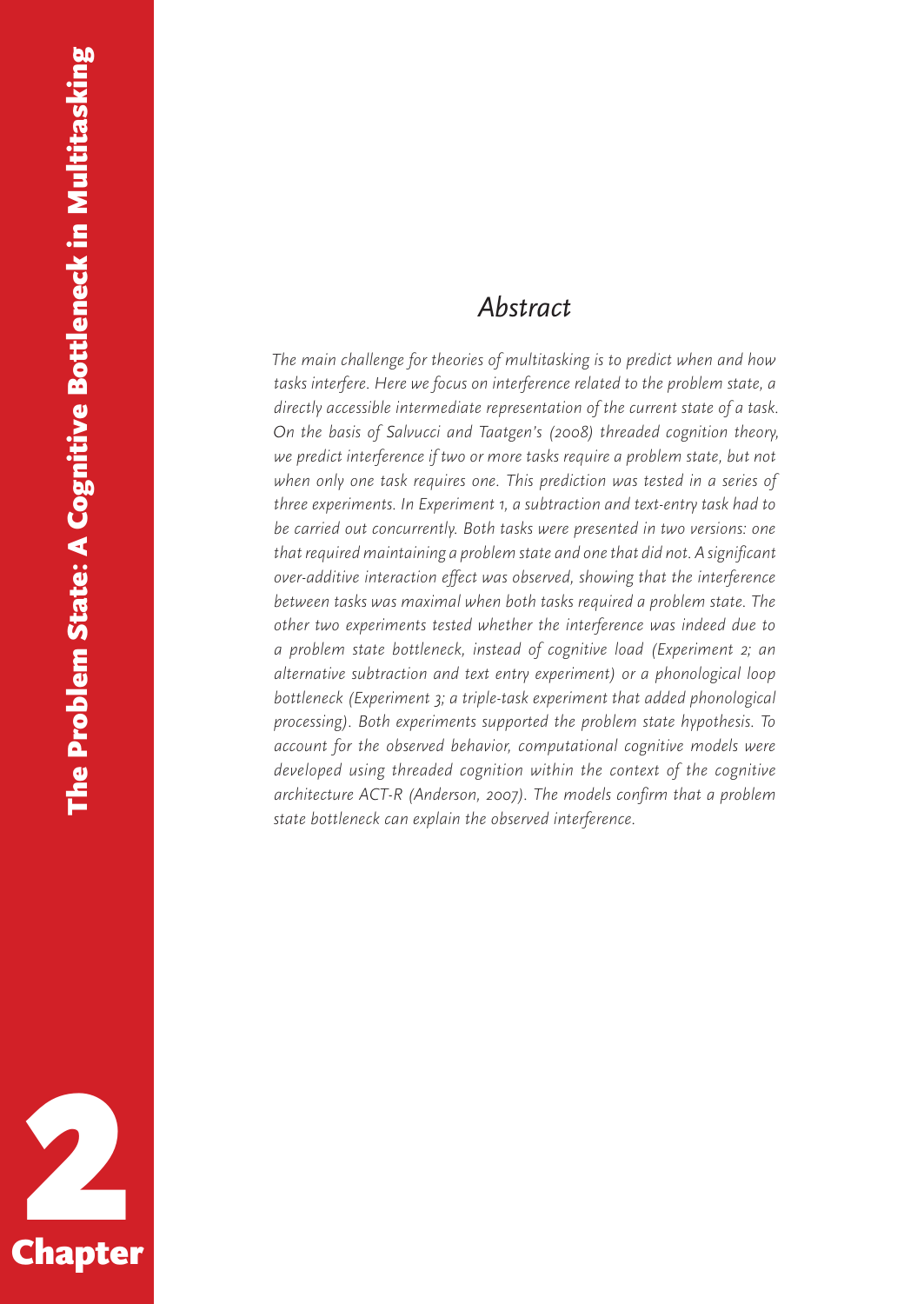# **Introduction**

Some tasks can be performed together effortlessly, like walking and talking, while other tasks interfere with each other, like car driving and phoning, while again other combinations of tasks are nearly impossible to do concurrently, like writing a manuscript and talking to a colleague. Intuitively, it seems clear why some tasks interfere with each other and some do not: the more overlap in cognitive constructs between tasks, the more interference. For instance, writing a paper and talking to a colleague both use language faculties, resulting in major interference between the tasks.

Psychologists have been formally investigating multitasking behavior at least since the 1930s (e.g., Telford, 1931; see Meyer & Kieras, 1997a for an excellent review). Based on the large body of research collected since the 1930s, detailed cognitive models of multitasking have been developed, ranging from concurrent multitasking (e.g., Kieras et al., 2000; Salvucci, 2005) to task switching (e.g., Altmann & Gray, 2008; Gilbert & Shallice, 2002; Sohn & Anderson, 2001; see also Monsell, 2003) to sequential multitasking (e.g., Altmann & Trafton, 2007). These computational models make it possible to predict the amount of interference between tasks on a quantitative level. To unify several areas of multitasking, Salvucci and Taatgen (2008) recently proposed a new theory of multitasking behavior, threaded cognition, which accounts for concurrent multitasking as well as for sequential multitasking (see also Salvucci, Taatgen, et al., 2009). Threaded cognition was implemented in the cognitive architecture ACT-R (Anderson, 2007), enabling researchers to make formal models of multitasking behavior.

In threaded cognition, tasks can use several distinct cognitive resources, such as vision, manual operations, or memory. These resources can operate in parallel, but are themselves serial in nature (cf. ACT-R, Anderson, 2007; Byrne & Anderson, 2001). Because of this seriality, a resource can only be involved in one operation at a time, but multiple resources can be active at the same time. This within-resource seriality but between-resource parallelism holds regardless of whether the resources are recruited for a single task (e.g., physically moving a disc in a Towers of Hanoi problem while at the same time using memory to plan the next move) or whether the resources are recruited for different tasks (manually tuning the car-audio system while at the same time visually processing the road in front of the car). Thus, the key assumption related to multitasking in threaded cognition is that although several tasks can be active at the same time, a particular resource can only be used by a single task at a time. For instance, if two tasks want to use the visual system at the same time, only one of them can proceed and the other task will have to wait. In the case of the visual system this is quite obvious: we can only look at one object at a time. However, the same mechanism is assumed to hold for more central resources, like memory. For example, if two tasks want to retrieve a fact from memory at the same time, only one task can proceed; the other task will have to wait. On the other hand, no interference is predicted if one task wants to use the visual system, and one task wants to retrieve a fact from memory. Thus, as long as the resource requirements of the different tasks do not overlap in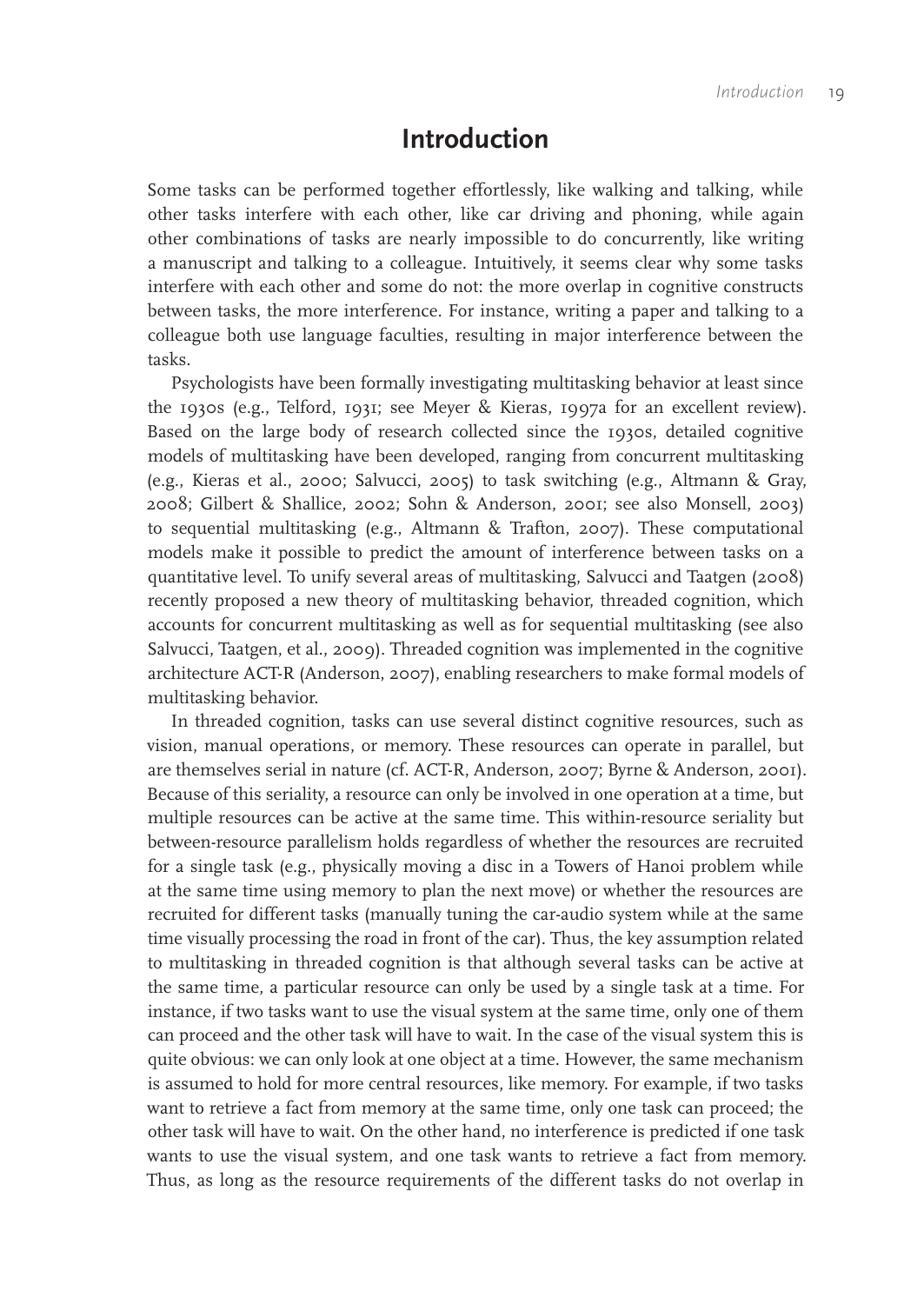time, threaded cognition predicts no interference, but as soon as a particular resource is concurrently needed by two or more tasks, that resource will act as a bottleneck and delay the execution of the combined process. This aligns with the intuition that if two tasks require the same cognitive constructs, the tasks will interfere.

Salvucci and Taatgen (2008) discussed two peripheral bottlenecks (the visual and motor system) and two central cognitive bottlenecks (declarative and procedural memory; cf. "attentional limitations", Pashler & Johnston, 1998). In this article, we discuss a third central cognitive resource that can result in significant interference, both in terms of decreased speed and increased errors: the problem state. The problem state resource is used to maintain intermediate mental representations that are necessary for performing a task. For instance, while solving an algebra problem like  $2x - 5 = 8$ , the problem state can be used to store the intermediate solution  $2x =$ 13. The problem state resource is assumed to be limited to only one coherent 'chunk' of information (Anderson, 2005, 2007), and will therefore cause interference when multiple tasks concurrently require its use. However, not all tasks require the use of a problem state. If no intermediate results need to be stored (e.g., solving one step of the algebra problem  $2x = 8$  immediately results in the required answer) or all necessary information is present in the world (e.g., if the intermediate steps can be selected from and are displayed on a computer screen), there is no need for maintaining a mental representation.

Previously, we have presented results (Borst & Taatgen, 2007) that illustrated the potential role of the problem state resource as a bottleneck in multitasking. In this study, participants had to type in an address in a simulated navigation device while driving a simulated car. The task required switching back and forth between driving and operating the navigation device. Both tasks had two versions: one that required maintaining intermediate results, and one in which there were no intermediate results. More specifically, in the driving task participants had to memorize the turns to take at the next intersections in one condition, while in the other condition arrows pointed out the route. In the navigation task, the two conditions differed in whether the participants had to memorize the full address before entering it, or whether the device would show what letter to press next. When both difficult conditions were combined, performance was much slower and more error-prone than could be explained by the difficulty of the separate tasks alone. That study suggested that combining certain tasks yield additional costs in terms of time and errors. However, the setup of the study was relatively under-constrained, making it difficult to derive precise conclusions.

In the current article, we investigate whether the problem state resource constitutes a bottleneck in a more constrained setting. In the first experiment, participants performed a complex dual-task. Data of this experiment are in line with predictions derived from a problem state bottleneck–based theory. However, to test whether the results of Experiment 1 were caused by cognitive load effects (e.g., Logan, 1979), Experiment 2 controls for cognitive load over the different conditions, while in Experiment 3 another possible explanation involving the phonological loop was investigated. Experiments 2 and 3 both provide corroborating support for a problem state bottleneck account. The experimental findings are supported by computational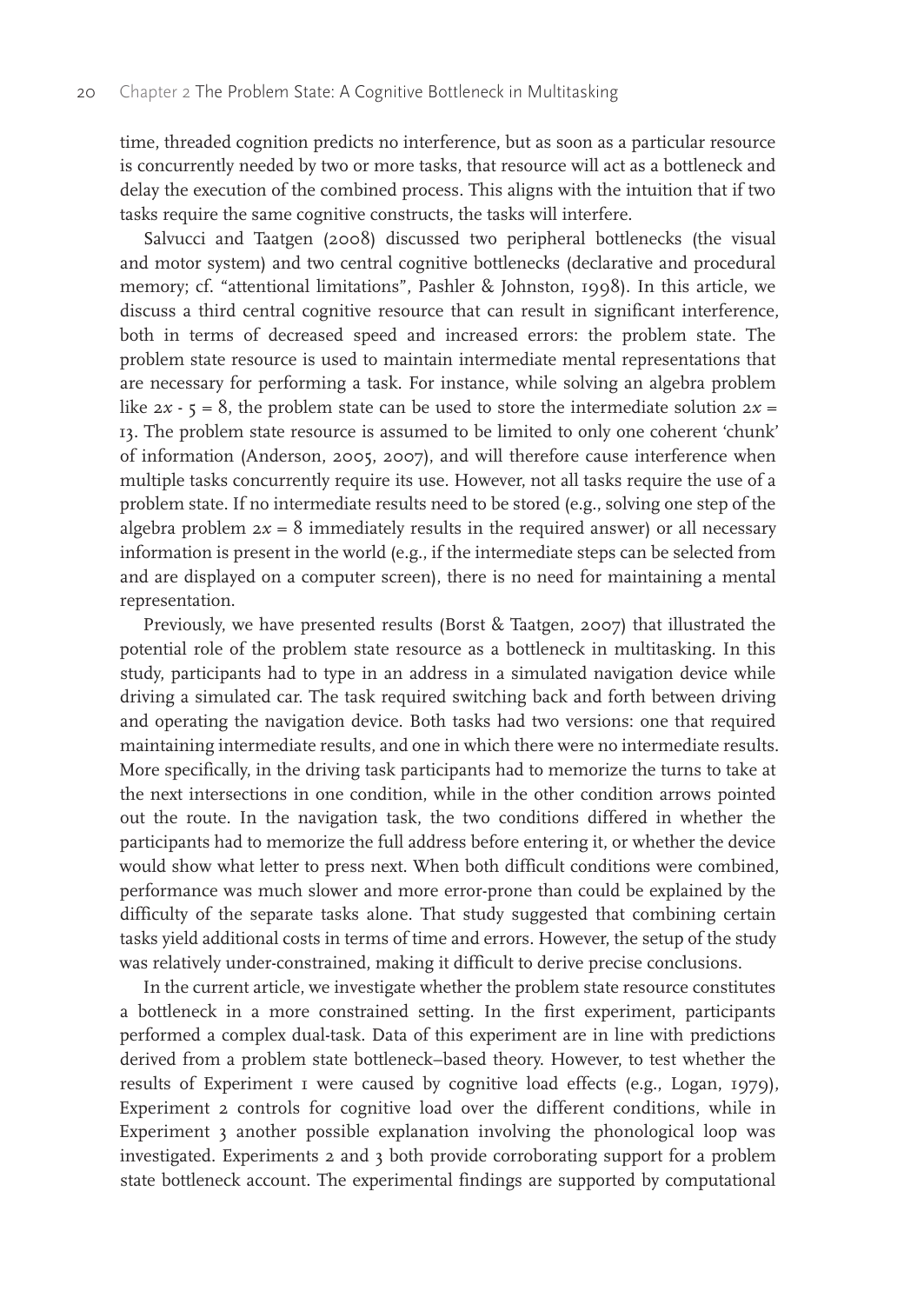cognitive models, which show that a problem state bottleneck can explain the observed interference effects. Before we describe the experiments, we will introduce the problem state resource and the threaded cognition theory in more detail.

## **The Problem State Resource**

In our terminology, the problem state resource is used for storing intermediate information that is necessary for performing a task. Information in the problem state resource is directly accessible for the task at hand, while it takes time to retrieve facts from declarative memory (cf. ACT-R, Anderson, 2007). For instance, while mentally solving an algebra problem like  $3x - 12 = 0$ , the problem state can be used to store the intermediate solution  $3x = 12$ ; and when asking for directions, the problem state can be used to store at which street you should turn to arrive at your destination. If this information is present in the world, that is, if you work out an algebra problem on paper or follow road signs to a destination, it is not necessary to maintain a problem state.

The concept of the problem state stems from a series of neuroimaging experiments by Anderson and colleagues, who found BOLD activity in the posterior parietal cortex that correlates with the transformation of mental representations (e.g., Anderson, 2005; Anderson, Albert, & Fincham, 2005; Anderson, Qin, Sohn, Stenger, & Carter, 2003; Sohn et al., 2005). They concluded on this basis that a separate resource exists for maintaining and transforming mental representations.

The problem state construct is closely linked to mental states as used by Altmann et al. in their cognitive control model and memory for goals theory to explain task switching and task interruption behavior (Altmann & Gray, 2008; Altmann & Trafton, 2002, 2007). However, where in their case mental representations constitute both the goal and the problem state of a task, in threaded cognition (also in the current version of ACT-R, e.g., Anderson, 2005, 2007) these mental representations have been split into a goal state that only maintains the state of the current goal, and a problem state that maintains temporary intermediate information necessary for doing the task (but see Salvucci, Taatgen, et al., 2009, about how these theories can be reconciled). The problem state is also related to the 'episodic buffer' in Baddeley's (2000) extension of the classical working memory model of Baddeley and Hitch (1974). This buffer serves the function of a "limited capacity temporary storage system that is capable of integrating information from a variety of sources" (*p*. 421), which was previously part of the 'central executive' (Baddeley, 2003). This construct is very similar to ACT-R's problem state resource, in the sense that both systems can integrate information from different sources (perceptual and long-term memory) and temporarily store the outcome for further processing.

# **The Threaded Cognition Theory**

Threaded cognition (Salvucci & Taatgen, 2008) is an integrated theory of human multitasking. In threaded cognition, every task is represented by a so-called cognitive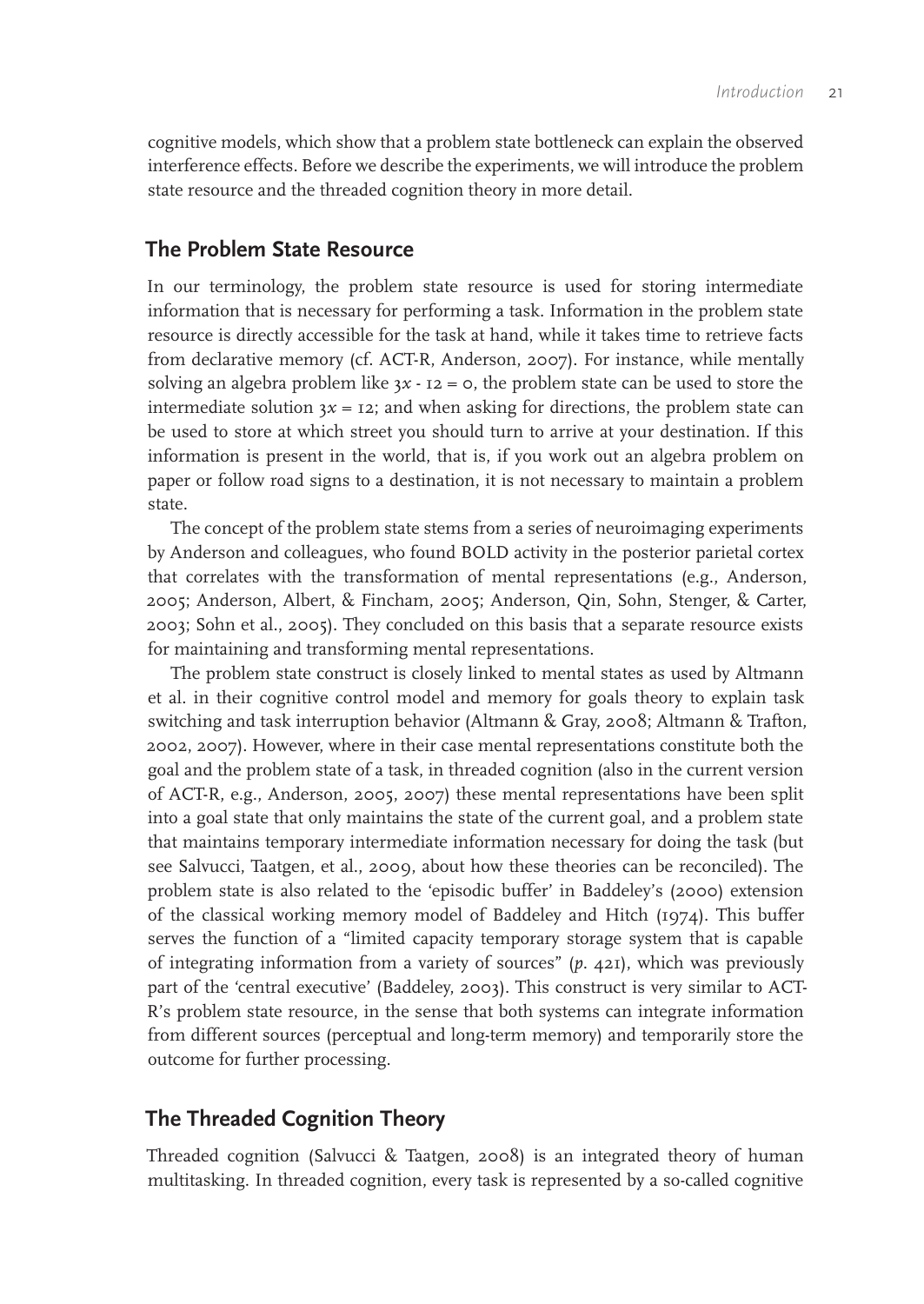thread. For instance, in the case of driving a car and operating a navigation device, one thread would represent steering the car and another thread would represent operating the navigation device. A thread is associated with the goal of a task, which serves as a key to mobilize associated task knowledge (e.g., declarative and procedural memory that is necessary for performing the task). Although multiple threads can be active at a time, only a single procedural processor is available; thus, although multiple threads are active in parallel, only one thread can use the procedural processor at a time (compare this to multiple programs running on a single CPU on a computer: while the CPU can only process one instruction at a time, programs act as if they were executed concurrently). Furthermore, if a thread needs to use a cognitive resource such as vision or memory, it can only be selected for execution if that resource is available. Thus, while the threads act in parallel and are not governed by any supervisory executive control structure, they are constrained by the available resources. (For a similar approach, but from a more mathematical point of view, see Liu, Feyen, & Tsimhoni, 2006.)

The threaded cognition theory is implemented in the cognitive architecture ACT-R (Anderson, 2007). ACT-R describes human cognition as a set of independent modules that interact through a central production system. For instance, it uses visual and aural modules for perception and a motor module to interact with the world. Besides these peripheral modules, ACT-R also has a number of central cognitive modules: the procedural module that implements the central production system, the declarative memory module, the goal module, the timing module (Taatgen et al., 2007; Van Rijn & Taatgen, 2008) and the problem state module<sup>1</sup>. All modules operate in parallel, but each module in itself can only proceed serially (Byrne & Anderson, 2001). Thus, the visual module can only perceive one object at a time and the memory module can only retrieve one fact at a time.

A task is represented in ACT-R by the contents of the goal module and the problem state module (Anderson, 2007). In the case of solving an algebra problem like  $8x - 5 = 7$ , the goal module can hold for instance 'algebra - unwinding', while the problem state module can be used to hold the intermediate solution  $8x = \text{I2}$ . Thus, the goal module holds the current state of a task, while the problem state module holds intermediate information necessary for performing the task. In line with the serial processing in the other modules, the goal module can only hold a single goal and the problem state module can only hold a single problem state at a time.

Threaded cognition extends ACT-R by allowing for multiple parallel goals, and thus multiple tasks (threads), to be active. This translates into the assumption that the goal module in ACT-R can represent several goals at the same time. However, the other modules can still only do one thing at a time, which means that they can only be used by one thread at a time. The modules are shared on a first-come-first-served basis: a thread will 'greedily' use a module when it needs it, but also will let go of it 'politely', that is, as soon as it is done with it. The seriality of the modules results in multiple potential bottlenecks: when two threads need a module concurrently, one thread will have to wait for the other.

<sup>&</sup>lt;sup>1</sup> Sometimes referred to as 'imaginal module' or 'problem representation module'.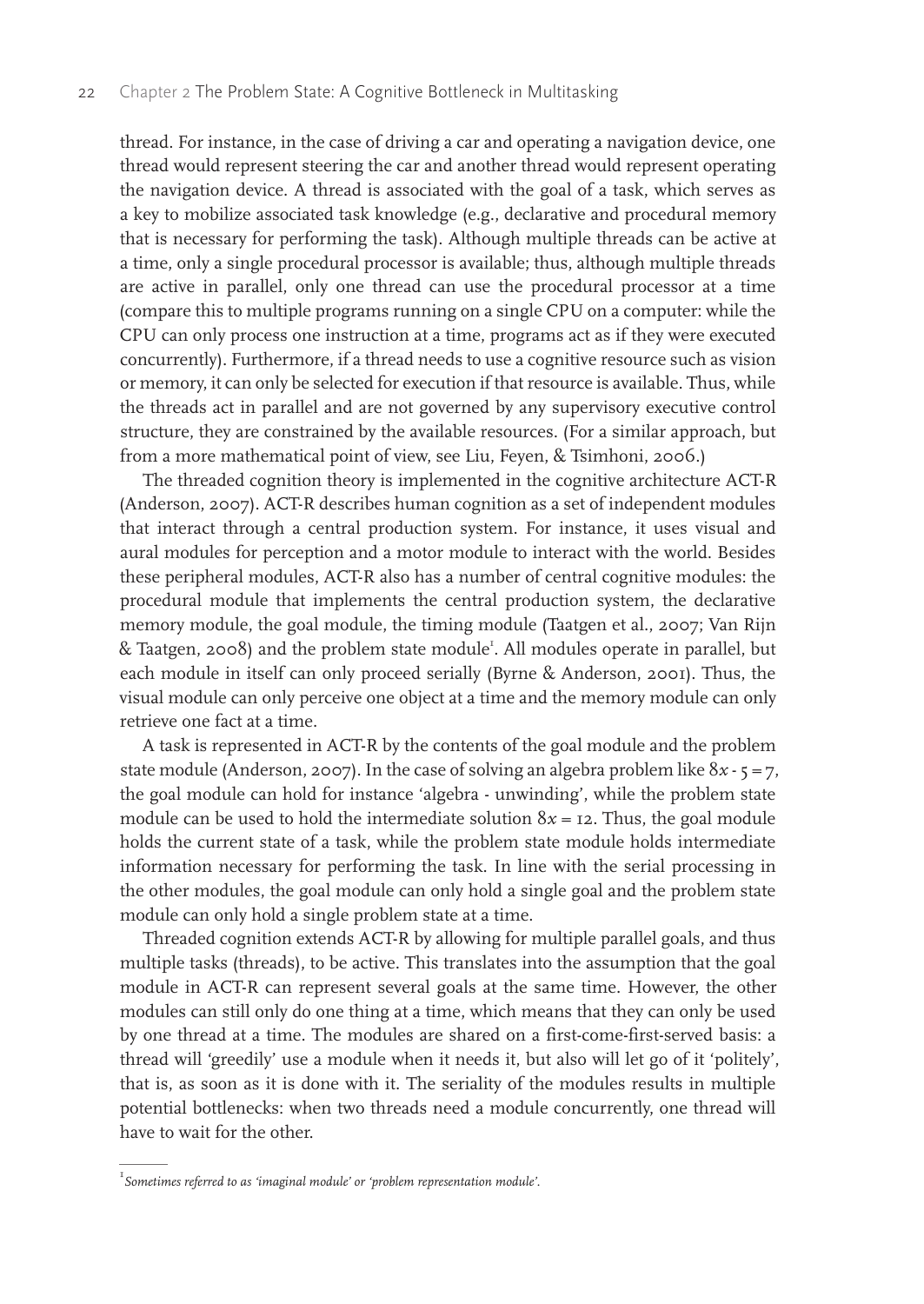

Figure 2.1 Example processing stream in threaded cognition. White boxes depict a visual– manual task, grey boxes an auditory–vocal task. The 'A' represents interference, caused by both threads needing the procedural resource at the same time.

In Figure 2.1 an example processing stream of a dual-task in threaded cognition is shown: white boxes depict a task in which a key-press is required in response to a visual stimulus, and grey boxes depict a task in which a vocal response is required in response to an auditory stimulus. The *x*-axis represents time and boxes represent the period of time during which a resource is used. Both tasks start by activating production rules to initiate attending the respective stimuli, after which the encoding process starts in both the visual and the aural module. The grey area marked A indicates interference, caused by the concurrent request for the procedural module after the respective encoding steps. As the visual–manual task already uses the procedural module, the auditory–vocal task has to wait. Thus, if multiple threads require a resource at the same time, interference is observed.

Salvucci and Taatgen (2008) presented cognitive models that account well for dual-tasking in a number of different domains, ranging from simple Psychological Refractory Period (PRP) tasks to driving a car and using a cell phone concurrently. These models showed that bottlenecks in perceptual and motor resources in addition to bottlenecks in two more central cognitive resources (procedural and declarative memory) account for a wide range of multitasking interference phenomena (but see for a more detailed account of interference in the motor system e.g., Albert, Weigelt, Hazeltine, & Ivry, 2007; Diedrichsen, Hazeltine, Kennerley, & Ivry, 2001). Although multiple bottlenecks are identified, not all bottlenecks result in the same interference profiles. The severity of the interference depends on the particular resource: procedural memory is very fast and therefore only leads to delays in the order of 50 ms (but see Taatgen, Juvina, Schipper, Borst, & Martens, 2009, for an example where interference caused by the procedural resource explains counter-intuive results in an attentional blink dual-task). On the other hand, interference due to declarative memory and the visual and motor system leads to pronounced decreases in speed in the order of 200–500 ms.

Salvucci and Taatgen (2008) did not investigate the role of the problem state resource in multitasking. Because many tasks require the maintenance of intermediate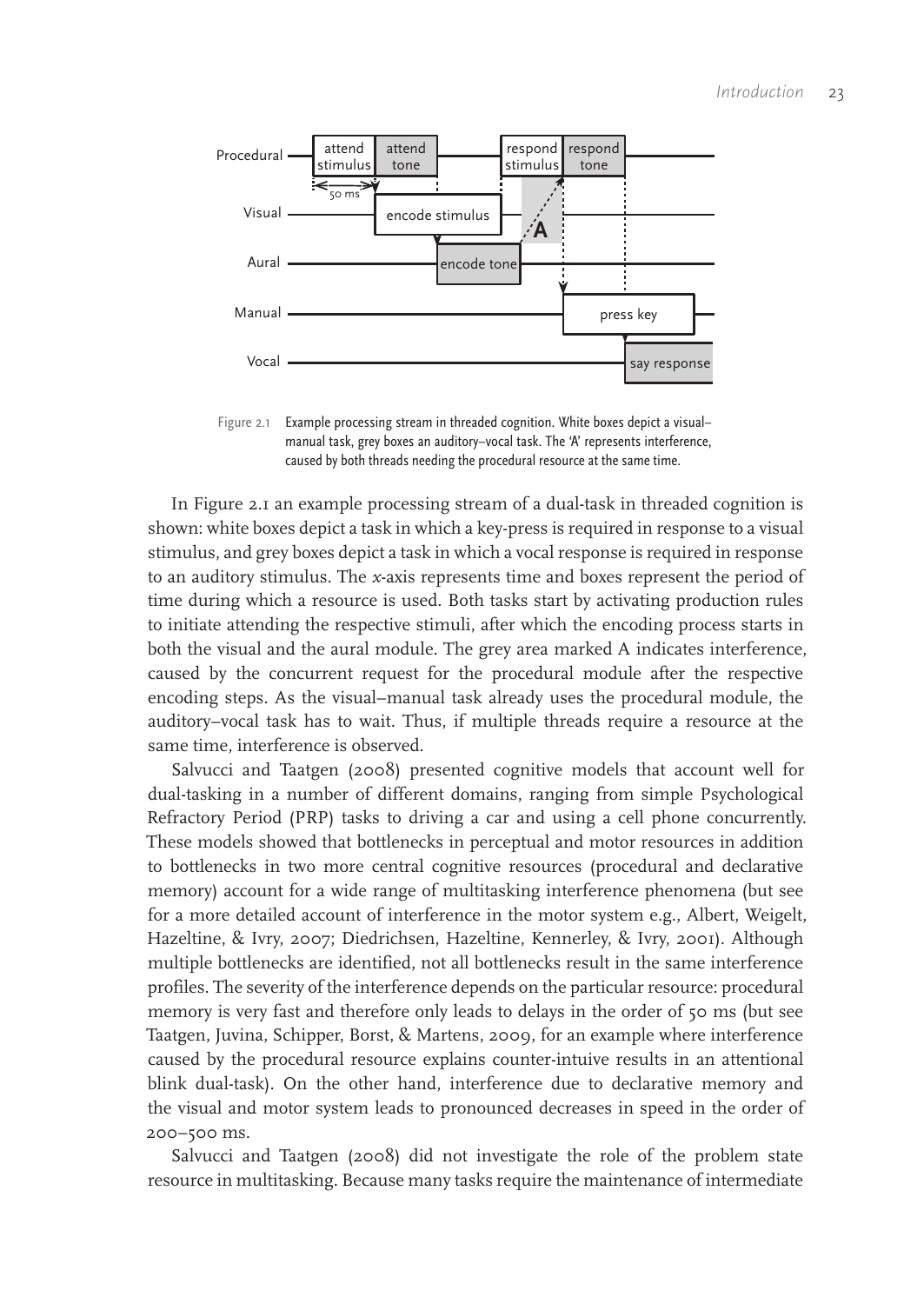representations and because this maintenance is required for relatively long periods of time (i.e., several seconds), we hypothesize that the problem state is a important source of interference in multitasking. We will now turn to three experiments that test this hypothesis.

# **Experiment 1: Subtraction & Text-Entry**

In Experiment 1, participants had to perform two tasks concurrently: a subtraction task and a text-entry task. Both tasks were presented in two versions: an easy version in which there was no need to maintain a problem state, and a hard version where participants had to maintain a problem state from one response to the next. Thus, the experiment has a 2 × 2 factorial design (Subtraction Difficulty × Text-Entry Difficulty). As threaded cognition claims that the problem state resource can only be used by one task concurrently, we hypothesized that when a problem state is required in both tasks (the *hard–hard* condition), participants will be significantly slower or make more errors than in the other conditions. On the other hand, if just a single task requires a problem state, no interference is to be expected on behalf of the problem state. Thus, we expected an over-additive interaction effect of task difficulty.

## **Method**

### *Participants*

Fifteen students of the University of Groningen participated in the experiment for course credit (10 female, age range 18–31, mean age 20.1). All participants had normal or corrected-to-normal visual acuity. Informed consent as approved by the Ethical Committee Psychology of the University of Groningen was obtained before testing.

### *Design*

During the experiment, participants had to perform a subtraction task and a text-entry task concurrently. The subtraction task was shown on the left side of the screen, the text-entry task on the right (see Figure 2.2). Participants had to alternate between the two tasks: after a digit, the subtraction interface was disabled, forcing the participant to subsequently enter a letter. After entering a letter, the text-entry interface was disabled and the subtraction interface became available again.

The subtraction task is shown on the left side of Figure 2.2. Participants had to solve 10-column subtraction problems in standard right to left order; they had to enter the digits with their left hand using the keyboard. In the easy, no problem state version, the upper term was always larger or equal to the lower term; these problems could be solved without borrowing. In contrast, the hard version (as shown in Figure 2.2) required participants to borrow six times. The assumption is that participants use their problem state resource to keep track of whether a borrowing is in progress.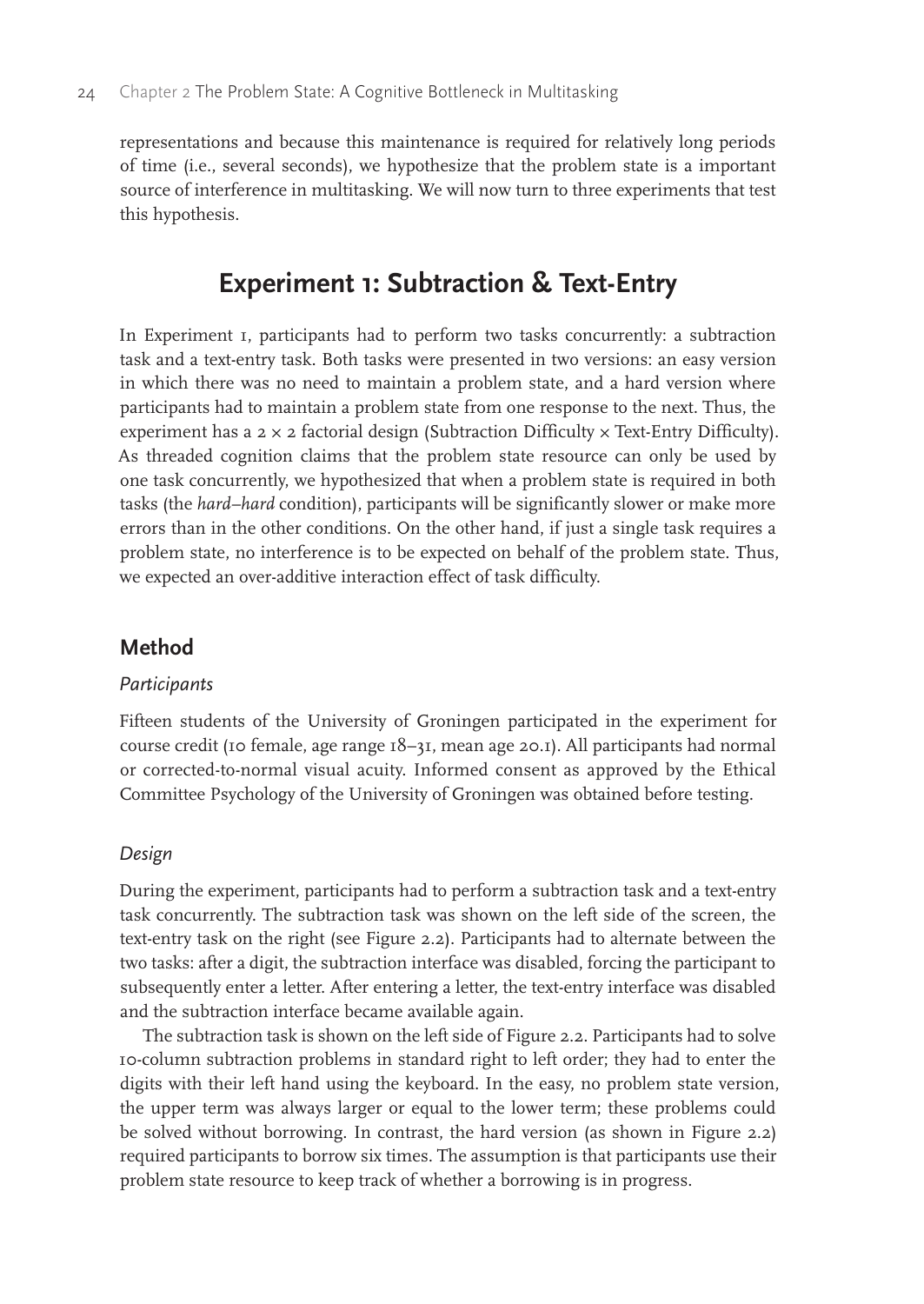

Figure 2.2 Screenshot of Experiment 1.

The second task in the experiment is text-entry. The interface is shown on the right in Figure 2.2: by clicking on the on-screen keypad 10-letter strings had to be entered. In the easy version of the text-entry task, the strings were presented one letter at a time. Participants saw one letter appear on the screen (for example the 'I' in Figure 2.2) and had to click the corresponding button on the keypad. As soon as a button was pressed, the text-entry keypad was disabled and the mouse pointer was hidden to prevent participants from putting the pointer on the next letter. When the text-entry task was re-enabled, the mouse pointer appeared again in the location where it had been hidden.<sup>2</sup> Participants could only enter the next letter after the next subtraction column was responded to. After 10 letters had been entered, the trial ended automatically. In the hard version, a 10-letter word appeared at the start of a trial. When the participant clicked on the first letter, the word disappeared and had to be entered without feedback (thus, participants could neither see what word they were entering, nor what they had entered, the text-entry screen remained blank until the end of the trial). Otherwise, both conditions were identical. In the hard version, we assume that participants need their problem state resource to keep track of what word they were entering and at which position they are (e.g., "*informatie*,  $\boldsymbol{\mu}^{\text{th}}$  position").

As is shown in Figure 2.2, participants could earn points (*punten* in Dutch). Participants started out with 200 points. While performing the tasks, the counter at the top of the screen decreased by 2 points per second. For every correct letter or digit 10 points were added to the total (addition was done after finishing the complete trial).

<sup>&</sup>lt;sup>2</sup> Participants could have used the mouse to indicate what the last letter was that they entered. However, that would have made it harder to find our results, as that means that they would have maintained less information mentally (only the word, not the *position within the word).*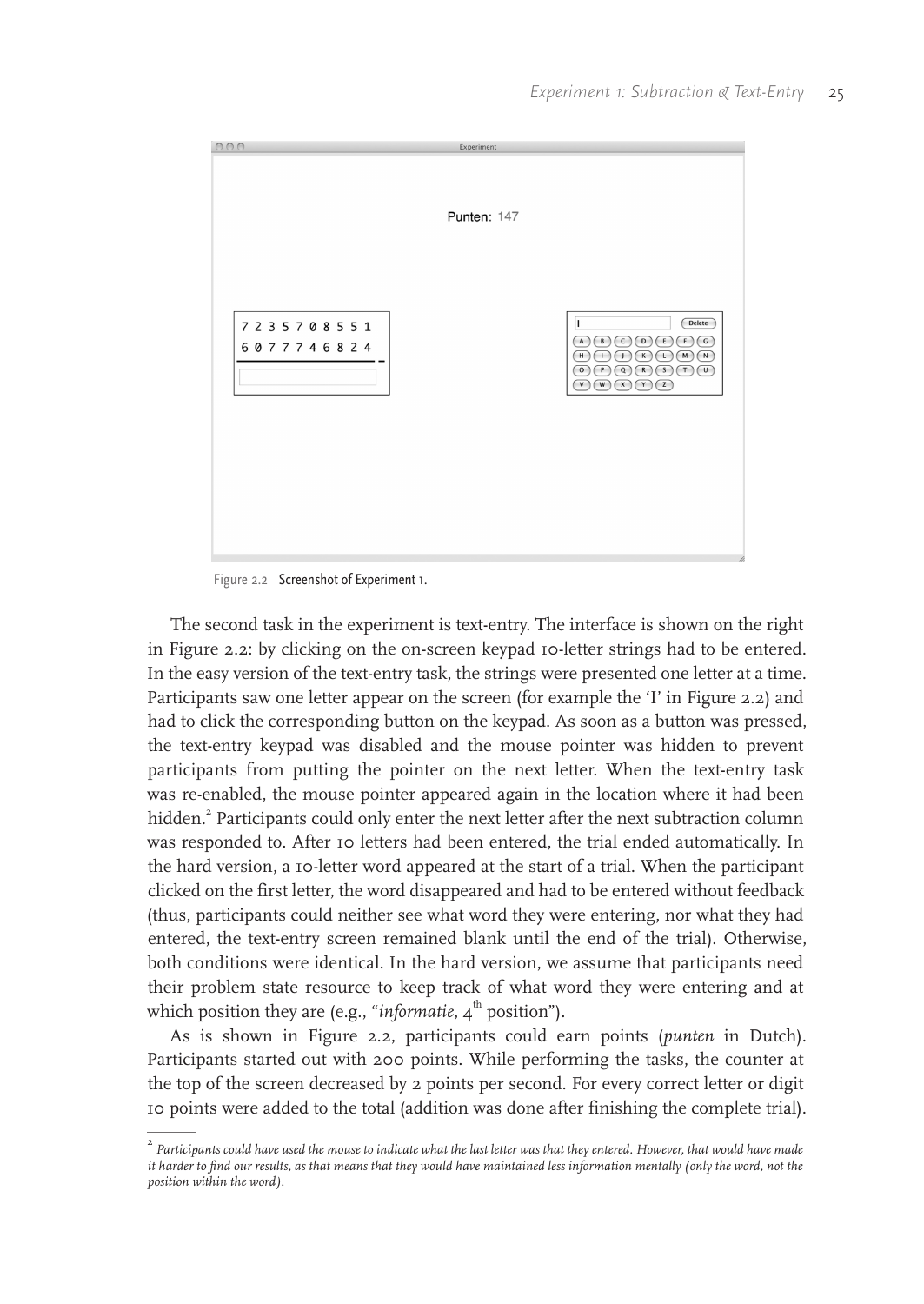

Figure 2.3 Processing stream of replacing a problem state. PS = problem state.

At the end of a trial a feedback display was shown to the participants, indicating how many points they gained per task in the current trial. In effect, to score a high amount of points participants had to act both quickly and accurately.

#### *Stimuli and Apparatus*

The stimuli for the subtraction task were generated anew for each participant. The subtraction problems in the hard version always featured six borrowings, and resulted in 10-digit answers. The 10 letter words for the hard version of the text-entry task were handpicked from a list of high frequent Dutch words (CELEX database, Baayen, Piepenbrock, & Van Rijn, 1993), to ensure that similarities between words were kept to a minimum. These stimuli were also used in the easy text-entry task, except that the letters within the words were scrambled (under the constraint that a letter never appeared twice in a row). Thus, participants entered random sequences of letters. This did not introduce difficulties, because the participants never saw the complete letter-sequences but had to enter the letters one-by-one. By scrambling the words, we controlled for letter-based effects, while preventing the use of alternative strategies to predict the next letter.

The experiment was presented full screen on a 19-inch monitor. The width of both the subtraction interface and the text-entry interface measured 9 centimeters, while the space between the two tasks was 10 cm; the height of the interfaces was 4.8 cm (see also Figure 2.2). Participants were sitting at a normal viewing distance, about 75 cm from the screen.

#### *Procedure*

A trial started with the appearance of the two tasks. Participants could choose which task to start with; after the first response they were required to alternate between the tasks. After the last response of a task within a trial a feedback display appeared, showing how many letters or digits had been entered correctly. After giving the last response of a trial, there was a 5 second break until the next trial.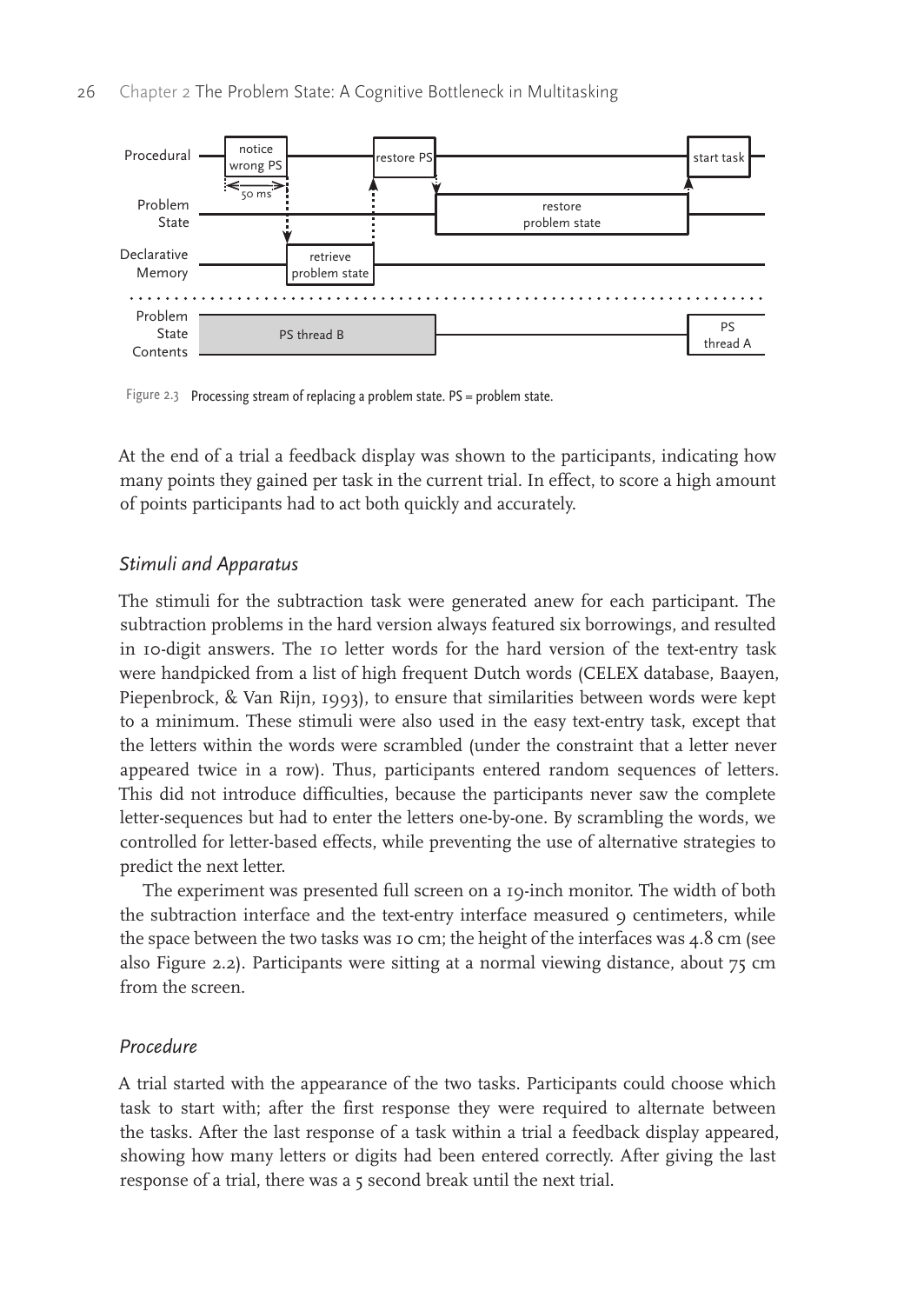Before the experiment, participants completed 6 practice trials for the separate tasks, and 4 for the dual-task. The experiment consisted of three blocks. Each block consisted of four sets of three trials per condition. These condition-sets were randomized within a block, with the constraint that the first condition of a block was different from the last condition in the previous block. Thus, the participants had to perform 36 trials, presented semi-randomly. The complete experiment lasted approximately 45 minutes. Halfway the experiment participants could take a short break.

## **Model**

We will first describe the computational cognitive model<sup>3</sup> that we developed for the task, after which the behavioral and modeling results will be presented side by side. The model was developed in the ACT-R cognitive architecture (Anderson, 2007; Anderson, Bothell, et al., 2004), using threaded cognition (Salvucci & Taatgen, 2008).

Of particular importance for the tasks at hand is ACT-R's problem state module. This module can hold a problem state, accessible at no time cost. However, changing a problem state takes 200 ms (Anderson, 2007). Because the problem state module can only hold one chunk of information, the module's contents have to be exchanged frequently when multiple tasks require a problem state. When the problem state is replaced, the previous problem state is automatically moved to declarative memory so that it can be restored when the other thread needs it. Figure 2.3 displays an example processing stream of problem state replacement. The white boxes represent Task A that requires the problem state resource, while the grey box represents the problem state of Task B, occupying the resource at the start of the example. First, the white task notes ("notice wrong PS") that the problem state resource does not contain its own associated problem state, and therefore initiates a process to retrieve this problem state from declarative memory. This retrieval takes a certain amount of time, after which a production rule ("restore PS") fires to start restoring the retrieved problem state to the problem state resource. This takes a fixed 200 ms. After this initialization process, the white task can start with its actual operation. The total time to replace the problem state resource is thus 200 ms plus the time for the retrieval plus 100 ms for the "notice wrong PS" and "restore PS" production rule executions. Thus, when multiple tasks need the problem state resource, the execution time of tasks is increased considerably per change of task. An additional effect of this exchange of problem states is that because problem states need to be retrieved from memory, it is possible that a task retrieves an older, and thus incorrect problem state from memory, resulting in behavioral errors.

The two tasks in the experiment were implemented as two threads: a subtraction thread and a text-entry thread. Both threads use the visual module to perceive the stimuli and the manual module to operate the mouse and the keyboard. In the easy condition of the subtraction task, the model perceives the digits, retrieves a fact from memory (e.g.,  $5 - 2 = 3$ ) and enters the difference. In the hard condition, the general

<sup>3</sup>  *Available for download at http://www.ai.rug.nl/~jpborst/models/.*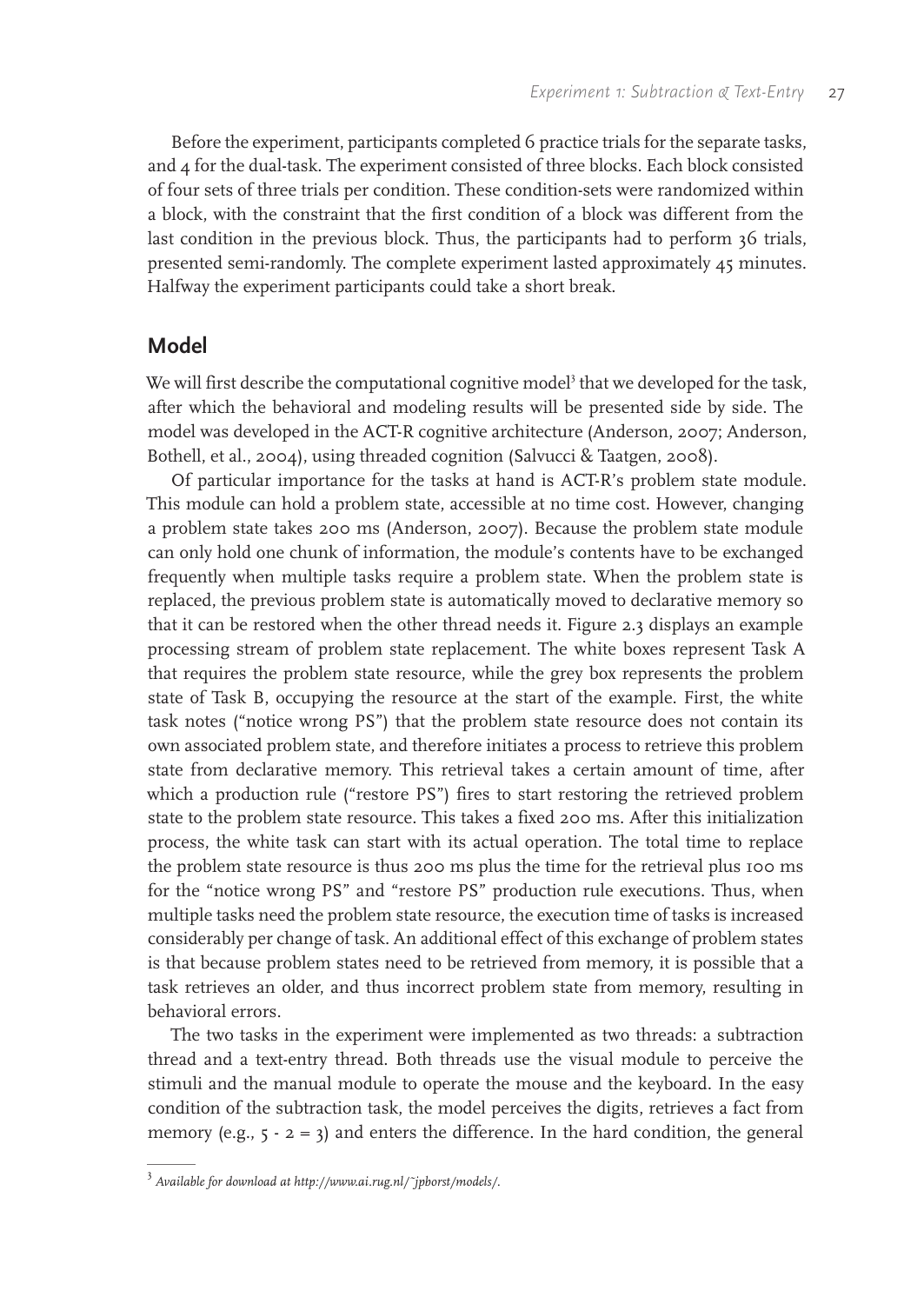process is the same. However, if the model retrieves a fact from memory and notices that the outcome is negative (e.g.,  $3 - 6 = -3$ ), the model will add 10 to the upper term, store in its problem state that a borrowing is in progress, and retrieve a new fact  $(13 - 6 = 7)$ . When the model encounters a negative subtraction outcome for the first time in a trial, it notes in its goal state that it is performing the hard version of the task ("subtraction – hard"). This ensures that the model checks for the appropriate problem state at the start of each subsequent response-sequence (as the problem state indicates whether a borrowing is in progress). If a borrowing is in progress, the model first subtracts I from the upper term before the initial retrieval is made.

In the easy version of the text-entry task, the model perceives the letter and clicks on the corresponding button. In the hard version, the model has to know the target word and the current position within that word. Thus, it requires the problem state resource to store what word it is entering and at which position of the word it is ("*informatie*,  $4<sup>th</sup>$  position"). If the model performs a trial in the hard condition, it will use the word and position in its problem state to come up with the next letter. To simulate the spelling processes required to come up with "letter 5 from the word *informatie*", we have assumed that an additional declarative retrieval is necessary that links the current position to the next letter. As spelling words is not the focus of this article, we did not model this in detail, but instead assumed an additional retrieval. After the model has determined the next letter, it clicks the appropriate button and updates its problem state to reflect that it is one position further in the word.

The ACT-R theory predicts the time it takes to perceive a stimulus, to press a key and to move the mouse, and to retrieve facts from declarative memory, which makes it meaningful to incorporate these parts of the task in the model. These elements of ACT-R have been tested and validated separately, many examples can be found at http://act-r.psy.cmu.edu/. Instead of discussing all details here, we refer the reader to Anderson (2007) for more information.

Because the model requires two problem states that need to be exchanged at each trial in the *hard–hard* condition, and either zero (*easy–easy*) or one (*easy–hard*, *hard–easy*) in the other conditions, it predicts an over-additive effect of task difficulty on response times. Possibly, the number of errors will also increase, depending on whether older and incorrect problem states are retrieved frequently.

## **Results**

Only the data of the experimental phase were analyzed. Two participants did not adhere to task instructions and were removed from the dataset. Outliers in response times faster than 250 ms and slower than 9000 ms were removed from the data, after which we removed data exceeding 3 standard deviations from the mean per condition per participant (in total, 2.0% of the data was removed). All reported *F*- and *p*-values are from repeated-measure ANOVAs, all error bars depict standard errors, effects were judged significant if they reached a .05 significance level. Accuracy data were transformed using an arcsine transformation before performing ANOVAs. Figure 2.4 shows the main results, black bars depict experimental data, grey bars model data.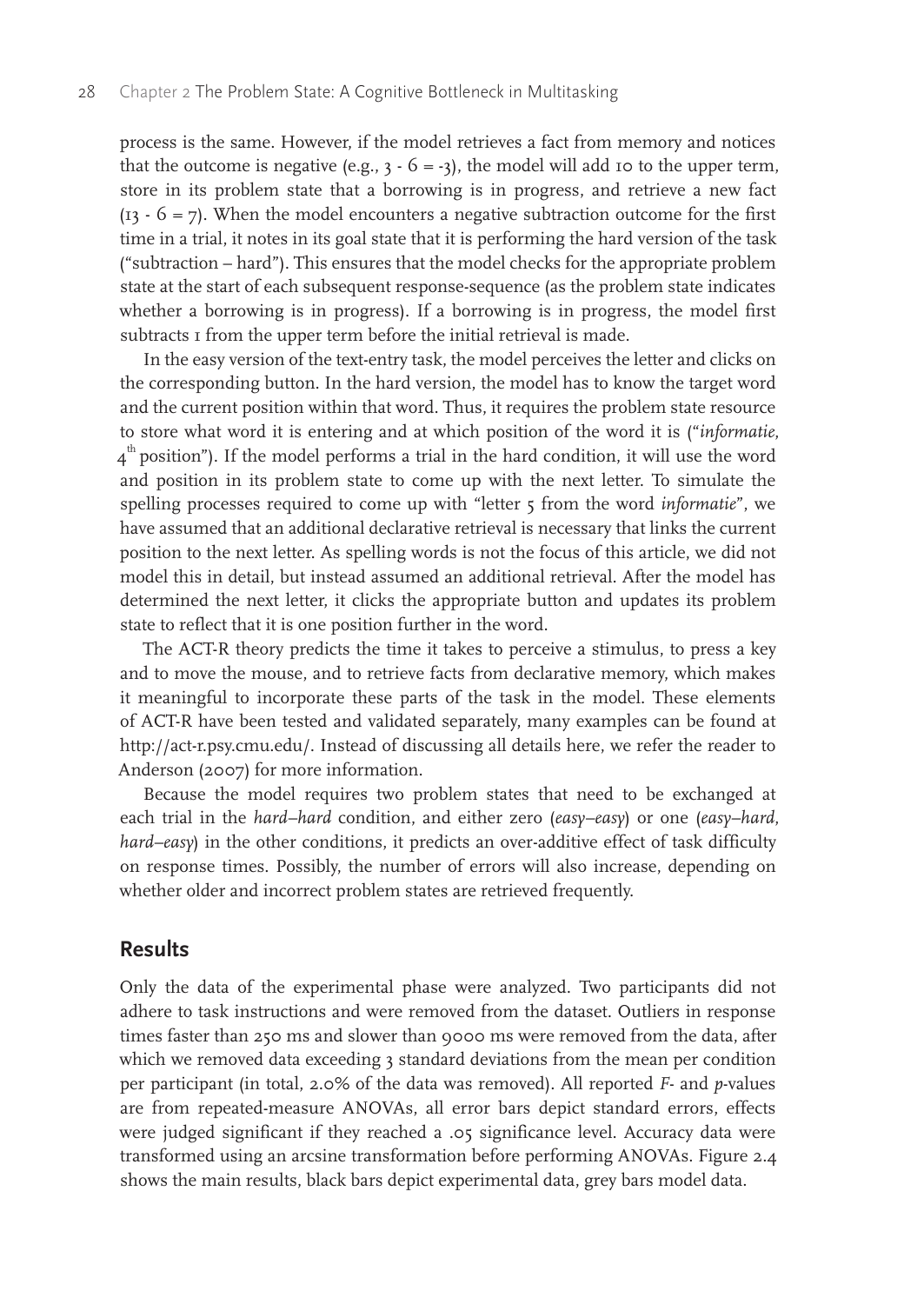

Figure 2.4 Results of Experiment 1. RMSD = root mean squared deviation.

#### *Response Times*

Response time on the text-entry task was defined as the time between entering a digit in the subtraction task and clicking on a button of the text-entry task. First responses of each trial were removed. The upper left panel of Figure 2.4 shows the results. First, an interaction effect between Subtraction Difficulty and Text-Entry Difficulty  $(F(1,12) = 22.15, p < .001, \eta_p^2 = .65)$  was found. Next, we performed a simple effects analysis, showing an effect of Text-Entry Difficulty when subtraction was hard  $(F(I,I2) = I0.78, p < .0I, n_p^2 = .47)$ , and an effect of Subtraction Difficulty when textentry was hard ( $F(1,12) = 47.16$ ,  $p < .001$ ,  $n_p^2 = .80$ ). The other simple effects did not reach significance: Text-Entry Difficulty when subtraction was easy  $(F(1,12) = 1.88$ ,  $p = .20$ ,  $n_p^2 = .14$ ) and Subtraction Difficulty when text-entry was easy ( $F(1,12) = 3.35$ ,  $p = .09$ ,  $n_p^2 = .22$ ). Thus, there was an over-additive interaction effect of task difficulty on response times of the text-entry task; participants were slowest to respond in the *hard–hard* condition, no other effects were found.

Figure 2.4, upper right panel, shows the average response times on the subtraction task. This is the time between clicking a button in the text-entry task and entering a digit in the subtraction task. Again, first responses of a trial were removed, as were responses that occurred in the hard conditions before a borrowing had taken place, as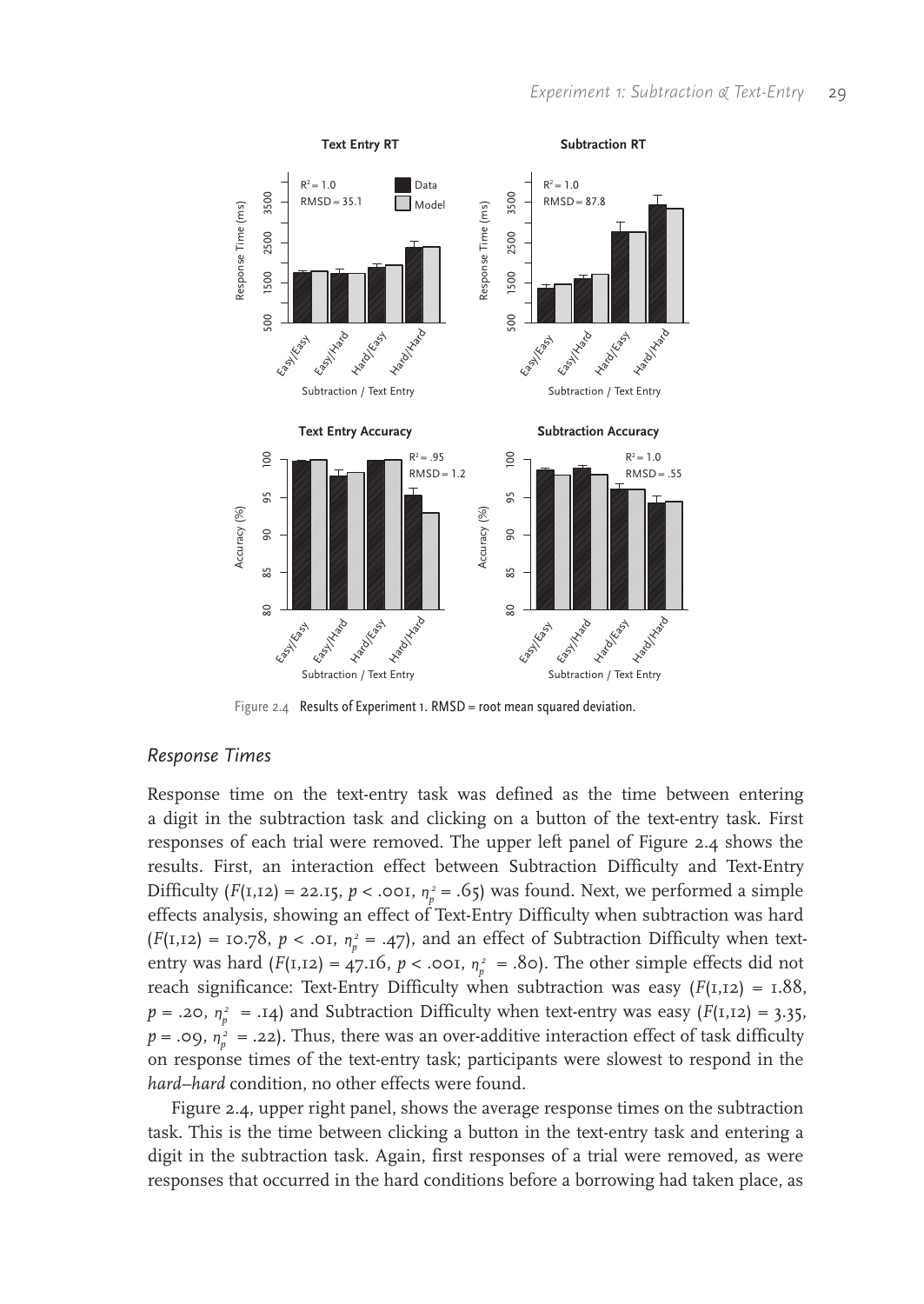those are in effect easy responses. An interaction effect between Subtraction Difficulty and Text-Entry Difficulty was observed  $(F(1,12) = 6.24, p = .03, \eta_p^2 = .34)$ . A simple effects analysis revealed that all simple effects were significant: Subtraction Difficulty when text-entry was easy  $(F(1,12) = 69.04, p < .001, n_p^2 = .85)$ , Subtraction Difficulty when text-entry was hard ( $F(1,12) = 111.64$ ,  $p < .001$ ,  $n_p^2 = .90$ ), Text-Entry Difficulty when subtraction was easy ( $F(1,12) = 11.65$ ,  $p < .01$ ,  $n_p^2 = .49$ ), and Text-Entry Difficulty when subtraction was hard ( $F(1,12) = 11.81$ ,  $p < .01$ ,  $n_p^2 = .50$ ). Thus, the more difficult the tasks, the higher the response times, with an over-additive effect in the *hard–hard* condition, reflected by the interaction.

### *Accuracy*

Figure 2.4, lower left panel, shows the accuracy on the text-entry task, in percentage correctly entered letters. Both main effects were significant: Subtraction Difficulty  $(F(I,I2) = 7.3I, p = .02, \eta_p^2 = .38)$  and Text-Entry Difficulty  $(F(I,I2) = 2I.57, p < .00I,$  $\eta_p^2$  = .64). The interaction effect between Subtraction Difficulty and Text-Entry Difficulty shows a trend towards significance  $(F(1,12) = 4.65, p = .052, \eta_p^2 = .28)$ . Thus, accuracy on the text-entry task decreased as a function of both Text-Entry Difficulty and Subtraction Difficulty, with a trend towards a stronger decrease when both tasks were hard.

In the lower right panel of Figure 2.4, the accuracy on the subtraction task is shown. Here, a significant interaction effect between Subtraction Difficulty and Text-Entry Difficulty was observed:  $F(1,12) = 10.50$ ,  $p < .01$ ,  $\eta_p^2 = .47$ . A simple effects analysis subsequently revealed that three simple effects reached significance: Text-Entry Difficulty when subtraction was hard ( $F(1,12) = 6.68$ ,  $p = .02$ ,  $n_p^2 = .36$ ), Subtraction Difficulty when text-entry was easy ( $F(1,12) = 7.17$ ,  $p = .02$ ,  $n_p^2 = .37$ ), and Subtraction Difficulty when text-entry was hard  $(F(1,12) = 87.7, p < .001, \eta_p^2 = .88)$ . Text-Entry Difficulty when subtraction was easy did not reach significance  $(F(1,12) = 3.64, p = .08,$  $\eta_p^2$  = .23). Thus, when subtraction was hard accuracy was lower, but this effect was even stronger when text-entry was hard as well.

### *Model*

The grey bars in Figure 2.4 show the results of the model. It resembles the empirical data closely ( $R^2$ - and Root Mean Squared Deviation-values are displayed in the graphs). The model shows the same interaction effects as the data, both in response times and accuracy. To fit the model, we estimated how long memory retrievals take<sup>4</sup> and how often incorrect memories are retrieved (i.e., retrieving problem states from declarative memory in the *hard–hard* condition, but also arithmetic errors like 9 - 6 resulting in 2 instead of 3). The incorrect retrievals were modeled in a similar fashion as in Anderson,

<sup>4</sup> *ACT-R's latency factor was set to .3 and activation noise to .1. Furthermore, subtraction facts were divided into two groups, one group of facts having a minuend under 10, and one group above 10. A third group was formed by the addition facts. The activation levels for those three groups of arithmetic facts were scaled to fit the participant group's behavior. The exact values of these parameters can be found in the model code online at http://www.ai.rug.nl/~jpborst/models/.*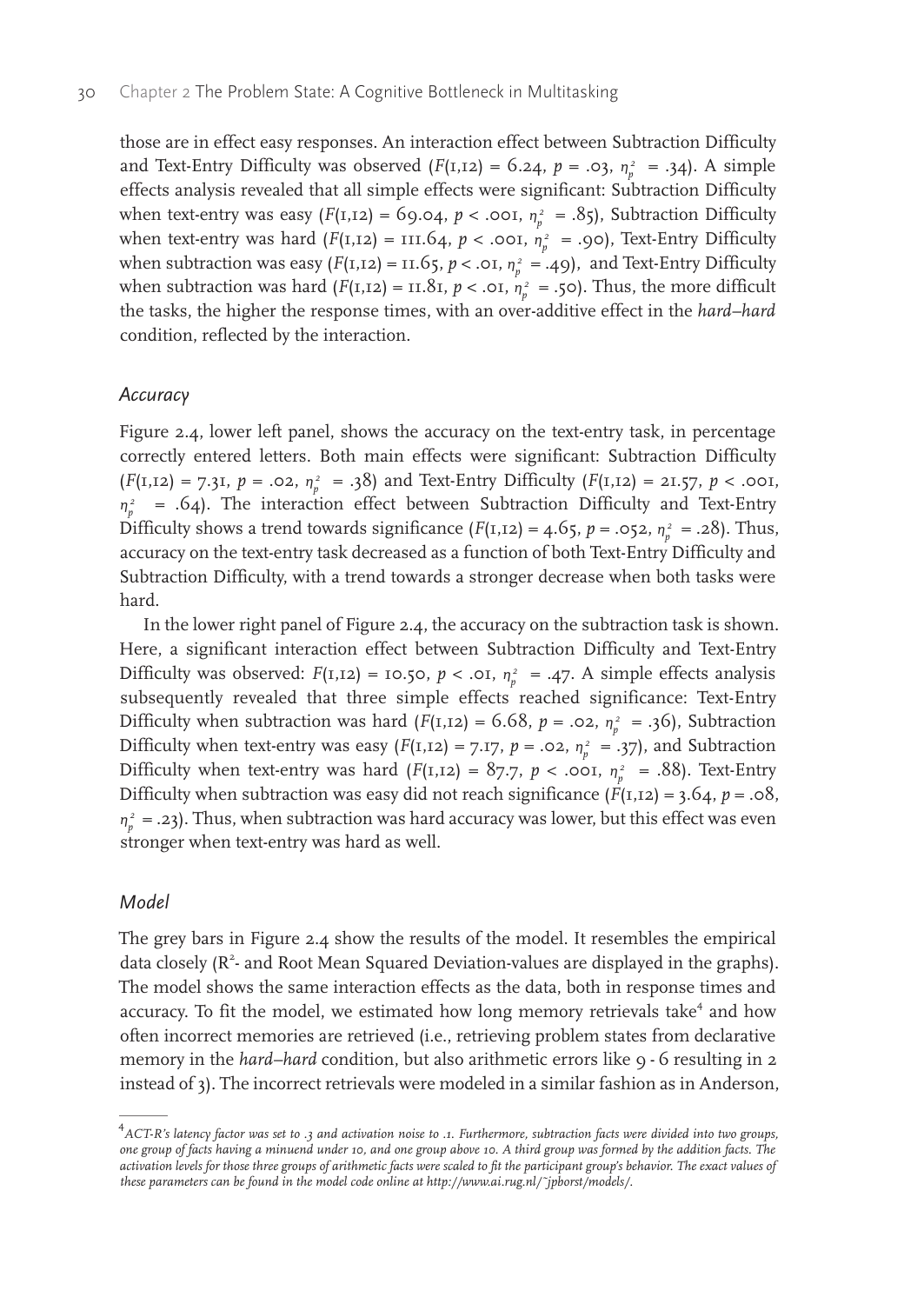Reder and Lebiere's (1996; see also Lebiere, 1999) model that accounts for arithmetic errors. All other parameters were kept at the default values of ACT-R 6.0 (Anderson, 2007; see also Anderson, Bothell, Lebiere, & Matessa, 1998).

As explained in detail above, the interaction effect in the model data is driven by the problem state bottleneck in the *hard–hard* condition. The model also accounts for the different reaction time patterns in the two tasks: in the subtraction task there is a large main effect of Subtraction Difficulty, while there is no such effect in the response times of the text-entry task. The model accounts for this by assuming that in the hard subtraction task, participants have to retrieve multiple facts from declarative memory to be able to enter a digit, as opposed to the easy subtraction task, in which only one fact has to be retrieved. In the text-entry task, on the other hand, there is no such difference between the easy and the hard task: in the easy version the model has to look at the display to see what letter it has to enter, while in the hard version it has to retrieve an order fact from memory and use information from its problem state to enter a letter. The timing of those processes is similar, resulting in the absence of a main effect of Text-Entry Difficulty on the response times in the text-entry task (cf. the upper left panel of Figure 2.4).

The model keeps track of the task condition in its goal state ("subtraction – hard", see the model description above). This state was set as soon as the thread noticed that it was performing a hard trial: initially it was always set to easy, but when the model came across a borrowing in the subtraction task or a complete word in the text-entry task, it would be set to hard. Did the participants also keep track of the task condition? We compared response times of subtraction columns from the hard condition in which no borrowing is in progress and in which no new borrowing is necessary (i.e., in every way comparable to columns in the easy condition, except that a borrowing has occurred more than one column back; for instance the left-most column of Figure 2.2), to columns of the easy subtraction condition. The difference in response time (2256.3 vs. 1466.3 ms) is significant (paired *t*-test, *t*(12) = -10.10, *p* < .001). This seems to indicate that participants were sensitive to the context of the current trial (i.e., the task condition): the task in these no-borrow columns in the hard subtraction conditions is exactly the same as in the easy subtraction task, only the context is different. This is consistent with the model's keeping-track account, which always checks whether a borrowing is in progress in the hard trials but not in the easy trials. For the model, this results in a difference in response times between hard responses that are comparable to the easy task and easy responses, although the difference is smaller (1762.4 vs. 1583.8 ms).

# **Discussion**

The interaction effects in the data are in agreement with our model predictions: an over-additive effect of task difficulty on response times and error rates (a trend in the case of accuracy on the text-entry task). As described above, the model accounts for these interaction effects by proposing a problem state bottleneck that results in higher response times on the one hand (caused by constantly replacing the problem state) and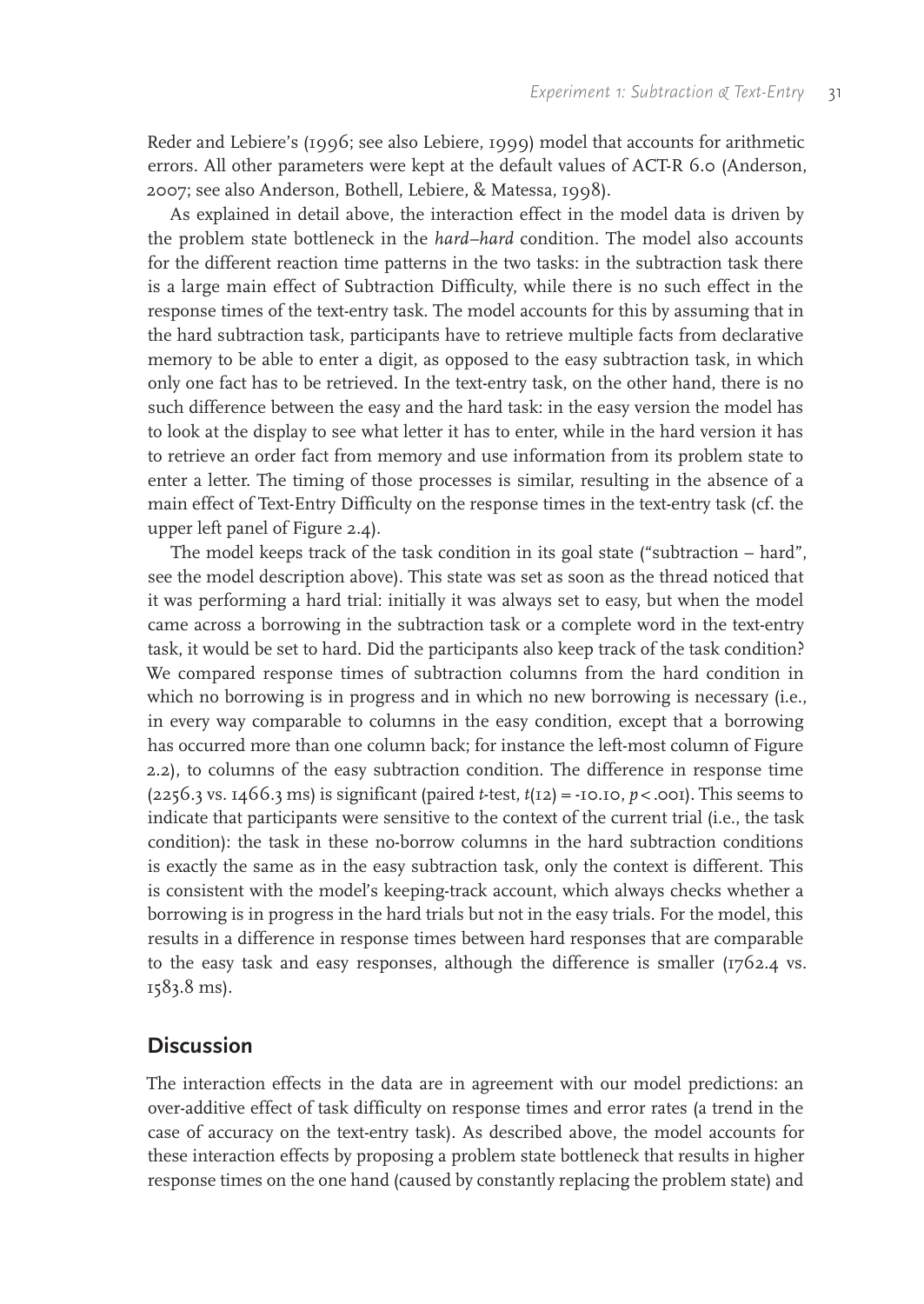higher error rates on the other (caused by retrieving older, incorrect problem states). The errors in the other conditions are caused by sometimes retrieving wrong facts from memory (i.e., 9 - 6 results in 2 instead of 3, see Anderson et al., 1996; and Lebiere, 1999).

Another interesting observation is the effect of condition of one task on the other task. More specifically, there is a significant effect of Text-Entry Difficulty on the reaction times of the subtraction task when subtraction was easy, and a marginal significant effect  $(p = .09)$  of Subtraction Difficulty on reaction times of the text-entry task when text-entry was easy. As can be seen in Figure 2.4, the model captures these effects. In the model, these effects are due to the time costs associated with updating the problem state at the end of a step in the respective hard conditions. For instance, after entering a digit in the hard subtraction task, the model updates its problem state to indicate that it finished a step in the subtraction task. The text-entry task only starts when this problem state update is finished, causing a slight delay in the start of the text-entry task.

#### *Alternative strategies*

Except for an account based on a problem state bottleneck, there might be other possible explanations for the interaction effects. For example, participants might have employed different task strategies depending on the task condition. However, in the case of the text-entry task it is not easy to come up with alternative strategies because the task is so straightforward. In the easy condition, participants have to read a letter and click a button, which does not seem to allow for multiple strategies. In the hard text-entry condition, participants have to memorize the word, as they do not receive any feedback at all. Furthermore, they have to keep track of where they are within a word, for instance by memorizing the position or the last letter they entered. While the model does memorize the position, alternative strategies exist such as memorizing the last entered letter and reconstruct the position from that information. However, irrespective of which strategy was used, participants will have to keep track of the current position in some way, for which we assume they have to use their problem state.

In the case of the subtraction task there is at least one possible alternative strategy. Participants could have used the display to determine whether or not a borrowing is in progress instead of maintaining a problem state (i.e., looking at the previous subtraction column, if the lower term is higher than the upper term, a borrowing is in progress). If this had been the overall strategy, it would have had the same impact on both the *hard subtraction – easy text-entry* and *hard subtraction – hard text-entry* conditions. In that case, one would not expect to find an interaction effect, as the problem state is not used for the subtraction task. However, it is possible that participants only switched to this strategy in the *hard–hard* condition: thus using a problem state strategy as long as text-entry is easy, and switching to an interface strategy when text-entry became hard. This would incur a time cost in the *hard–hard* condition, and would thus have resulted in a similar interaction effect as we found. To rule out this alternative explanation,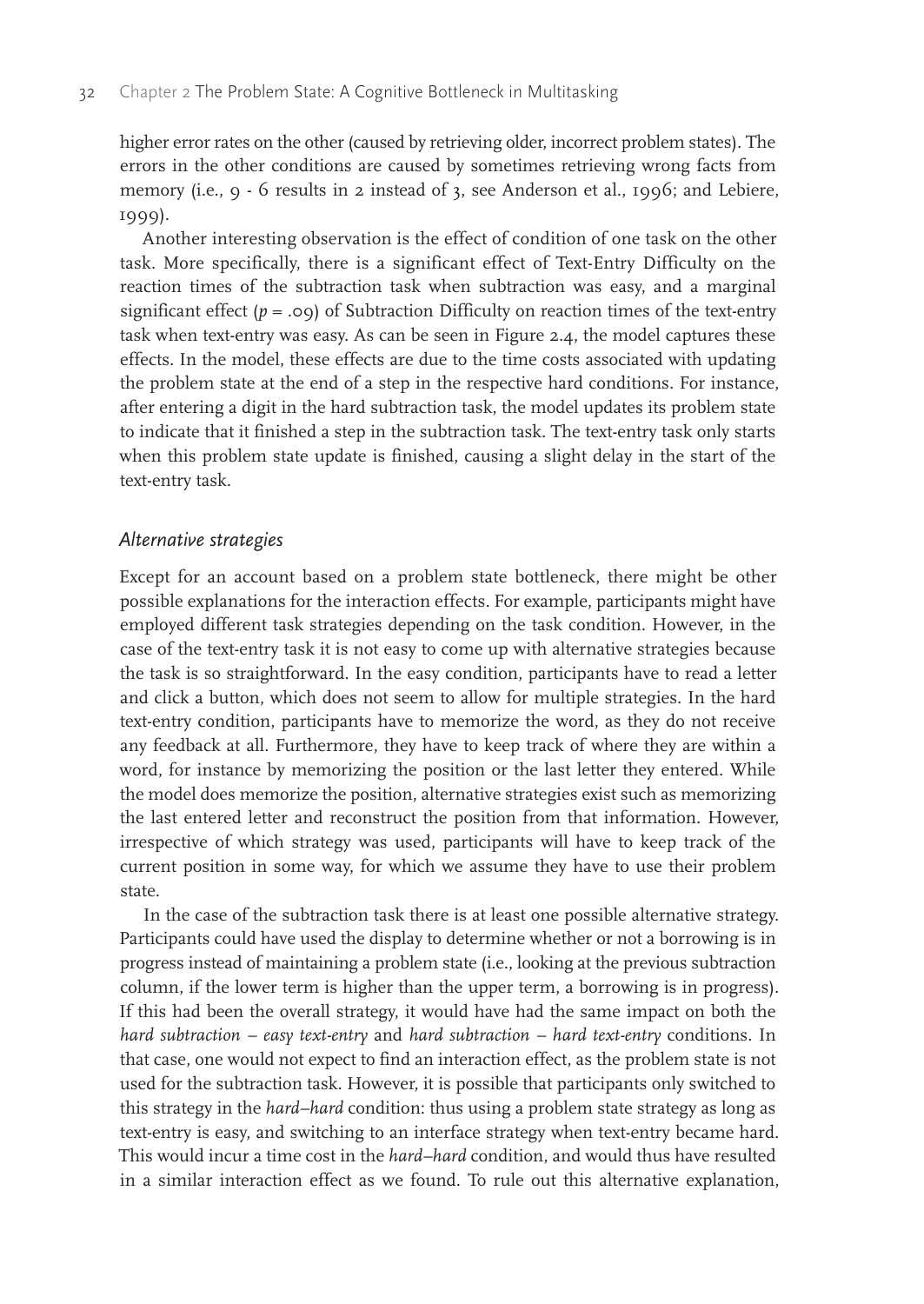we controlled for this in Experiment 3 by masking previous columns, yielding, as we will see, the same results. Obviously, alternative strategies also exist for solving a borrow-in-progress. For instance, one could subtract one from the upper term of the next column, or add one to the lower term, giving the same results. However, in both cases it is necessary to keep track of whether a borrowing is in progress, resulting in similar latency predictions.

### *Is a problem state bottleneck necessary?*

As the threaded cognition theory already proposes a number of bottlenecks, is an additional problem state bottleneck necessary to account for the observed interaction? The over-additive interaction is caused by a resource that is required in both hard conditions, but not in the other conditions. As the hard conditions require additional information to be kept available, a bottleneck should be related to this additional information maintenance. The bottleneck associated with production rule execution cannot offer an explanation for the found interactions, because production rule activity cannot store information without using another resource. A possible alternative explanation is that 'problem states' are stored as declarative memory chunks and are retrieved when needed, instead of having a separate problem state resource. In such a model, however, one would not expect to find an interaction effect because declarative memory is never concurrently required by the two tasks, as the participants have to alternate between the tasks. Thus, in that case the first task would retrieve its problem state from declarative memory and give a response, after which the second task would retrieve its own problem state from declarative memory and give a response, etc. Because declarative memory is in that case never required by both tasks at the same time, it cannot explain the effect of one task on the other task. Thus, we would predict a simple additive effect of conditions, not an interaction effect. As the two peripheral bottlenecks cannot be used to store information, we argue that a problem state bottleneck is the most plausible option to account for the human data.

### *Cognitive load effects*

While we argued above that a problem state bottleneck is the most plausible account within the ACT-R-based threaded cognition theory, there is an extensive psychological literature on cognitive load that can also explain the results of Experiment 1. For instance, it is shown that memory load causes an increase in reaction time in tasks as simple as visual search (e.g., Logan, 1979; Woodman, Vogel, & Luck, 2001) and tone classification (Jolicœur & Dell'Acqua, 1999). Thus, in that sense it is not surprising that maintaining an additional memory load (problem state) influences another task with a memory load, resulting in the over-additive interaction effect. To rule out the possibility of cognitive load causing the interaction effect, Experiment 2 was designed. The dual-task setup of Experiment 1 was slightly modified by requiring the participants to switch tasks only after every two responses in each task. Thus, Experiment 2 also includes responses where no problem state switch is required, but where a memory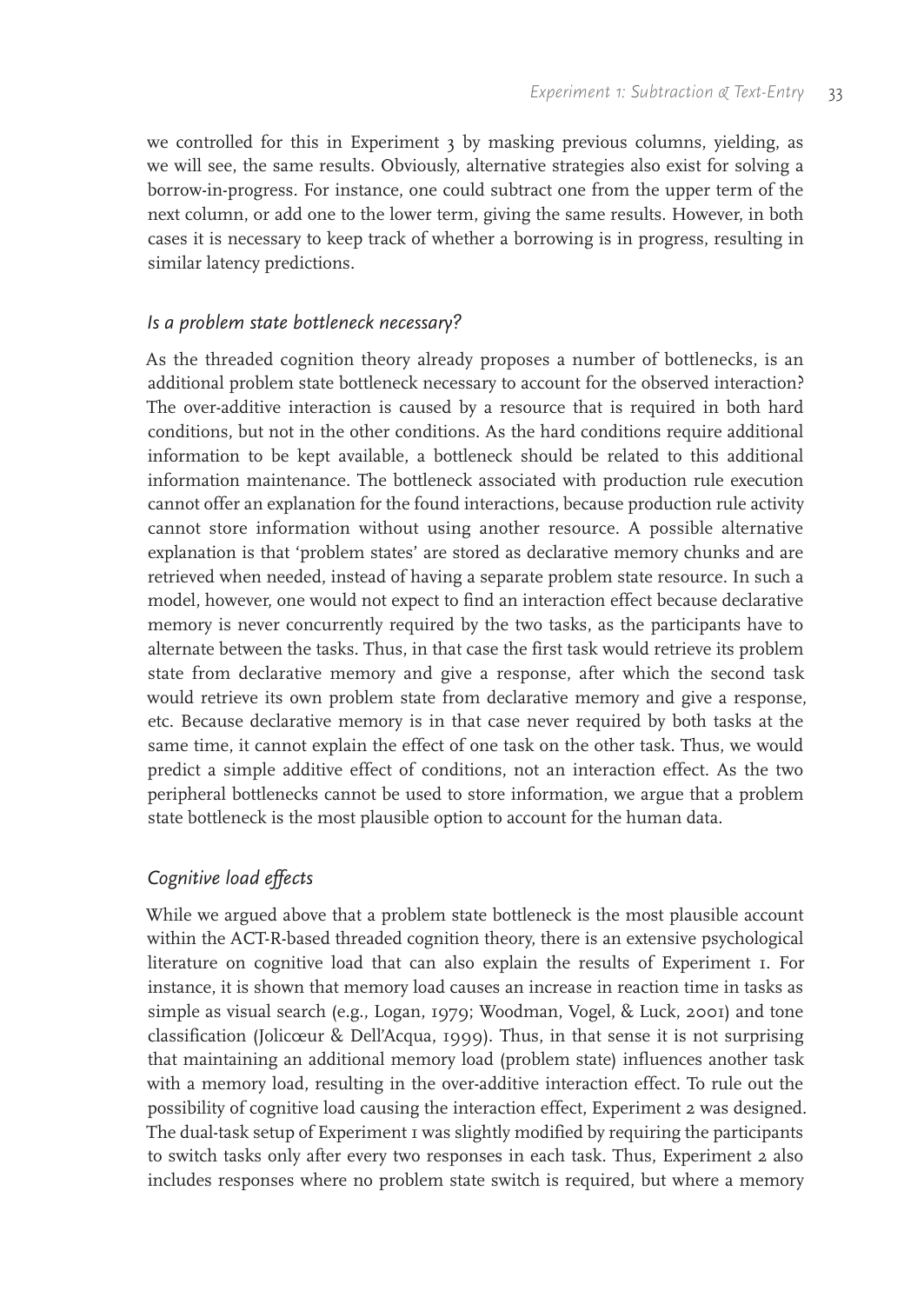load representing the state of the other task still has to be maintained (see Figure 2.5). This means that the cognitive load is equal (the memory load of the other task) on both responses, while the problem state only has to be switched for the first response and is still available for the second response. According to a cognitive load account, the interaction effect should be present on both responses, but according to a problem state bottleneck account, the interaction effect should only be present on the first response, and disappear on the second.

# **Experiment 2:**

# **Subtraction & Text-Entry – Two Responses Per Switch**

Experiment 2 was designed to test whether the problem state bottleneck can be observed when controlling for cognitive load effects. The design of the experiment was the same as Experiment 1, except that participants now had to give two responses on each task before switching to the other task. Thus, the new experiment has a 2 × 2 × 2 design (Subtraction Difficulty × Text-Entry Difficulty × Switch). Switch responses are the first responses on a task, directly after switching from the other task; non-switch responses are the second responses on a task, following a response in the same task (cf. task switching). Figure 2.5 shows the experimental setup, detailing when a memory / cognitive load is present, and when problem state changes are required in the *hard–hard* condition. On the basis of the problem state bottleneck hypothesis and the outcome of Experiment 1, we predict an over-additive interaction effect in the switch condition (because the problem state has to be replaced for each response in the *hard–hard* condition), but simple additive main effects in the non-switch condition (because the problem state does not have to be replaced in any condition, as the previous response was given in the same task). Because the memory load is the same on switch and non-switch responses (whether a borrowing is in progress for subtraction/what the word and position are for text-entry), a cognitive load account would predict identical effects for both switch and non-switch responses. Thus, we did not introduce additional cognitive load, but merely removed problem state changes on the non-switch responses, enabling the comparison between a cognitive load account and a problem state account.

# **Method**

### *Participants*

Fifteen students of the University of Groningen who did not take part in Experiment 1 participated in the experiment for course credit (9 female, age range 18–23, mean age 19.8). All participants had normal or corrected-to-normal visual acuity. Informed consent as approved by the Ethical Committee Psychology of the University of Groningen was obtained before testing.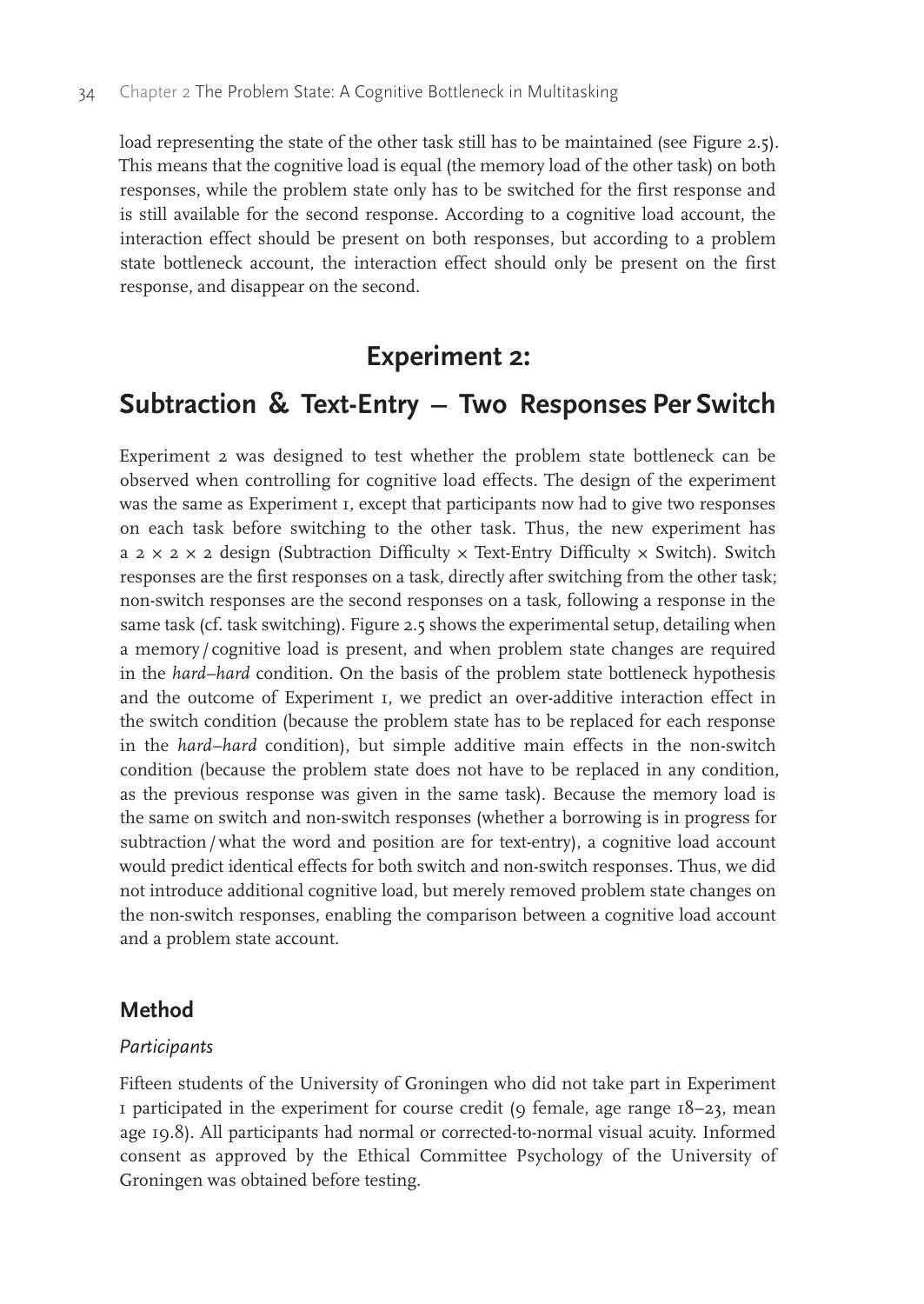

Figure 2.5 Experimental setup of Experiment 2. Grey boxes represent the subtraction task, white boxes the Text Entry task. The black Xs show the problem state and memory load in the hard–hard condition: on the switch responses there is both a problem state change and a memory load, while on the non-switch responses only a memory load is present.

### *Design, Stimuli, & Procedure*

Design, stimuli and procedure were identical to Experiment 1, except that participants were now required to alternate after every two responses, thus they had to enter two digits, two letters, two digits, et cetera.

# **Model**

The model of Experiment I was extended to enable it to respond in the situation where a response directly followed a response within the same task.<sup>5</sup> Furthermore, we scaled retrieval times of declarative facts and number of incorrect retrievals to match the new participant group's cognitive arithmetic ability, as we did in Experiment I.<sup>6</sup>

# **Results**

Only the data of the experimental phase were analyzed. One participant did not adhere to task instructions and was removed from the data set. The same exclusion criteria were used as in Experiment 1 (3.8% of the data was rejected). If not noted otherwise, analyses were the same as in Experiment 1. Figures 2.6 and 2.7 show the main results for response times and accuracy.

## *Response Times*

In line with our hypothesis, ANOVAs on response times showed significant three-way interactions of Subtraction Difficulty ∑ Text-Entry Difficulty ∑ Switch on both the response times of the text-entry task  $(F(1,13) = 29.99, p = .001, n_p^2 = .70)$  and the subtraction task  $(F(1,13) = 5.96, p = .03, n_p^2 = .31)$ . Therefore, the following analyses were performed separately on the switch and non-switch data.

<sup>5</sup>  *While the model was extended, we could have used this new model for Experiment 1 without affecting the results; the situation in which a response can be followed by a response on the same task just never occurs in Experiment 1.*

<sup>6</sup>  *ACT-R's latency factor and activation noise were not changed (respectively .3 and .1). The activation levels of the three groups of arithmetic chunks of Footnote 4 were adjusted for the new group of participants.*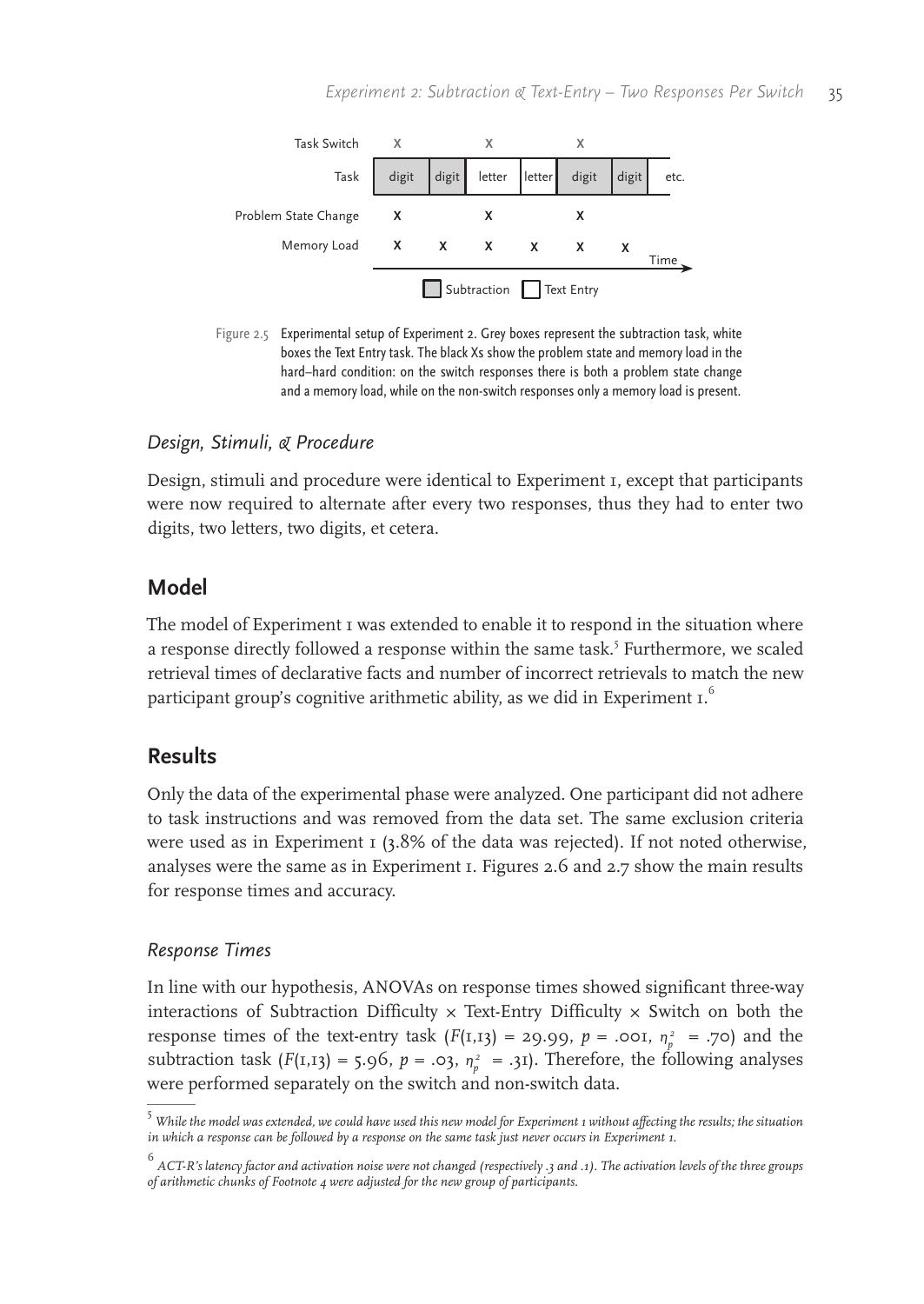

Figure 2.6 Response time data of Experiment 2. RMSD = root mean squared deviation.

The upper panels of Figure 2.6 show the response times on the text-entry task. On the left the switch data are shown, on the right the non-switch data. As predicted, an interaction effect of Subtraction Difficulty and Text-Entry Difficulty was found on the switch trials ( $F(1,13) = 19.8$ ,  $p < .001$ ,  $\eta_p^2 = .60$ ). A simple effects analysis subsequently revealed significant effects of Text-Entry Difficulty when subtraction was easy  $(F(1,13) = 27.6, p < .01, \eta_p^2 = .68)$ , Text-Entry Difficulty when subtraction was hard  $(F(1,13) = 59.2, p < .001, \eta_p^2 = .82)$ , Subtraction Difficulty when text-entry was easy  $(F(1,13) = 13.2, p < .01, n_p^2 = .50)$ , and Subtraction Difficulty when text-entry was hard  $(F(I,I3) = I35,I, p < .00I, \eta_p^2 = .9I)$ . Thus, response times on the switch responses of the text-entry task increased with task difficulty, with an over-additive interaction effect when both tasks were hard. An analysis of the non-switch responses of the text-entry task (upper right panel) showed that only the main effect of Text-Entry Difficulty reached significance,  $(F(1,13) = 377.53, p < .001, n_p^2 = .97)$ . The main effect of Subtraction Difficulty  $(F < i)$  and the interaction effect between Subtraction Difficulty and Text-Entry Difficulty ( $F(1,13) = 2.4$ ,  $p = .15$ ,  $n_p^2 = .16$ ) were not significant. Note that response times decreased with Text-Entry Difficulty, instead of increasing.

The two lower panels of Figure 2.6 show response times on the subtraction task. The left panel shows the switch responses. An ANOVA revealed a significant interaction effect of Subtraction Difficulty and Text-Entry Difficulty  $(F(1,13) = 6.9)$ ,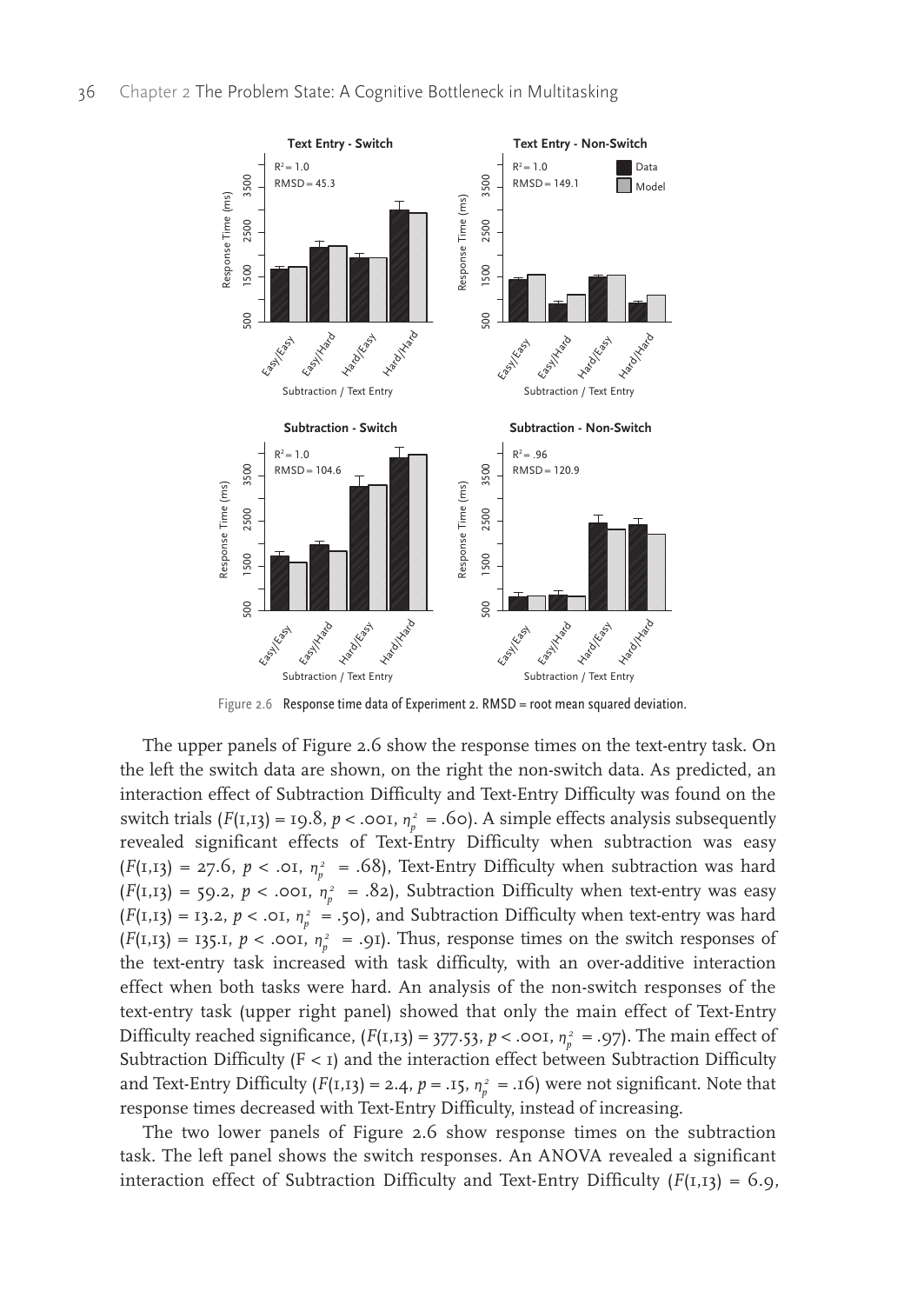*p* = .02, <sup>η</sup>*<sup>p</sup> 2* = .35). Subsequent simple effects analyses showed significant effects of Text-Entry Difficulty when subtraction was easy  $(F(1,13) = 19.1, p < .001, n_p^2 = .59)$ , Text-Entry Difficulty when subtraction was hard  $(F(1,13) = 14.7, p < .01, n_p^2 = .53)$ , Subtraction Difficulty when text-entry was easy  $(F(1,13) = 104.9, p < .001, n_p^2 = .89)$ , and Subtraction Difficulty when text-entry was hard  $(F(1,13) = 185.5, p < .001, \eta_p^2 = .93)$ . Thus, response times on the switch responses of the subtraction task increase with task difficulty, with an over-additive interaction effect, resulting in the highest response times in the *hard–hard* condition. The non-switch response times are shown in the lower right panel of Figure 2.6. Only the main effect of Subtraction Difficulty was significant  $(F(1,13) = 305.2, p < .001, \eta_p^2 = .96)$ , the main effect of Text-Entry Difficulty and the interaction effect were not significant, *F*s < 1. Thus, non-switch response times were lower when the subtraction task was easy.

#### *Accuracy*

Figure 2.7 shows the accuracy data of Experiment 2. An ANOVA on the text-entry data shows only a significant main effect of Text-Entry Difficulty  $(F(1,13)) = 9.7$ , *p* < .01,  $\eta_p^2$  = .43). The main effect of Switch (*F*(1,13) = 2.23, *p* = .16,  $\eta_p^2$  = .15) and Subtraction Difficulty ( $F(1,13) = 1.46$ ,  $p = .25$ ,  $n_p^2 = .10$ ) were not significant, neither were the interaction effects between Switch and Subtraction Difficulty ( $F < I$ ), Switch and Text-Entry Difficulty ( $F(1,13) = 3.29$ ,  $p = .09$ ,  $n_p^2 = .20$ ), Subtraction and Text-Entry Difficulty (F < 1), and the three-way interaction between Switch, Subtraction Difficulty and Text-Entry Difficulty ( $F(1,13) = 3.52$ ,  $p = .08$ ,  $n_p^2 = .21$ ). Thus, accuracy on the text-entry task was lower when text-entry was hard.

Along the same lines, an analysis of the subtraction data only revealed a significant main effect of Subtraction Difficulty ( $F(1,13) = 40.7$ ,  $p < .001$ ,  $n_p^2 = .76$ ). The main effects of Switch ( $F(1,13) = 2.55$ ,  $p = .13$ ,  $\eta_p^2 = .16$ ) and Text-Entry Difficulty ( $F < 1$ ) did not reach significance, neither did the interaction effects of Switch and Subtraction Difficulty (*F* < 1), Switch and Text-Entry Difficulty (*F* < 1), Subtraction Difficulty and Text-Entry Difficulty  $(F(1,13) = 1.53, p = .24, \eta_p^2 = .11)$ , or the three-way interaction between Switch, Subtraction Difficulty, and Text-Entry Difficulty  $(F < 1)$ . Again, subtraction accuracy only decreased when the subtraction task became hard.

#### *Model*

The model fits well to the response time data (Figure 2.6, grey bars,  $R^2$ - and RMSDvalues are shown in the graphs). It shows on the one hand the interaction effects in the switch responses, caused by the problem state replacements for each response, and on the other hand no interaction effects in the non-switch responses. Furthermore, it reflects the decrease in response times on the text-entry task non-switch responses, when text-entry was hard (the reason why the model shows these effects is discussed below). The model also follows the accuracy data closely (Figure 2.7): In general capturing the (non-significant) interaction effects in the *hard–hard* conditions, but slightly over-estimating these effects in the text-entry task.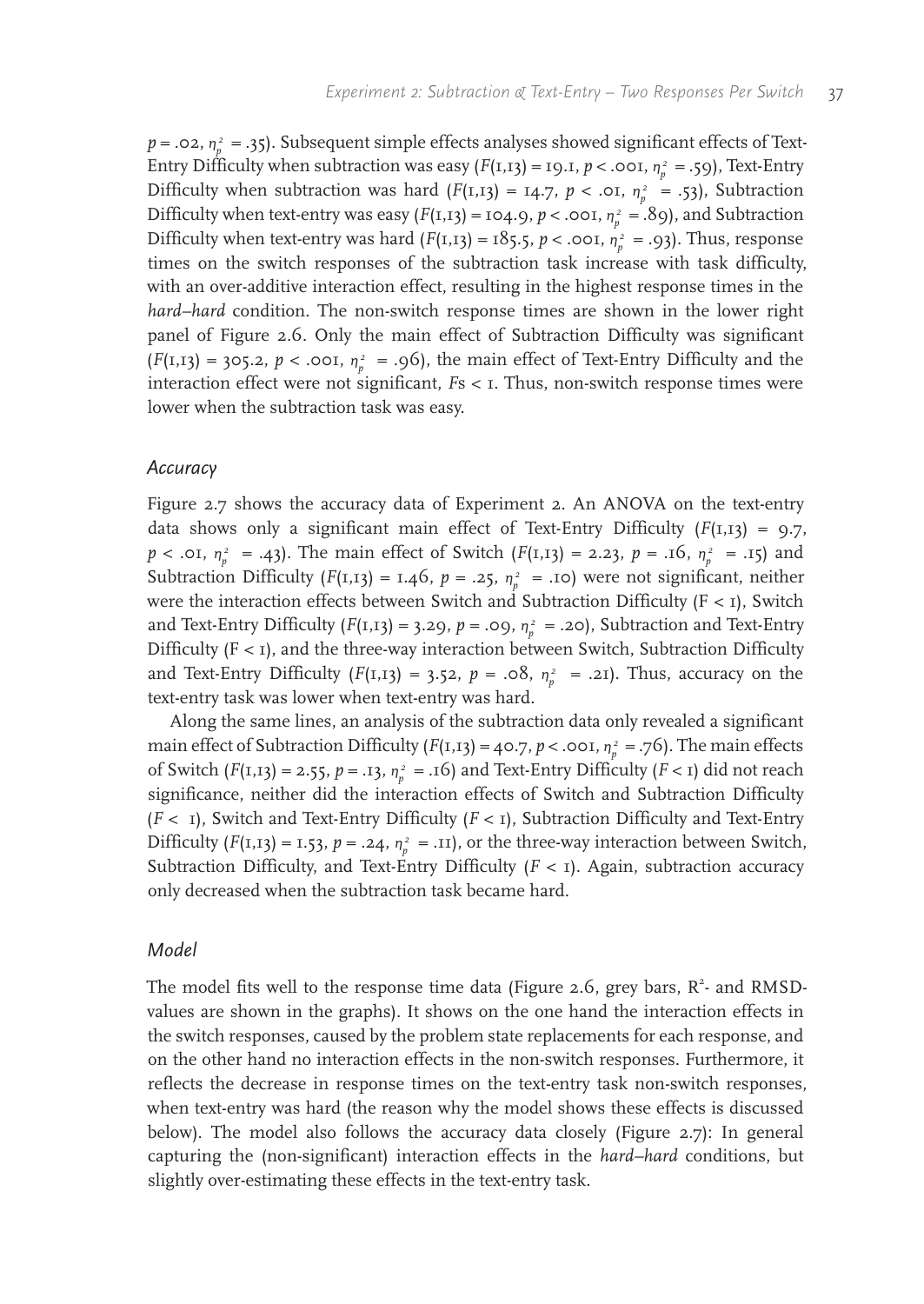

Figure 2.7 Accuracy data of Experiment 2. RMSD = root mean squared deviation.

# **Discussion**

As predicted by the model, an over-additive interaction effect was found on the switch response times in both tasks, but not on the non-switch response times. The model explains this by assuming a problem state bottleneck, requiring the replacement of the problem state in the *hard–hard* condition of the switch responses. In the nonswitch responses, on the other hand, the problem state never has to be switched: it is still present from the previous response. A cognitive load account would predict an interaction effect both in the switch and the non-switch responses, because the memory load of the other task is present in both cases (see also Figure 2.5). However, as no interaction effect was observed on the non-switch trials, cognitive load of the other task does not seem to have caused the effects observed in Experiment 1 and in the switch trials in Experiment 2. On the other hand, the model fit shows that a problem state bottleneck account accounts well for the data. Note that we equated cognitive load here with memory load (as for example, Logan, 1979), while there is no consensus in the literature to what exactly constitutes cognitive load. Nonetheless, irrespective of the operationalization of cognitive load, Experiment 2 still gives additional support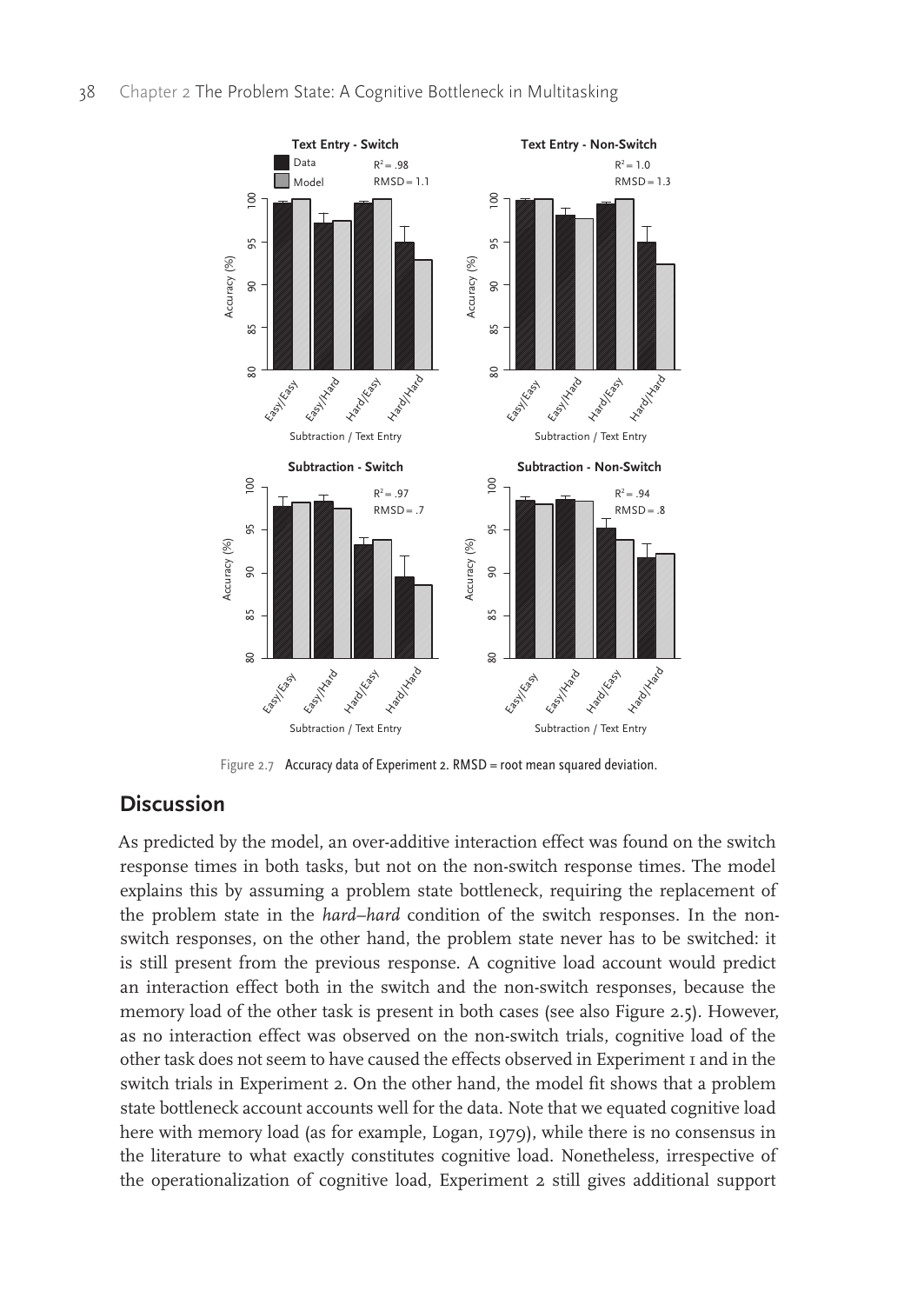to a problem state account: When the problem state does not have to be changed, the interaction effect that shows problem state interference disappears.

A second interesting effect is the lower average response time of the hard non-switch text-entry responses, as compared to the easy non-switch responses (upper right panel of Figure 2.6). The model explains this decrease by the fact that in the hard condition it is already known what word has to be entered, and thus also what the next letter is that has to be clicked. Therefore, the model does not have to look at the display of the text-entry task to see what it has to enter, as in the easy version, but can directly search for the correct button and click it. For the switch responses, this decrease in response time is not present, because in that case the model starts the hard text-entry task by retrieving spelling information from declarative memory to determine which letter it has to enter next. On the non-switch responses, the model already initiates the retrieval of the spelling information while clicking the mouse for the previous response, enabling faster responses.

Furthermore, participants were also in general faster on the non-switch responses than on the switch responses. This effect can be explained by the fact that it is necessary to redirect vision and attention to the other task on the other side of the screen on the switch responses, while this is not necessary on the non-switch responses (cf. task switching).

#### *Phonological Loop*

Experiment 2 has shown that a memory load probably did not cause the interference effects in the data. However, another possible explanation is that the problem state information in the hard tasks was verbally mediated, and that the phonological loop (e.g., Baddeley & Hitch, 1974) acted as a bottleneck, instead of the problem state resource. That is, if problem state information is rehearsed in the phonological loop, it is possible that there is some overhead in retrieving information when more information has to be rehearsed in the *hard–hard* condition. This alternative account would result in an interaction effect. To test whether the phonological loop is used for storing the problem state information, a third experiment was performed. While Experiment 2 was aimed at the maintenance of the information in working memory without rehearsal, Experiment 3 specifically targets possible rehearsal of the information. In this experiment a listening comprehension task was added to the subtraction and textentry dual-task, overloading the phonological loop.

# **Experiment 3: Triple-tasking**

For Experiment 3, a listening comprehension task was added to the subtraction and textentry task: in half of the trials participants had to listen to short stories while performing the other tasks. At the end of a trial, participants had to answer a multiple-choice question about these stories. The experiment has a  $2 \times 2 \times 2$  design (Subtraction Difficulty × Text-Entry Difficulty × Listening). Adding a continuous listening task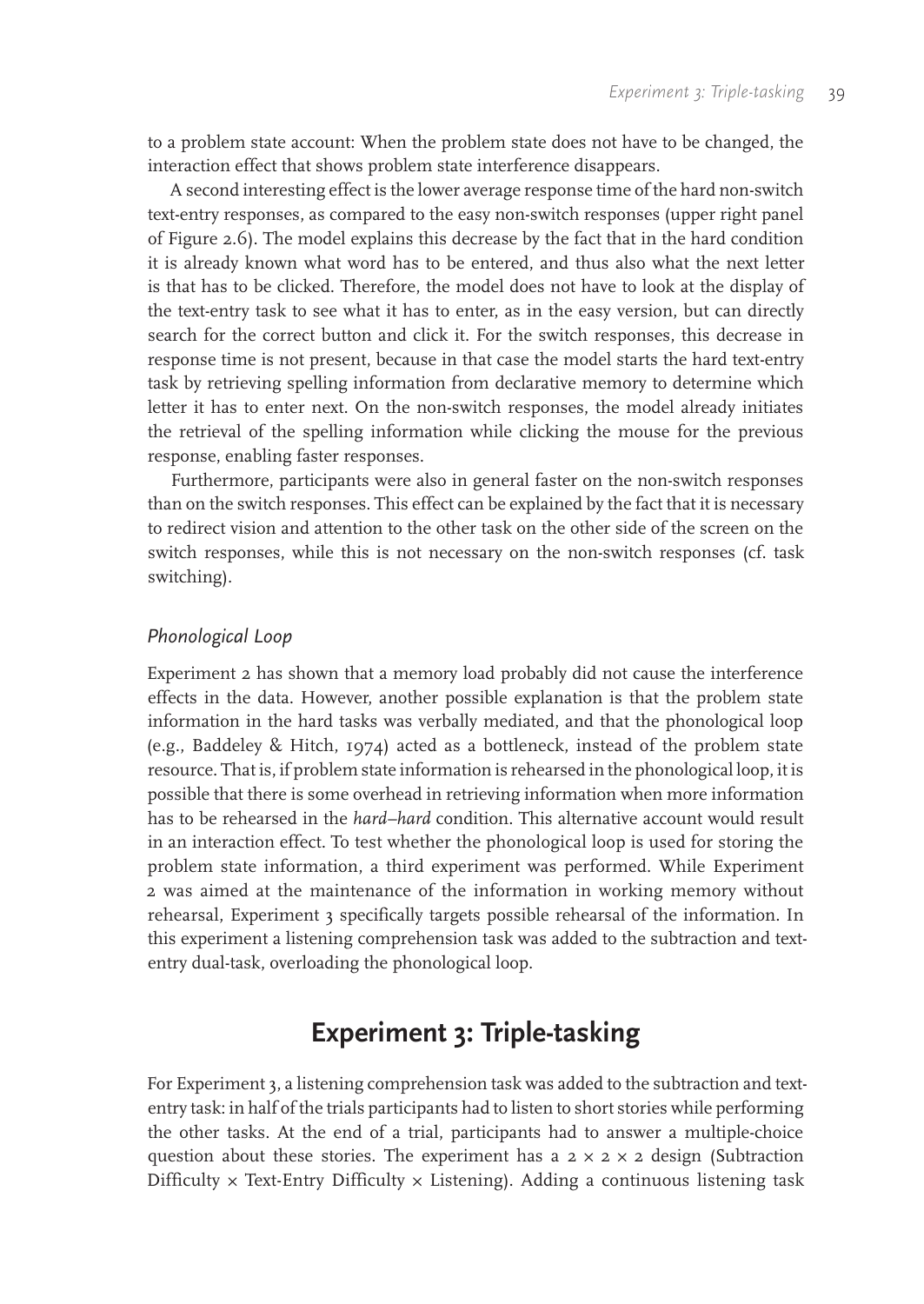results in the phonological loop being constantly filled with verbal information. If a phonological loop bottleneck was the reason for the interaction effects in Experiments 1 and 2, adding the listening task should produce similar effects in the *easy–hard* and *hard–easy* conditions as we previously saw in the *hard–hard* condition, because now it is also in use by multiple tasks in these conditions. Thus, if the problem state is maintained in the phonological loop, we should now find interference effects as soon as one problem state is stored alongside the information of the listening task (in the *easy–hard* and *hard–easy* conditions). If, on the other hand, the interaction effects were caused by a problem state bottleneck, one would expect the same patterns in the data as found in Experiment 1, with possibly higher response times and error rates over all conditions due to increased cognitive load. Furthermore, our model proposes that, as long as no additional use of the problem state resource is introduced, the problem state bottleneck is independent of the number of tasks and of the amount of cognitive load. Therefore, adding the listening task to the experiment should not influence the results we found previously. To measure baseline performance, the listening task was also tested separately.

# **Method**

## *Participants*

Twenty-three students of the University of Groningen who did not participate in Experiments 1 and 2 participated in Experiment 3 for course credit; one participant had to be excluded because of technical difficulties, resulting in 22 complete datasets (17 female, age range 18–47, mean 22.0). A different set of 6 students participated in the listening baseline experiment (5 female, age range 18–21, mean 19.3). All participants had normal or corrected-to-normal visual acuity and normal hearing. Informed consent as approved by the Ethical Committee Psychology of the University of Groningen was obtained before testing.

## *Design*

The subtraction and text-entry tasks remained unchanged, apart from one thing: columns in the subtraction task that were solved were masked with #-marks, preventing display-based strategies (see the Discussion of Experiment 1). The listening task consisted of listening to a short story during each trial, about which a multiple-choice question was asked at the end of the trial. After answering the question, participants received accuracy feedback, to ensure they kept focusing on the stories. The design of the baseline experiment was similar, but instead of the subtraction and text-entry tasks a fixation cross was shown.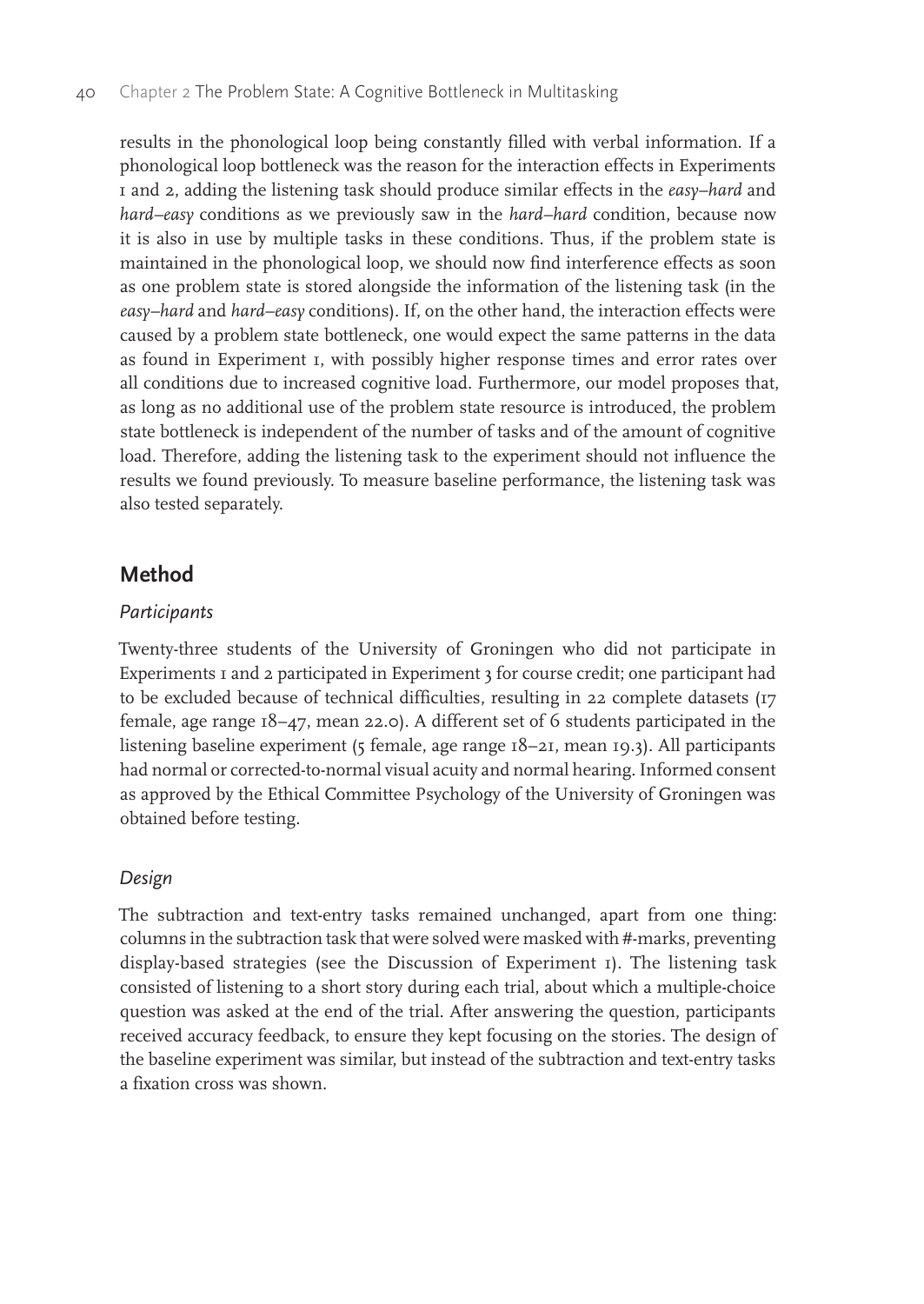#### *Stimuli*

Stimuli for the subtraction and text-entry task were the same as in Experiment 1, except that six additional words were selected. The listening task was compiled out of two official Dutch listening comprehension exams (NIVOR-3.1/3.2, Cito Arnhem 1998). The story length ranged between 17 and  $48$  seconds (M = 30.4, SD = 10.9). The multiple-choice questions consisted of three options. Two example questions are:

You would like to buy a new washing machine. When will you get a discount?

A.If you pay cash.

B.If you buy an extended warranty.

C.If you buy a dryer as well.

You are visiting a laboratory with colleagues. What should you do with your lab coat when you leave?

A.Put it in the yellow container.

B.Put it in the green container.

C.Reuse it.

These questions can be answered without making inferences, but do require attention for the complete duration of the story (i.e., the color of the container in the second question is only said once; participants only see the question after they heard the text).

### *Procedure*

The procedure was identical to Experiment I if not noted otherwise. In this experiment, participants had to start each trial with the subtraction task. In the listening condition, playback of the story was initiated simultaneously with the presentation of the subtraction task. Thus, the listening task had to be performed concurrently with the subtraction and text-entry tasks. The multiple-choice question for the listening task was presented either after the feedback screens of the other tasks, or after the story was completely presented, whichever came last. The feedback screen for the listening task was presented for 4 seconds after answering the question. Participants were instructed that the listening task was the most important task, and had to be given priority over the other tasks, while still performing the other tasks as quickly and accurately as possible.

Participants practiced 4 example stories. The experiment consisted of  $\mu$  blocks of 12 trials each, 48 trials in total, in a similar setup as Experiment 1. Either the first two blocks were combined with the listening task, or the last two blocks, counterbalanced over participants. The order of the stories was randomized. The complete experiment lasted approximately 60 minutes.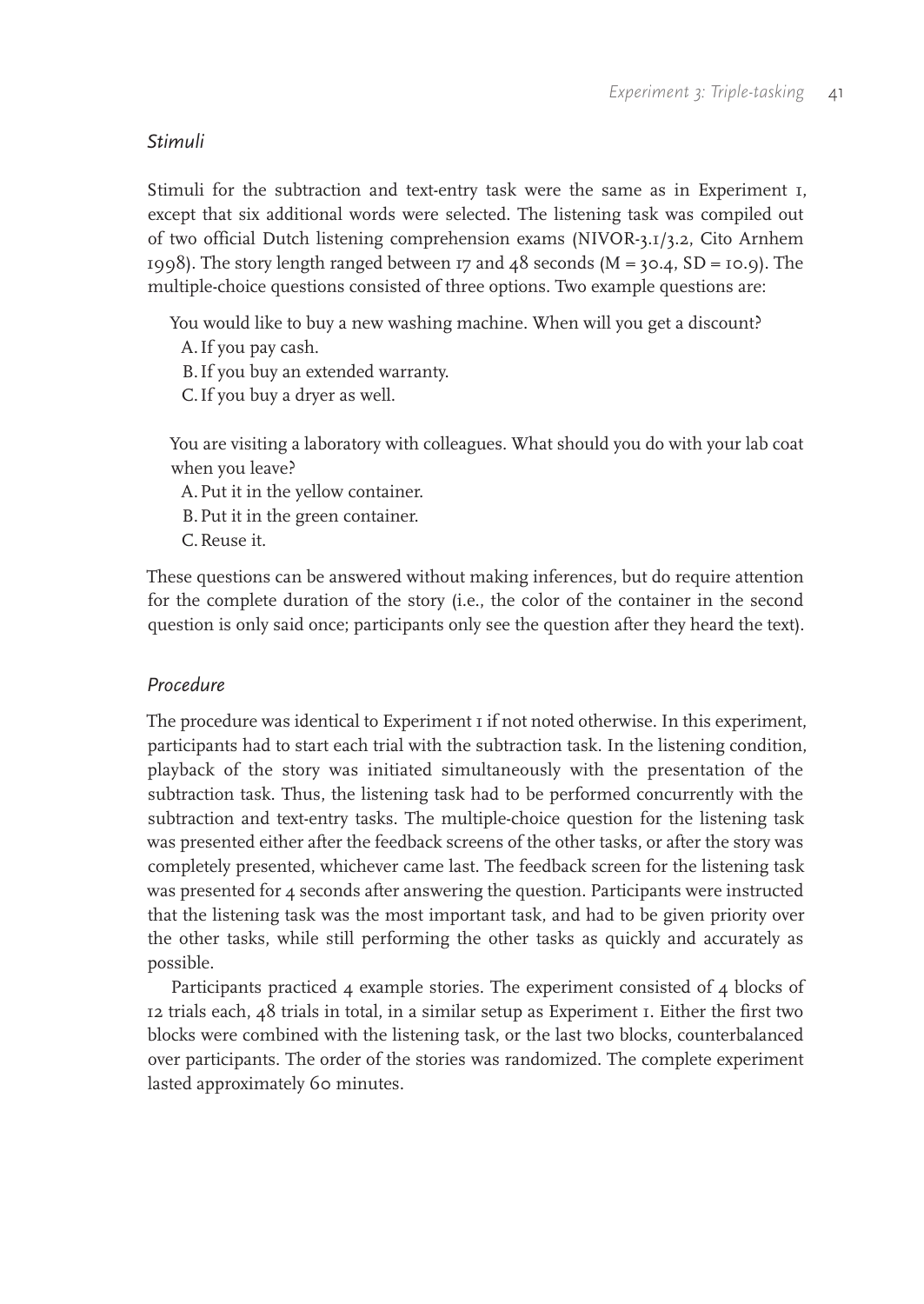

# **Model**

The same model as for Experiment I was used for the subtraction and text-entry tasks, adjusted for the differences in arithmetic skills between participant groups as was done to calibrate the model to the skill level of the participants in Experiment 2. That is, we adjusted retrieval times of declarative facts and number of incorrect retrievals to match the new group of participants.<sup>7</sup>

To model the listening task, we added a third thread to the model. This thread aurally perceives words, retrieves spelling and syntactic information from memory, and builds simulated syntactic trees. The same approach was used by Salvucci and Taatgen (2008) to model the classical reading and dictation study by Spelke, Hirst, and Neisser (1976), and by Van Rij, Hendriks, Spenader, and Van Rijn (2009) and Hendriks, Van Rijn and Valkenier (2007) to account for developmental patterns in children's ability to process pronouns. This model is a simplified version of Lewis and Vasishth's model of sentence processing (2005; Lewis, Vasishth, & Van Dyke,

<sup>7</sup>  *ACT-R's latency factor and activation noise were again left unchanged (respectively .3 and .1). The activation levels of the three groups of arithmetic chunks of Footnote 4 were adjusted for the new group of participants.*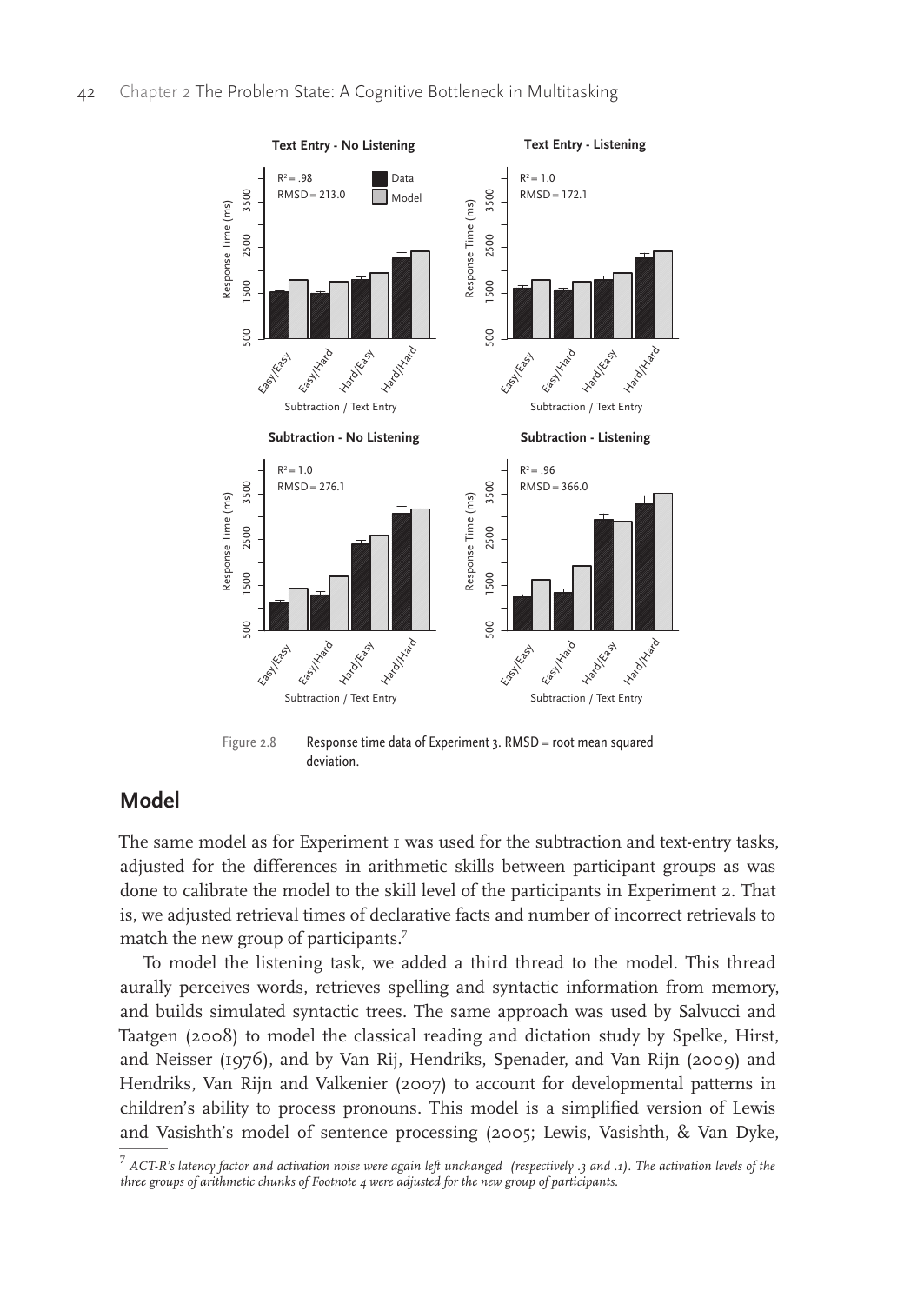2006) that constructs syntactic trees for sentence processing. For the current model that kind of linguistic detail is unnecessary, as we are mostly interested in how the tasks influence one another. Thus, it suffices to account for the use of procedural and declarative memory in the listening task.

For each word, the aural module processes the word, four procedural rules fire, and two facts are retrieved from memory, which results in about 320 ms processing time per word, which is fast enough to keep up with the speaking rate of 372 ms per word on average.<sup>8</sup> Because ACT-R's aural module is used to perceive the words, using a phonological loop-based strategy is prevented as this strategy is implemented in ACT-R as a combination of the aural and vocal modules (Huss & Byrne, 2003). No control or executive mechanisms were added to the model: the interleaving of the tasks was left to threaded cognition. Answering the multiple-choice questions was not modeled, as this would have required linguistic processing at a level of complexity that is beyond the scope of this paper.

## **Results**

The same exclusion criteria were used as in Experiment  $I$  (2.4% of the data was rejected). One question from the listening task was removed, as it was consistently answered incorrectly. If not noted otherwise, analyses were the same as in Experiment 1. Because the stories did not always last for the complete trials of the subtraction and text-entry task, some responses on these tasks were made without participants listening to a story. Therefore, we only took responses into account that were made while the story was present.<sup>9</sup>

#### *Response Times*

Figure 2.8, upper panel, shows response times on the text-entry task, on the left without and on the right with the listening task. As there is no main effect of Listening, nor any interaction effects involving Listening (all *F*s < 1, except for the interaction between Listening and Subtraction Difficulty:  $F(1,21) = 1.9$ ,  $p = .18$ ,  $n_p^2 = .08$ ), we collapsed over Listening. The interaction between Text-Entry Difficulty and Subtraction Difficulty was significant (*F*(1,21) = 38.78, *p* < .001,  $\eta_p^2$  = .65); a simple effects analysis showed effects of Text-Entry Difficulty when subtraction was hard  $(F(1,21) = 37.17, p < .001, \eta_p^2 = .64)$ , Subtraction Difficulty when text-entry was easy  $(F(1,21) = 30.89, p < .001, n_p^2 = .60)$ , and Subtraction Difficulty when text-entry was hard  $(F(1,21) = 80.60, p < .001, n_p^2 = .79)$ . Text-Entry Difficulty when subtraction was easy did not reach significance  $(F(1,21) = 3.0,$  $p =$  .10,  $\eta_p^2 =$  .13). Thus, there was no effect from the listening task on the response times of the text-entry task. Irrespective of the listening task, response times increased

<sup>8</sup>  *Note that the model is capable of listening to speech faster than 320 ms/word, because the audio module can already start processing the next word while the current word is processed.*

<sup>&</sup>lt;sup>9</sup> Because this results in an unequal number of observations per cell, we also fitted linear mixed effects models (Baayen et al., *2008). The linear mixed effect models confirmed the ANOVA results. For reasons of consistency, we decided against reporting these additional statistics in the main text, but refer the reader to the Appendix for more details.*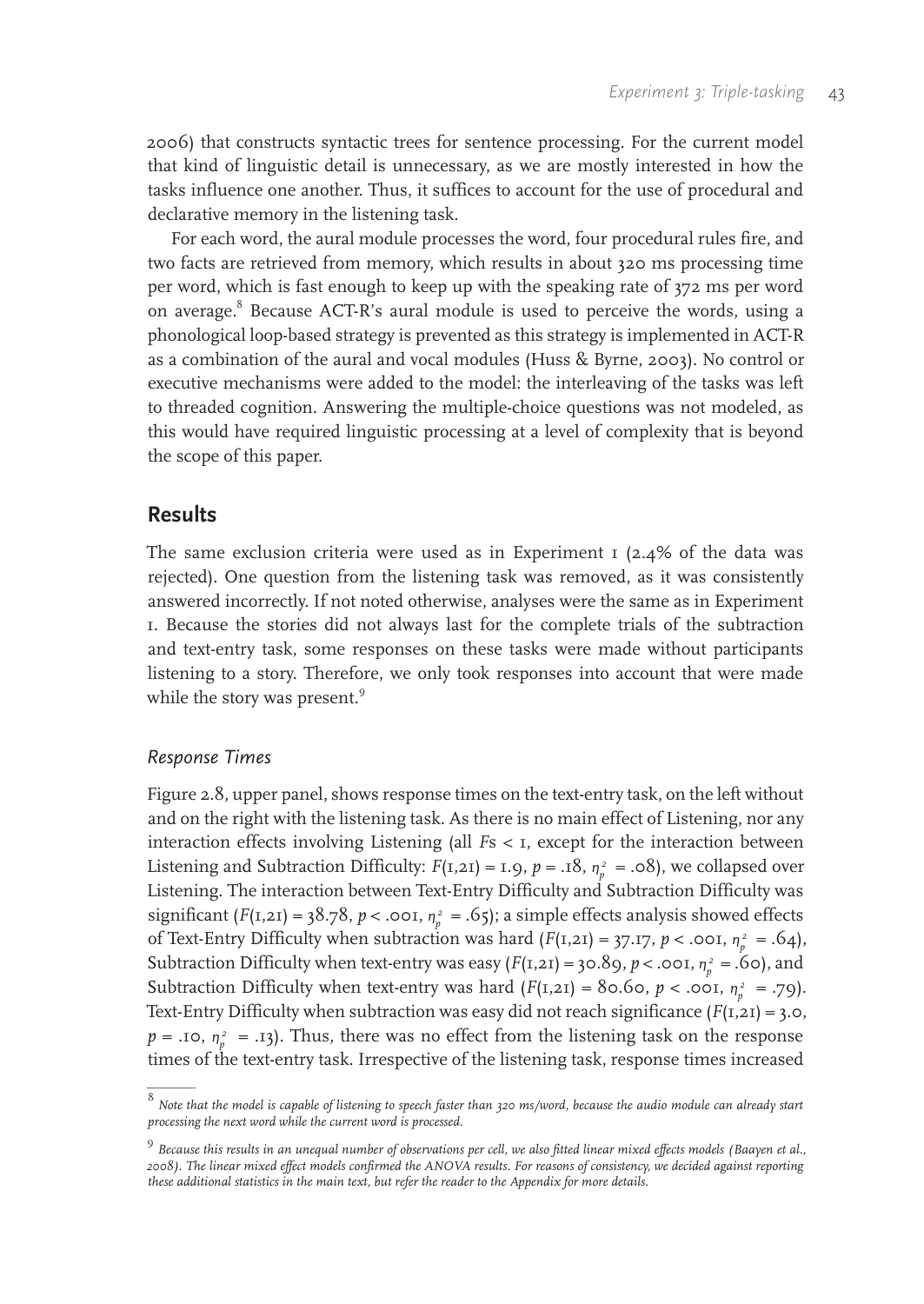

Figure 2.9 Accuracy data of Experiment 3. RMSD = root mean squared deviation.

when subtraction was hard, with an additional increase when text-entry was also hard, resulting in the interaction effect.

The lower panel of Figure 2.8 shows response times on the subtraction task, on the left without, and on the right in combination with the listening task. An ANOVA showed that the three-way interaction between Listening, Subtraction Difficulty, and Text-Entry Difficulty did not reach significance  $(F(1,21) = 3.2, p = .09, \eta_p^2 = .13)$ , but the main effect of Listening did ( $F(1,21) = 4.97$ ,  $p = .04$ ,  $n_p^2 = .19$ ). Furthermore, all two-way interactions reached significance: between Listening and Subtraction Difficulty ( $F(\text{I},2\text{I}) = 9.33$ ,  $p < .0\text{I}$ ,  $\eta_p^2 = .3\text{I}$ ), between Listening and Text-Entry Difficulty  $(F(1,21) = 5.98, p = .02, n_p^2 = .22)$ , and between Subtraction Difficulty and Text-Entry Difficulty  $(F(1,21) = 14.3, p < .01, \eta_p^2 = .40)$ . A subsequent simple effects analysis of Subtraction Difficulty and Text-Entry Difficulty when the listening task had to be performed revealed significant effects of Text-Entry Difficulty when subtraction was hard ( $F(I,2I) = 7.12$ ,  $p = .0I$ ,  $n_p^2 = .25$ ), Subtraction Difficulty when text-entry was easy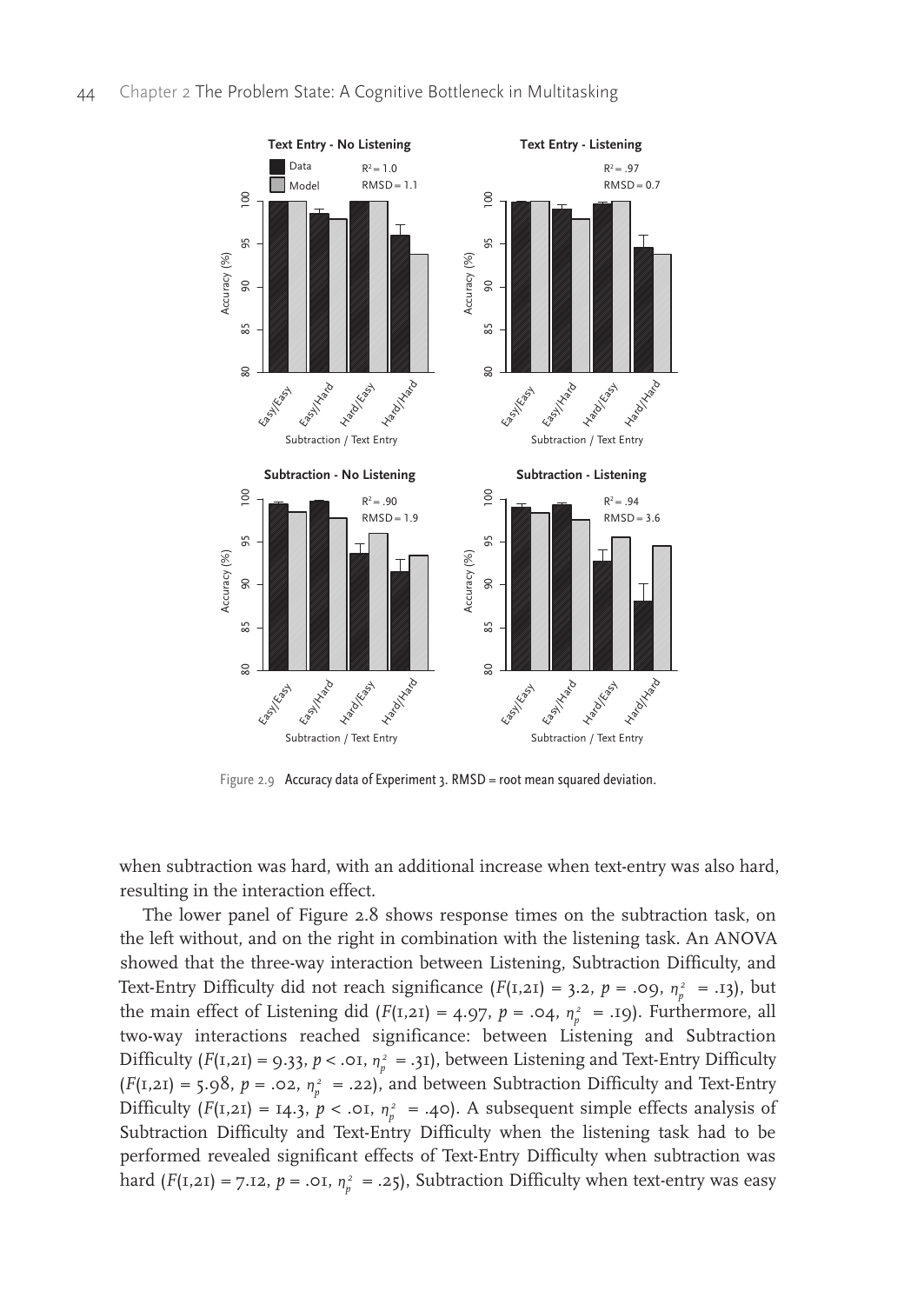$(F(1,21) = 347.1, p < .001, n_p^2 = .94)$ , and Subtraction Difficulty when text-entry was hard  $(F(1,21) = 175.3, p < .001, n_p^2 = .89)$ . Text-Entry Difficulty when subtraction was easy did not reach significance ( $F(1,21) = 3.8$ ,  $p = .07$ ,  $\eta_p^2 = .15$ ). When the listening task did not have to be performed, all simple effects were significant: Text-Entry Difficulty when subtraction was easy ( $F(1,21) = 26.9$ ,  $p < .001$ ,  $n_p^2 = .56$ ), Text-Entry Difficulty when subtraction was hard  $(F(1,21) = 27.1, p < .001, \eta_p^2 = .56)$ , Subtraction Difficulty when text-entry was easy ( $F(1,21) = 337.2$ ,  $p < .$ 001,  $n_p^2 = .94$ ), and Subtraction Difficulty when text-entry was hard  $(F(1,21) = 226.7, p < .001, \eta_p^2 = .92)$ . Furthermore, Listening had a significant effect when both subtraction and text-entry were easy  $(F(1,21) = 4.37, p =$ .05,  $\eta_p^2$  = .17) and when subtraction was hard and text-entry easy ( $F(1,21)$  = 10.5,  $p <$  .01,  $\eta_p^2 = .33$ ), but not when subtraction was easy and text-entry was hard or when both tasks were hard  $(Fs < 1)$ . To summarize, response times on the subtraction task increased when the listening task had to be performed and with task difficulty of the subtraction and text-entry tasks. Furthermore, the effects of Text-Entry Difficulty were smaller when the listening task had to be performed, while the effects of Subtraction Difficulty were larger when the listening task had to be performed (as shown by the two-way interaction effects). An over-additive interaction effect of Subtraction Difficulty and Text-Entry Difficulty was present, both when the listening task had to be performed and when it did not have to be performed.

#### *Accuracy*

In Figure 2.9 the accuracy data of Experiment  $\alpha$  is displayed. The upper panels show the accuracy on the Text-Entry task. As there was neither an effect of Listening, nor any interaction effects involving Listening (all  $Fs < I$ ), we collapsed over Listening. The subsequent ANOVA showed an interaction effect of Subtraction Difficulty and Text-Entry Difficulty ( $F(1,21) = 6.55$ ,  $p = .02$ ,  $n_p^2 = .24$ ). Three of the four simple effects were significant: Text-Entry Difficulty when subtraction was easy  $(F(1,21) = 7.81, p = .01,$  $\eta_p^2$  = .27), Text-Entry Difficulty when subtraction was hard ( $F(1,21)$  = 33.1,  $p < .001$ ,  $\eta_p^2$  = .61), and Subtraction Difficulty when text-entry was hard (*F*(1,21) = 16.0, *p* < .001,  $\eta_p^2$  = .43). Subtraction Difficulty when text-entry was easy did not reach significance  $(F < I)$ . Thus, accuracy on the text-entry task was lower when text-entry was hard, with an over-additive effect when subtraction was hard as well.

The lower panels of Figure 2.9 show the accuracy data on the subtraction task. Again, there were no significant effects involving Listening (all *F*s < 1, except for the main effect of Listening:  $F(1,21) = 1.91$ ,  $p = .18$ ,  $n_p^2 = .08$ ), thus we collapsed over Listening. The ANOVA showed a significant interaction effect of Subtraction Difficulty and Text-Entry Difficulty ( $F(1,21) = 6.6$ ,  $p = .02$ ,  $n_p^2 = .24$ ). Three simple effects reached significance: Subtraction Difficulty when text-entry was easy  $(F(1,21) = 47.2, p < .001,$  $\eta_p^2$  = .69), Subtraction Difficulty when text-entry was hard (*F*(1,21) = 127.4, *p* < .001,  $\eta_p^2$  = .86), and Text-Entry Difficulty when subtraction was hard (*F*(1,21) = 10.9, *p* < .01,  $\eta_p^2$  = .34). Text-Entry Difficulty when subtraction was easy was not significant (*F* < 1). Thus, accuracy on the subtraction task was lower when subtraction was hard, and even lower when text-entry was hard as well.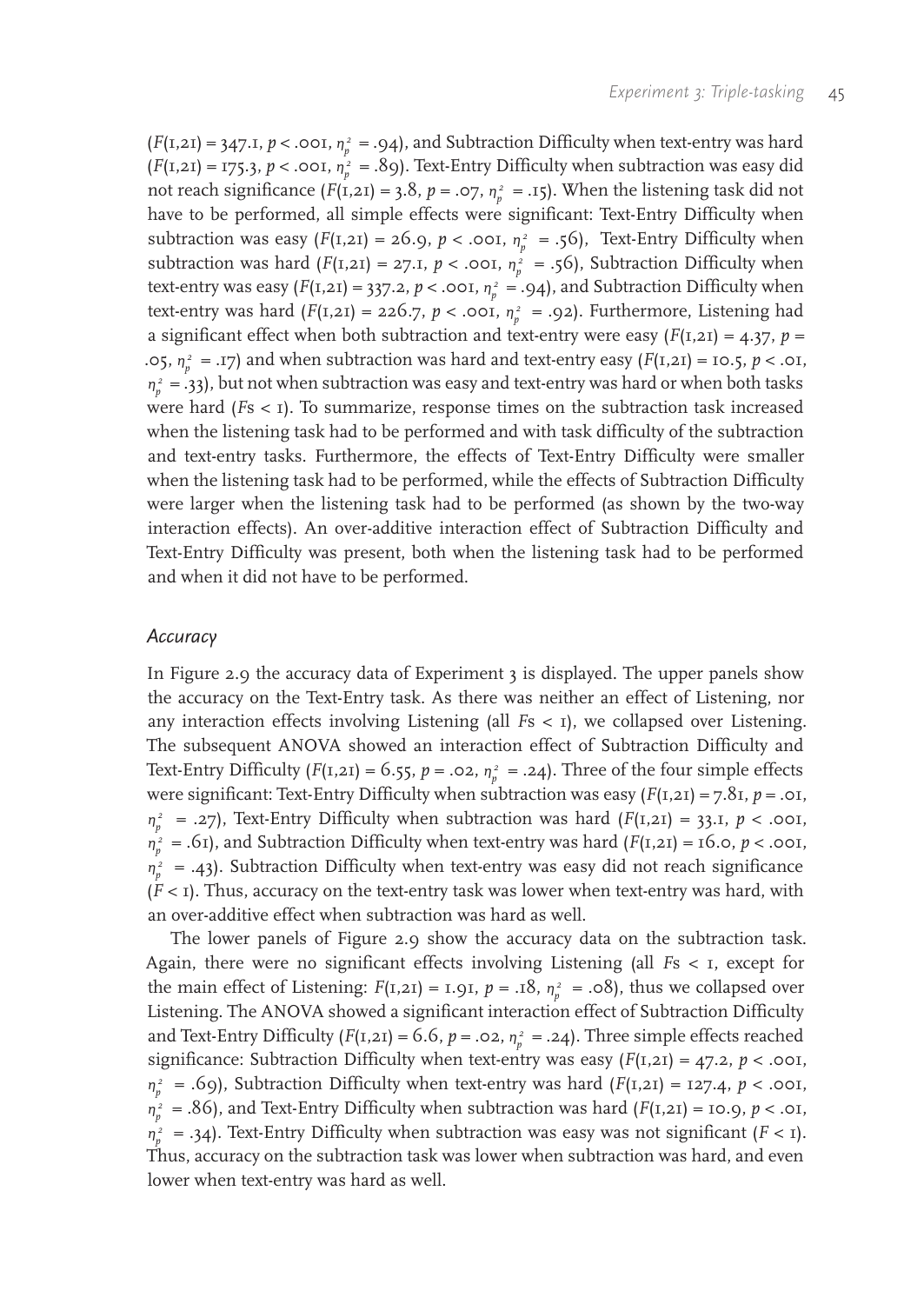#### 46 Chapter 2 The Problem State: A Cognitive Bottleneck in Multitasking

Figure 2.10, left panel, shows the accuracy data of the listening task. The leftmost bar shows the results of the listening baseline experiment (i.e., participants only performed the listening task): 89% correct. Adding the other tasks had little effect, except when both the subtraction and the text-entry task were hard. The interaction between Subtraction Difficulty and Text-Entry Difficulty was significant  $(F(1,21) = 7.42, p = .01,$  $\eta_p^2$  = .26); as were the simple effects of Text-Entry Difficulty when subtraction was hard  $(F(I, 2I) = 9.18, p < .0I, \eta_p^2 = .30)$  and Subtraction Difficulty when text-entry was hard  $(F(1,21) = 14.75, p < .001, \eta_p^2 = .41)$ , driving the interaction effect. The simple effects of Text-Entry Difficulty when subtraction was easy ( $F(1,21) = 1.73$ ,  $p = .20$ ,  $n_p^2 = .08$ ) and Subtraction Difficulty when text-entry was easy  $(F < 1)$  were not significant.

### *Model*

As can be seen in Figure 2.8, the response times of the cognitive model fit well to the human data, both in combination with and without the listening task  $(R^2 \text{ and RMSD})$ values are shown in the graphs). The accuracy data in Figure 2.9 is also accounted for, especially in the text-entry task the model follows the data closely. For the subtraction task the effects are slightly under-predicted: the effects in the data are larger, especially when the listening task is present.

The right panel of Figure 2.10 shows the percentage of words processed by the model. The model can only process words when declarative memory is available. Thus, when words are presented while declarative memory is in use by the other tasks, words cannot be processed, and will be substituted by new words entering the auditory buffer. This happens most often in the *hard–hard* condition, as problem states have to be retrieved from declarative memory for the other tasks on each step of a trial, blocking the resource. Obviously, a percentage of processed words cannot be translated directly into number of correctly answered questions, but the model shows a similar pattern of performance  $(R^2 = .68)$ .

# **Discussion**

In Experiment 3 we added a listening comprehension task to the two tasks used in the previous experiments. The same interaction effects were found as in Experiments 1 and 2, both when the listening task was present and when it was not. Experiment 3 was designed to test whether a problem state bottleneck caused the interference effects, as opposed to a phonological loop bottleneck. If it was a phonological loop bottleneck that caused the interference, overloading the phonological loop by adding the listening task should cause interference effects not only in the *hard–hard* condition, but also in the *hard–easy* and *easy–hard* conditions of the other tasks. The only effect we found that pointed in this direction was the increase of reaction times of the subtraction task when subtraction was hard and the listening task had to be performed (Figure 2.8, lower panel). However, this effect is accounted for in the model by declarative memory interference instead of phonological loop or problem state interference (see below). As the other three conditions did not increase in reaction times, this implies that the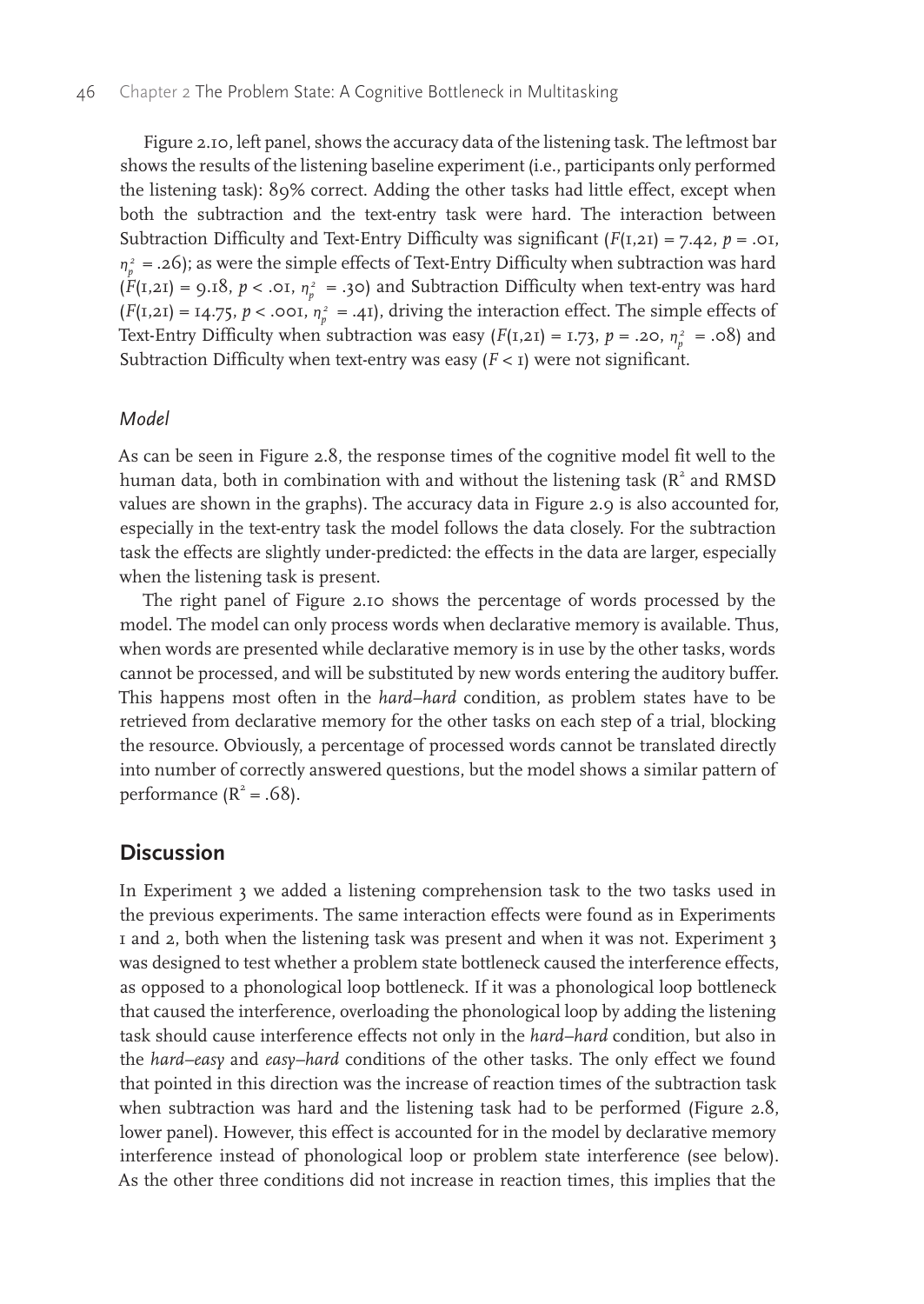

Figure 2.10 Accuracy on the listening task of Experiment 3, and the percentage of processed words by the model per condition.

phonological loop did not cause the interference in Experiment 1 and 2, and provides additional support to a problem state account.

Generally speaking, the listening task had surprisingly little influence on the subtraction and text-entry tasks: the response times only increase by a small amount in the subtraction task. Interestingly, while we did not think about this effect beforehand, and did not model it explicitly afterwards, this increase in response times emerged naturally from our model. A close inspection of the model revealed that it is caused by the continuous use of declarative memory by the listening task. Threaded cognition causes the tasks to be closely interleaved, which means that most of the time there is little interference. However, when the subtraction task needs to use declarative memory when it is in use by the listening task, this will cause a slight delay in execution, causing the increase in response times. This effect is more pronounced when the subtraction task was hard, as shown by the two-way interaction between Listening and Subtraction Difficulty. The model explains this by the need for more declarative retrievals in the hard subtraction task as compared to the easy subtraction task, which leads to more interference with the declarative retrievals of the listening task. For the text-entry task a similar effect would be expected, except for the fact that the text-entry task is much less memory intensive (i.e., less memory retrievals have to be performed) than the subtraction task. That is why the model does not predict an increase in reaction times for the text-entry task, which is consistent with the human data.

The listening task was involved in one more effect: the interaction effect between Listening and Text-Entry Difficulty on the response times of the subtraction task (Figure 2.8, lower panel). That is, the effect of Text-Entry Difficulty was smaller when the listening task had to be performed. An opposite effect would have been expected when the interference effects of Experiment 1 and 2 were caused by a phonological loop bottleneck, because in that case, the phonological loop would have caused interference in combination with only one hard task, as explained above. The current model does not account for the interaction between Listening and Text-Entry Difficulty that was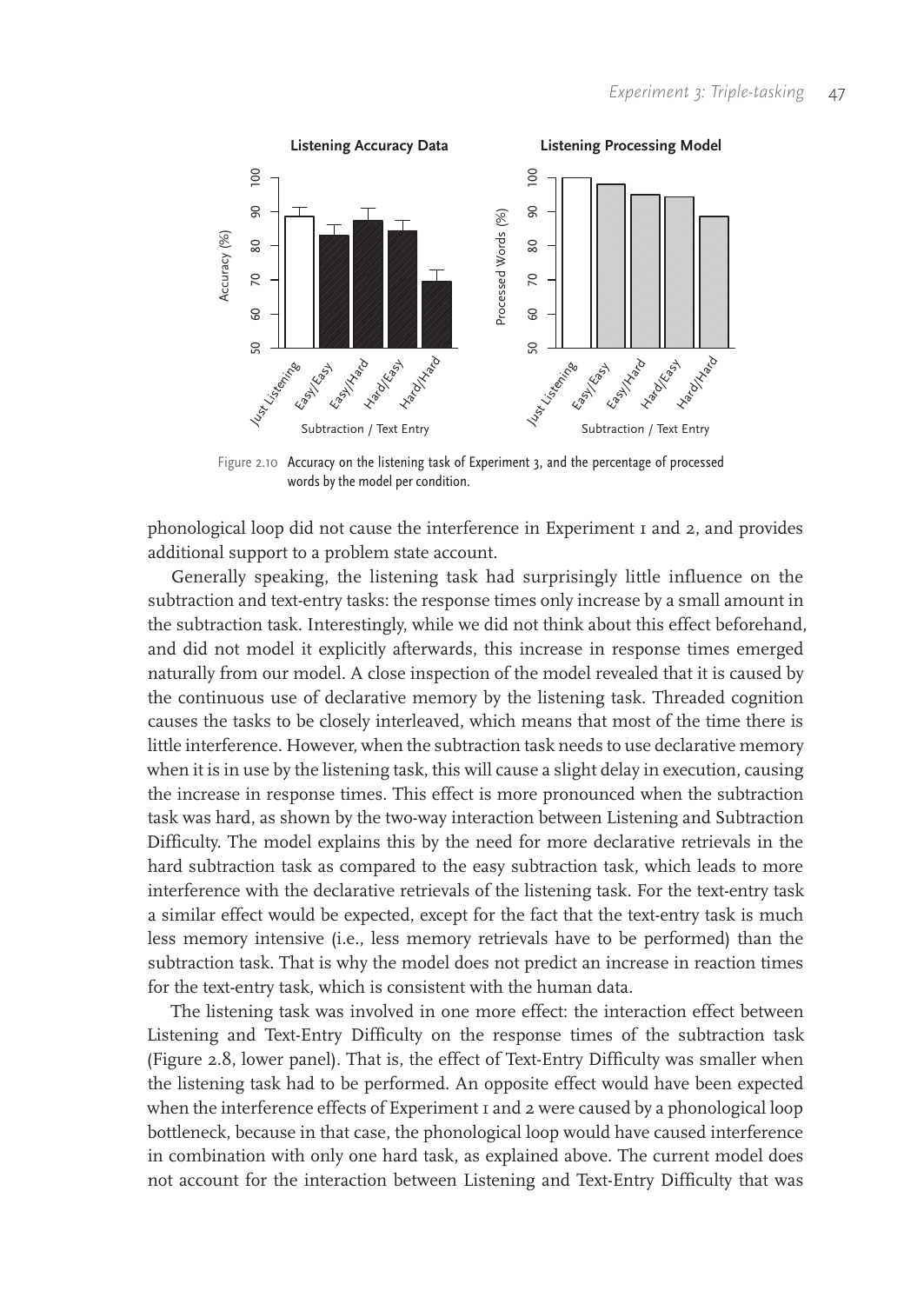observed in the data. However, as this paper focuses on the effects of the problem state manipulations, and the purpose of the experiment was to rule out any auditory loop related explanation (which would have caused an opposite effect), we decided against adding a post-hoc explanation to the model.

The effects of the subtraction and text-entry task on listening comprehension were also surprisingly small: a decrease in listening accuracy scores was observed only when both other tasks were hard. The model explains this finding by the assumption that declarative memory is in high demand by the subtraction and text-entry tasks when both these tasks are hard, because problem states have to be retrieved from declarative memory on each step of a trial. Therefore, a word is sometimes replaced by the next presented word in the auditory buffer before it is processed using declarative memory. As there is not sufficient time in the *hard–hard* condition to process all words, this will presumably result in more mistakes on the listening comprehension task in this condition.

In conclusion, our threaded cognition model proposed that adding this particular third task should not influence the results of the other tasks dramatically. This turned out to be the case, even while the continuous listening task is, arguably, quite demanding. The patterns in the data were comparable to the data of the previous experiments, while the small increase in response times was explained by the increased use of declarative memory.

# **General Discussion**

In this paper, we tested the hypothesis that the problem state resource acts as a bottleneck in multitasking. Experiment 1 consisted of two tasks that had to be carried out concurrently, both with and without a problem state. This resulted in an overadditive interaction effect of task difficulty (i.e., the requirement of two problem states led to higher response times), confirming the hypothesis. In Experiments 2 and 3, we tested whether this interaction effect was due to cognitive load or to a phonological loop bottleneck, respectively, instead of to a problem state bottleneck. Experiment 2 showed that the interaction effect is not due to a simple memory load effect, but instead is related to a switch of task context. This corroborates the problem state hypothesis. In Experiment 3, the phonological loop was overloaded by adding a story comprehension task. This did not have a major influence on the effects found in Experiment 1, lending additional support to a problem state bottleneck account of the data. Based on these three experiments and general ACT-R assumptions about memory, modularity and performance, we conclude that the problem state resource indeed acts as a bottleneck when it has to be used by multiple tasks concurrently.

Nevertheless, it should be possible to formulate alternative models explaining these data sets, and we therefore cannot claim the data prove the existence of a problem state bottleneck. The strength of the current account over any post-hoc fit of the data is that we tested an a priori prediction made by the threaded cognition theory before running the experiment. First, we ran Experiment 1 to test a qualitative prediction of a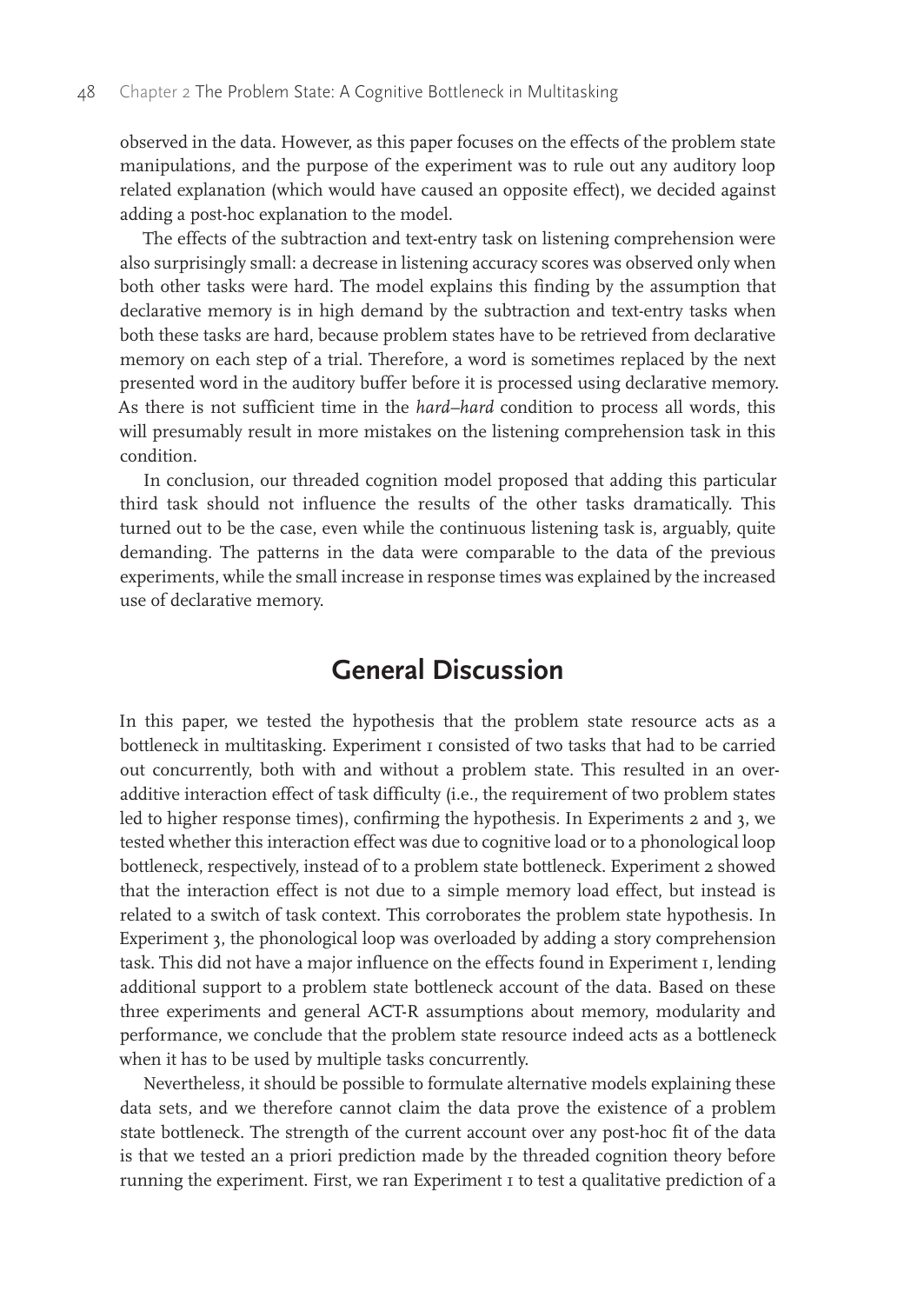problem state bottleneck. Without having to add additional assumptions to the model, it accounted for the interference effects that we found. Subsequently, we tested the two most plausible alternative accounts of the data in Experiments 2 and 3. With the same basic model as used for Experiment 1, we were able to account for the data of these experiments. Thus, based on a theory-driven model we were able to predict the effects of Experiment 1, and could subsequently account for data of two related experiments.

# **The Problem State and Working Memory**

There is a relation between the problem state and the classical notion of working memory (e.g., Baddeley, 1986; Baddeley & Hitch, 1974): both are used for temporarily maintaining mental representations. In the ACT-R architecture, working memory does not exist as a separate system. Instead, working memory is represented by a combination of (a) the contents of the declarative memory buffer and the problem state buffer and (b) highly active chunks in declarative memory (Anderson, 2005; Daily, Lovett, & Reder, 2001; Lewis & Vasishth, 2005; Lovett, Daily, & Reder, 2000). In this scheme, the buffer contents are accessible at no time cost, and thus constitute directly accessible 'true working memory': the 'focus of attention' (e.g., Cowan, 1995; Garavan, 1998; Oberauer, 2002). With a size of two this is comparable to theories positing an extremely limited working memory size (e.g., Garavan, 1998; McElree, 2001). On the other hand, highly active chunks in declarative memory are accessible, but at a small time cost. If these items have just been added, as in common working memory or immediate memory experiments, the number that can be reliably retrieved is around 4 to 9 (e.g., Anderson et al., 1998; Oberauer & Lewandowsky, 2008). This is more comparable to theories with a working memory size of 4 to 9 (e.g., Cowan, 2000; Miller, 1956; Morey & Cowan, 2004). The combination of (a) having a small amount of directly accessible items and (b) a number of easily accessible items at a small time cost, is in line with a number of recent theories (e.g., Jonides et al., 2008; McElree, 2001; Oberauer, 2002).

The problem state acts in this framework as the location where new information is stored. This new information can either originate from perceptual processes (the to-be-entered word in the text-entry task), from a result of processing existing information (the carry-flag in the subtraction task), or from changing existing information (for example, processing  $2x + 5 = 8$  to  $2x = 3$ ). This is potentially important for many dual- or multitask situations, as it is often necessary to maintain new information. As we have argued that the problem state acts as a bottleneck, this could have a considerable influence on tasks in which multiple sets of information have to be maintained at the same time.

# **Threaded Cognition**

While our hypothesis was inspired by the threaded cognition theory, one could wonder whether threaded cognition is a necessary part of the models. It is indeed possible to think of a way of modeling our experiments using only ACT-R. The merit of threaded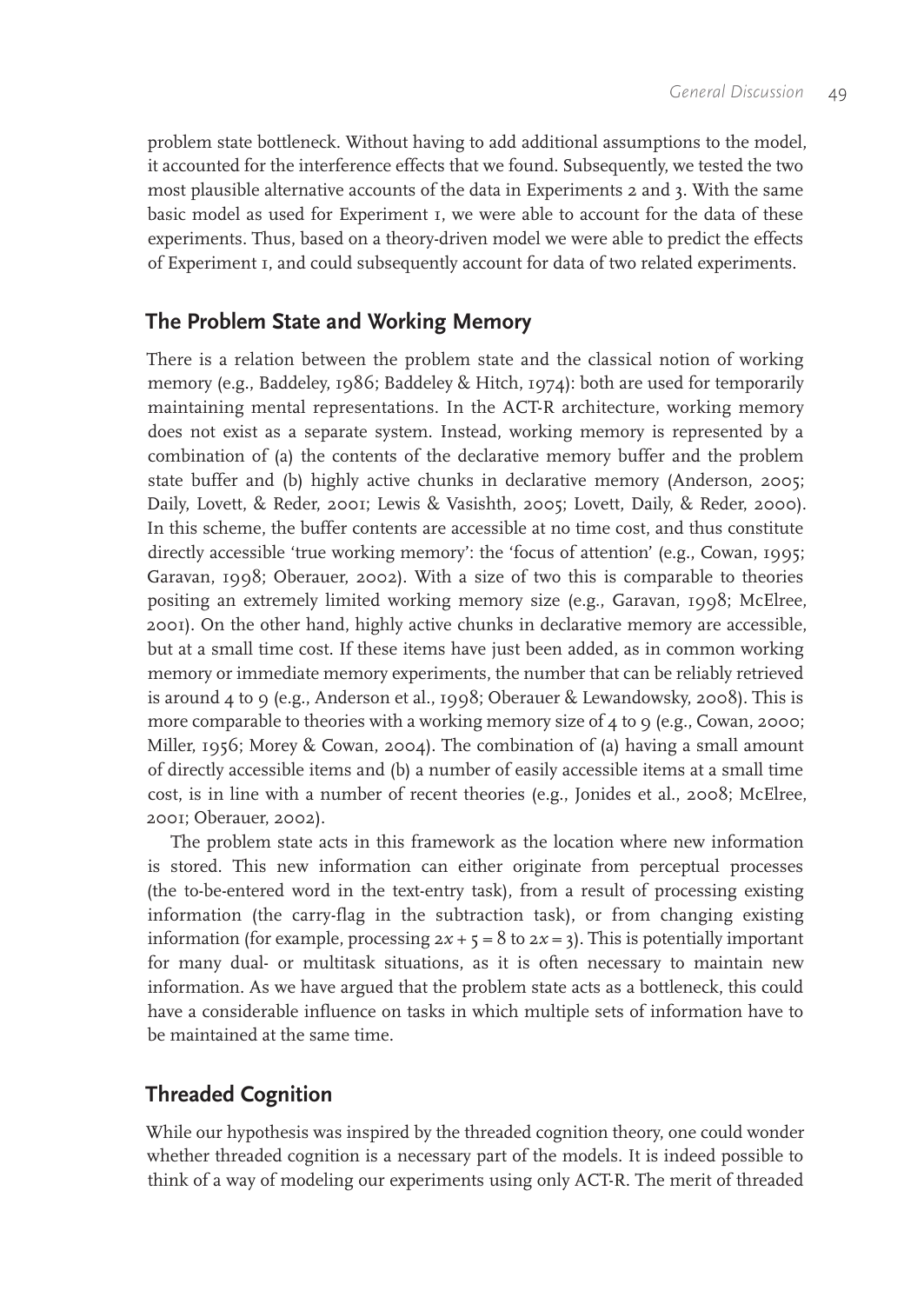#### 50 Chapter 2 The Problem State: A Cognitive Bottleneck in Multitasking

cognition, though, is that we were not forced to come up with a supervisory control structure to model the tasks.<sup>10</sup> This would have been possible, as is best shown by existing multitasking models without threaded cognition (e.g., Anderson, Taatgen, & Byrne, 2005; Salvucci, 2006; Taatgen, 2005). However, these models represent all tasks in a single goal representation. This is hard to defend if the tasks in the experiment are tasks that the participants are already proficient in, like driving or multi-column subtraction. The importance of using threaded cognition is that the existing threads can be reused if, for instance, the subtraction task would be combined with driving. This seems to be the way humans would handle this: our participants would seemingly not have to learn a new supervisory control structure if they had to solve subtraction problems while driving (see, for a more in-depth discussion of this issue, Kieras et al., 2000; Salvucci, 2005; Salvucci & Taatgen, 2008). Case in point is our Experiment 3, in which we were able to add an additional thread for the listening task, without having to change anything in the existing model. The interaction of the three threads, without any supervisory control, turned out to be a good predictor of the participants' behavior: Even the slight increase in reaction times in the listening condition was accounted for by the model, while not predicted by the authors beforehand.

One potential criticism of threaded cognition is that it allows for an unlimited set of goals that is not susceptible to decay. Altmann and Trafton (2002) have successfully argued against the construct of the goal stack, which had the same problem. Instead, Altmann et al. (Altmann & Gray, 2008; Altmann & Trafton, 2002) have proposed that only a single goal can be active at a time, and multiple goals have to be handled by swapping out the current goal with goals retained in declarative memory. Salvucci and Taatgen (2008), however, found that such a procedure would be too slow to account for certain Psychological Refractory Period experiments. The model we have presented here is consistent with both the Salvucci and Taatgen approach, as well as with the Altmann et al. approach. Instead of swapping out the goal as such, though, the contents of the problem state resource are swapped out. The main difference is our assumption that not all tasks require a problem state. Although we have not applied the strategic encoding strategies that Altmann et al. use in their models, this would certainly be possible if a task would necessitate it (see also Salvucci, Taatgen, et al., 2009).

# **Single vs. Multiple Bottlenecks**

In this article we have introduced the notion of multiple bottlenecks, and it is therefore useful to contrast it with a single bottleneck approach (e.g., Pashler, 1994). Explaining multitasking interference with multiple bottlenecks can be considered as a refinement of a single bottleneck account. Single-bottleneck accounts consider central cognition as a uniform system that can only be engaged in a single action at a time. Although this offers accurate accounts of many combinations of simple tasks, the more complex tasks discussed in this article need a more refined theory. Multiple-bottleneck models

<sup>&</sup>lt;sup>10</sup> One could argue that executive control plays a role in threaded cognition, the threads act in a 'greedy and polite' way after *all. However, this is a task-unspecific form of executive control, not customized for the tasks at hand, and not influencing the interleaving of the tasks directly.*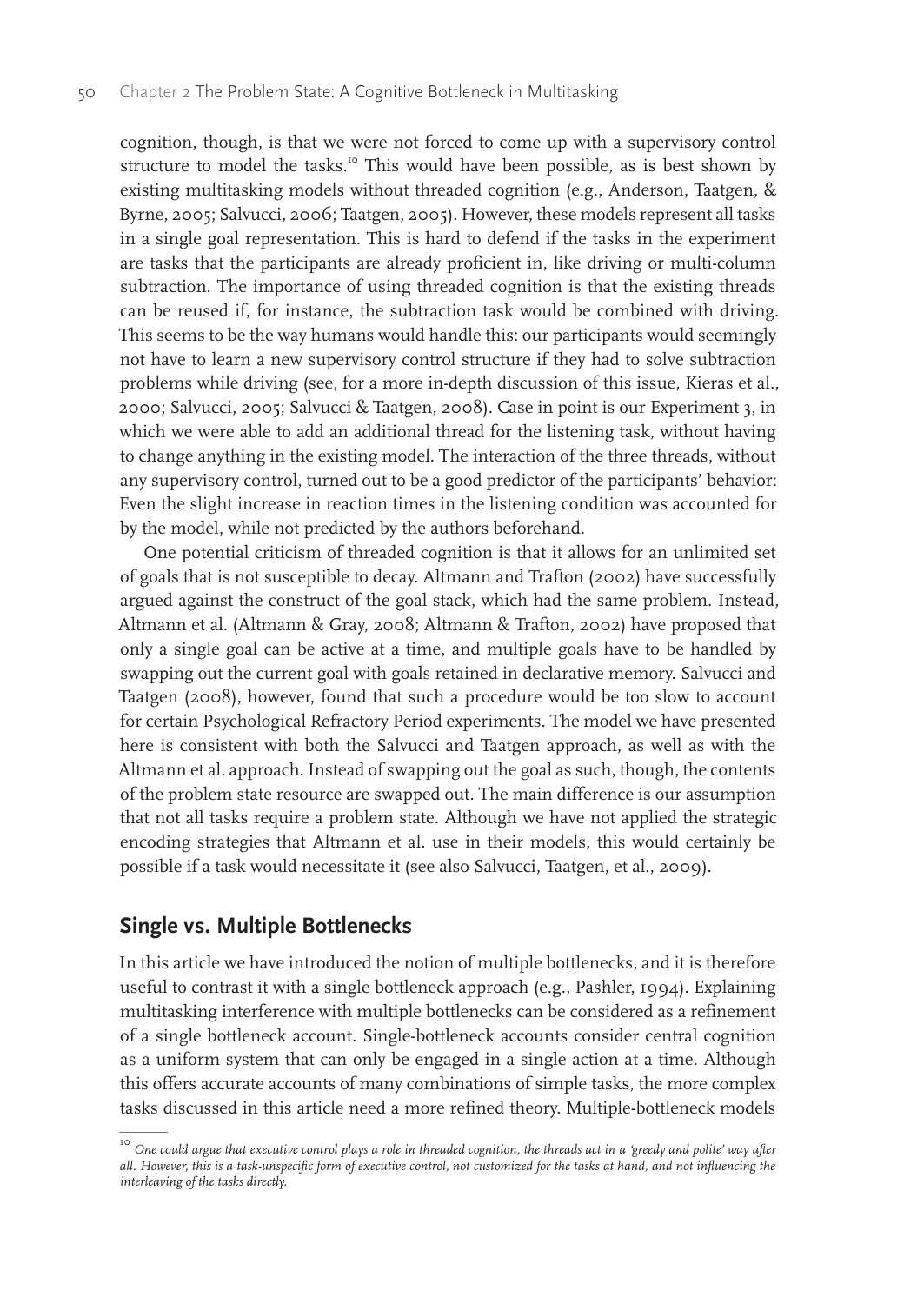allow parallel processing of certain combinations of tasks, as long as they use different central resources. In Experiment 3, for example, the listening task almost continuously engages central cognition, but because central cognition is subdivided into separate resources it is still possible to do the other tasks by properly interleaving them, resulting in only a minor impact on performance.

The three bottlenecks or resources we focus on in this article have different impacts on performance, which is mainly due to the time scale on which they operate. Interference in the fastest system, the procedural resource is usually very limited and in the order of tens of milliseconds, and therefore hardly noticeable in the experiments discussed here (although it is in perfect time sharing experiments, Salvucci & Taatgen, 2008, and attentional blink experiments, Taatgen et al., 2009). Interference in the declarative memory resource is usually limited to the maximum duration of a memory retrieval, which is never more than a couple of hundreds of milliseconds in our experiments. This produces small amounts of interference, especially noticeable in the listening task in Experiment 3. The problem state resource, finally, can produce considerable interference, because threads need this resource over longer periods of time. Using threaded cognition it is possible to predict quantitatively how much two tasks will interfere with each other. Single bottleneck models usually do not deal with experiments in which a problem state needs to be maintained over longer periods of time, but nevertheless the problem state behaves like a bottleneck in the same way as procedural bottlenecks in for example perfect time-sharing experiments. We therefore do not see multiple bottlenecks as a refutation of the single bottleneck theory, but rather as a refinement in the details and an extension in time scale.

# **Implications of a Problem State Bottleneck**

Why is the problem state bottleneck important for real life situations? A clear example can be found in our previous research, in which participants had to steer a simulated car and operate a navigation device at the same time (Borst & Taatgen, 2007). It was shown that as soon as participants had to use a problem state for both tasks, their performance decreased considerably. This can be tied back to real life: as soon as information is not readily available in the world, performance levels will decrease if two tasks require the maintenance of intermediate information. Thus, it is preferable to have at most one task that requires the use of a problem state in a multitasking situation. As a design guideline this means that, for example in cars, a secondary device should present its information to the user, instead of requiring the user to maintain intermediate representations.

However, if there is an ongoing task that requires the use of problem representations, and it is known that it will be interrupted (including self-interruptions), human-computer interface designers should try to ensure that the task is interrupted at a point without a problem state. If that is not possible, the user should at least be given the opportunity to rehearse the problem state before the task is suspended. For example, when your work is interrupted by a phone call, most people would let the telephone ring a couple of times before picking it up, and only interrupt their work at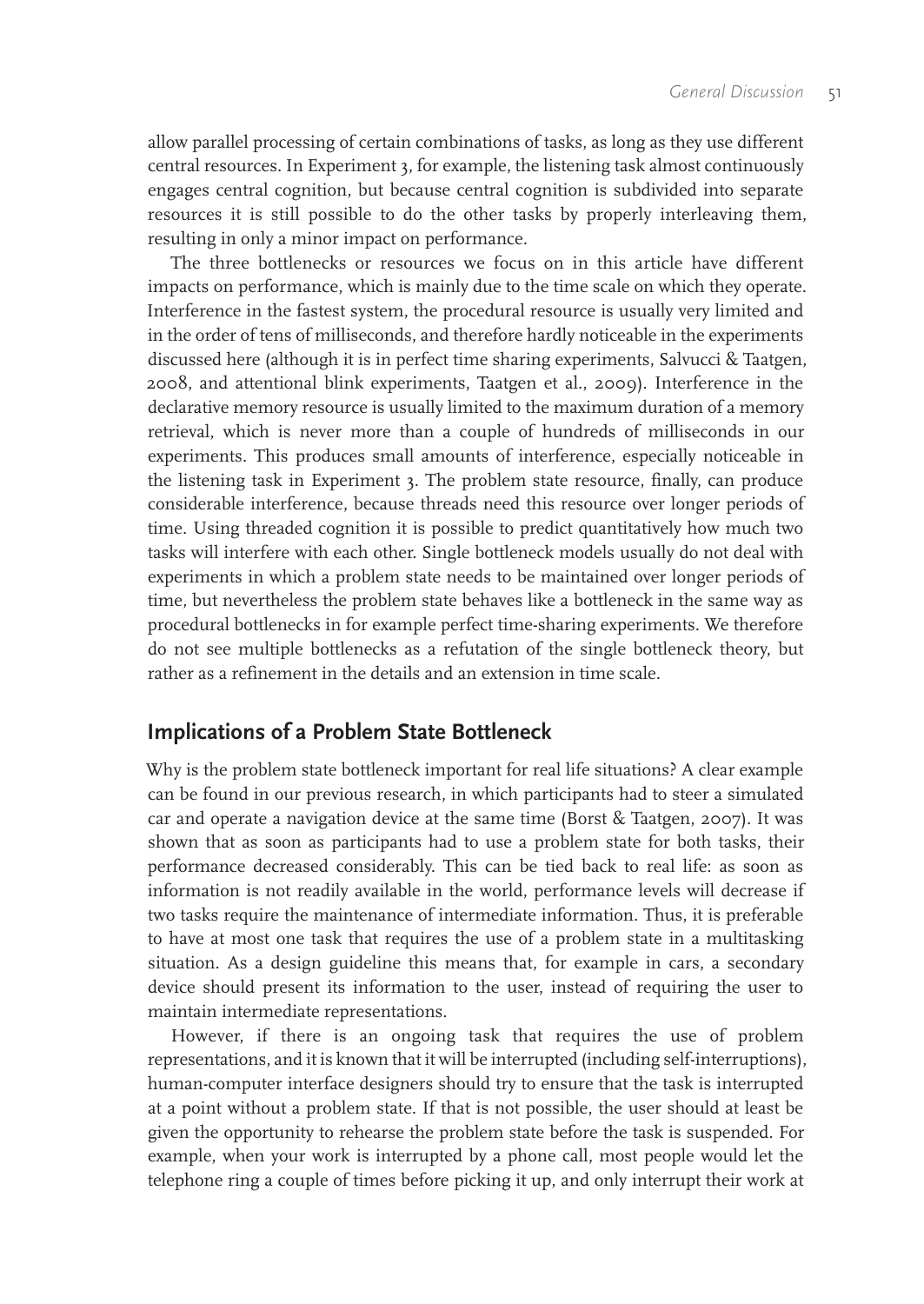a point where it is easy to resume it afterwards. Trafton, Altmann, Brock, and Mintz (2003) formally showed this effect: if users were warned 8 seconds before their task was interrupted, they were significantly faster in resuming the original task than users who were interrupted without a warning. According to our problem state bottleneck theory, the warning gave users the opportunity to rehearse their problem state before being interrupted, while that was impossible in the non-warning condition, enabling faster resumptions after the interruptions (see Salvucci, Taatgen, et al., 2009, for simulations of this experiment).

# **Conclusion**

In summary, the three experiments showed that the problem state resource acts as bottleneck in multitasking. Because the intermediate representations that are stored as a problem state often have to be maintained for several seconds or more, this bottleneck can result in considerable interference between tasks, and therefore has to be taken into account when designing environments for multitasking.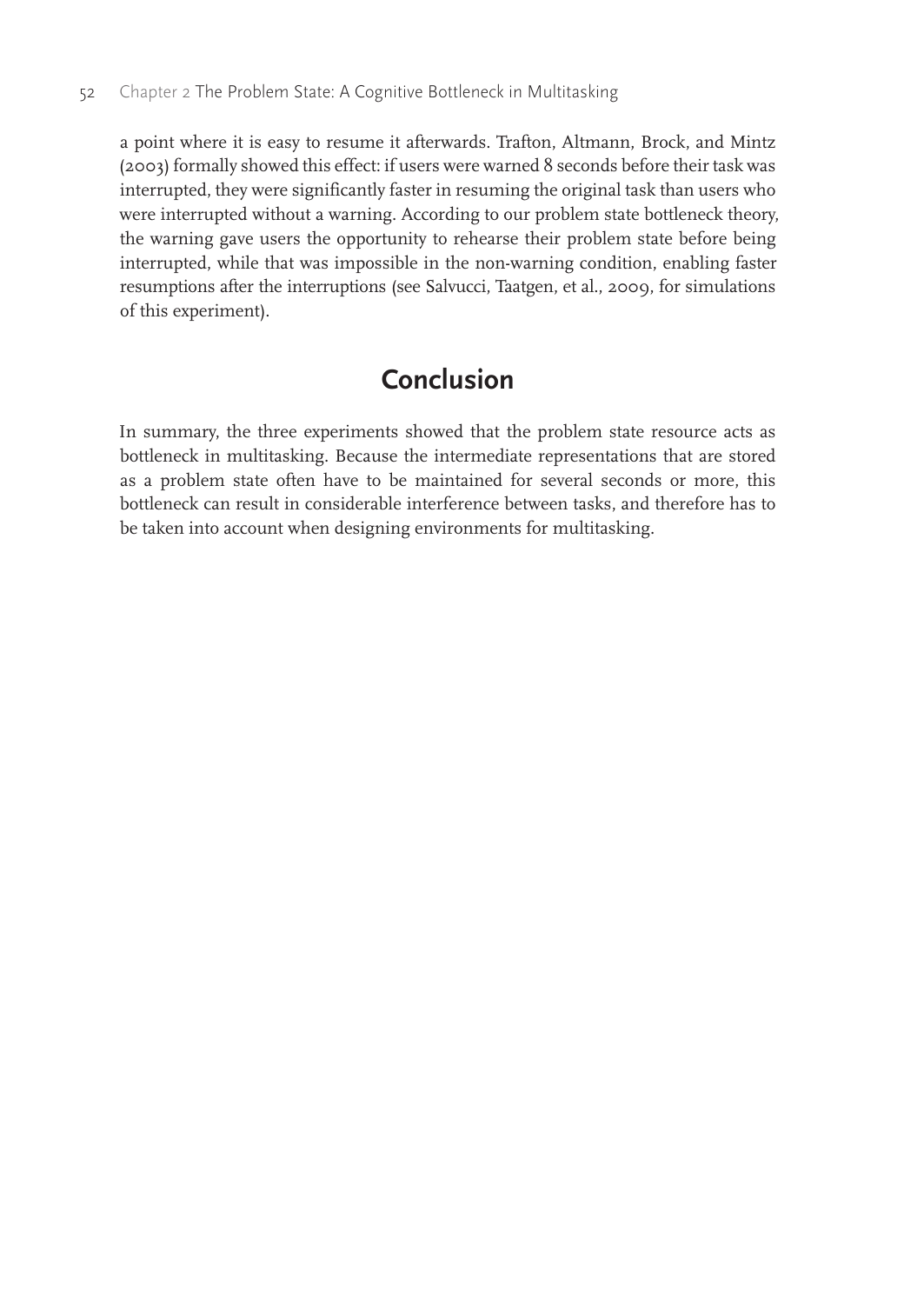# **Appendix: More Detailed Analysis of Experiment 3**

In this appendix we discuss an alternative analysis of the data of Experiment 3. Because the stories in Experiment 3 did not always last for the complete trials of the subtraction and text-entry task, some responses on these tasks were made without participants listening to a story. Therefore, we only took responses into account that were made while the story was present. Because this results in an unequal number of observations per cell, we also fitted linear mixed effects models to analyze the data (e.g., Baayen, Davidson, & Bates, 2008). As the results of the linear mixed effect models are very similar to those of the ANOVAs, we have included the ANOVA results in the body of the manuscript for reasons of consistency. The results of the linear mixed effects models are reported here.

## **Response Times**

Figure 2.8, upper panels, shows response times on the text-entry task, on the left without and on the right in combination with the listening task. A linear mixed effects model was fitted to the response time data, with Listening, Subtraction Difficulty, and Text-Entry Difficulty as fixed effects and Subject as a random effect. The model shows significant contributions of Listening ( $\beta$  = 88.83,  $t$ (7836) = 2.84,  $p$  < 0.01), Subtraction Difficulty ( $\beta$  = 278.1, *t*(7836) = 9.30, *p* < 0.001), the Listening × Subtraction Difficulty interaction (β = -142.7,  $t(7836)$  = -3.03,  $p <$  0.01), and of the Subtraction Difficulty  $\times$ Text-Entry Difficulty interaction  $(\beta = 489.7, t(7836) = 11.57, p < 0.001)$ . Comparing this model to a model without the interaction between Subtraction Difficulty and Text-Entry Difficulty shows that the first model is to be preferred  $(\chi^2(2) = 206 \text{.} \text{I}, p < 0.001)$ , indicating a significant contribution of the interaction term. Thus, response times were higher when the listening task had to be performed and when the subtraction task was hard, while the combination of the listening and the hard subtraction task caused response times to decrease. Most importantly, an over-additive interaction effect of Subtraction Difficulty and Text-Entry Difficulty was found, irrespective of the listening task. The difference with the ANOVA results reported in the main text is the small influence of the listening task on response times. Although this would argue against collapsing over the Listening conditions for the ANOVA, collapsing over Listening does not change the main outcome of the analysis, nor does it influence our conclusions. Therefore, we opted to keep the main text a consistent whole, and collapsed over Listening.

The lower panels of Figure 2.8 show response times on the subtraction task. Again, a linear mixed effects model was fitted to the data. Listening, Subtraction Difficulty, and Text-Entry Difficulty were added as fixed effects, while Subject was entered as random effect. All main effects contributed significantly to the response times: Listening (β = 112.5, *t*(7854) = 2.51, *p* = 0.01), Subtraction Difficulty (β = 1276, *t*(7854) = 29.37, *p* < 0.001), and Text-Entry Difficulty (β = 164.8,  $t(7854)$  = 3.82, *p* < 0.001), as did all interaction effects except Listening × Text-Entry Difficulty: Listening × Subtraction Difficulty ( $β = 344.0$ ,  $t(7854) = 5.1$ ,  $p < 0.001$ ), Subtraction Difficulty  $×$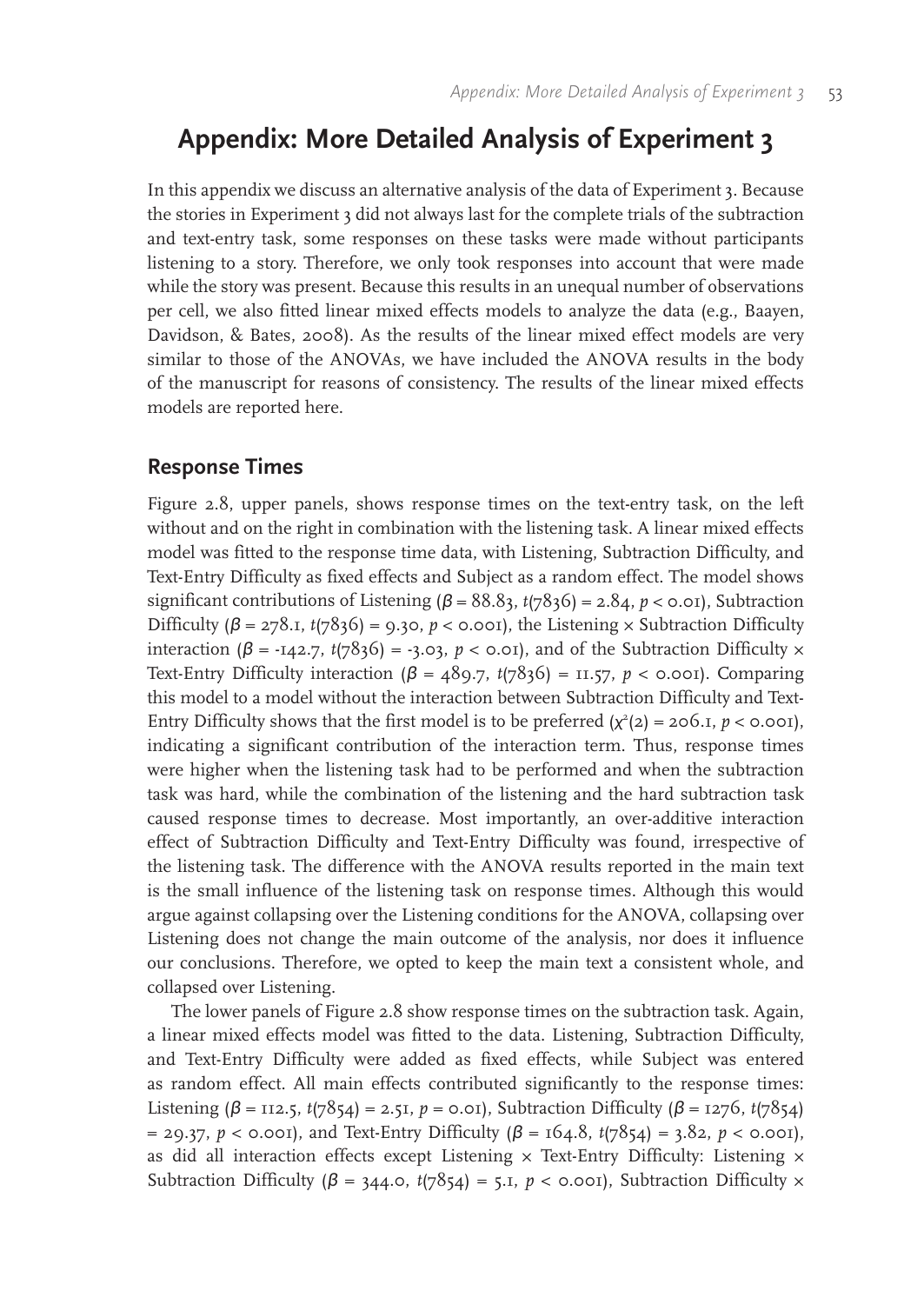Text-Entry Difficulty  $(\beta = 494.8, t/7854) = 8.0, p < 0.001$ , and the three-way interaction of Listening ∑ Subtraction Difficulty ∑ Text-Entry Difficulty (β = -356.9, *t*(7854) = -3.68, *p* < 0.001). A comparison between this model and a model without the Subtraction Difficulty × Text-Entry Difficulty interaction showed that the first model fits better to the data  $(x^2(2) = 67.34, p < 0.001)$ , indicating a significant contribution of the Subtraction Difficulty  $\times$  Text-Entry Difficulty interaction. Comparing this model to a model without the three-way interaction showed that the first model again fits the data better  $(x^2(1) = 13.1, p < \text{o.oor1})$ , thus, also the three-way interaction contributes significantly to the model. This means that response times were higher when the listening task had to be performed, when the subtraction task was hard, and when the text-entry task was hard; and that the effect of subtraction difficulty is larger in the presence of the listening task. Furthermore, there is a significant interaction between Subtraction Difficulty and Text-Entry Difficulty, which is larger without the listening task than with the listening task. The main difference with the results of the ANOVA is the significant three-way interaction between Listening, Subtraction Difficulty, and Text-Entry Difficulty. The three-way interaction shows that the effect of the interaction between Subtraction Difficulty and Text-Entry Difficulty is smaller when the listening task has to be performed. However, even in the presence of the three-way interaction, the two tasks still interact, which is in accordance with our modeling results.

#### **Accuracy**

In Figure 2.9 the accuracy data of Experiment 3 is displayed. The upper panel shows the accuracy on the text-entry task. A binomial linear mixed effects model was fitted to the data with Listening, Subtraction Difficulty, and Text-Entry Difficulty as fixed effects, and Subject as a random effect. It shows only a significant effect of Text-Entry Difficulty  $(\beta = -2.9, z(7836) = -2.74, p < 0.01)$ . Thus, accuracy on the text-entry task was lower when the text-entry task was difficult. The ANOVA reported in the main text also found a significant interaction between Subtraction Difficulty and Text-Entry Difficulty.

The lower panels of Figure 2.9 show the accuracy data on the subtraction task. A binomial mixed effects model with Listening, Subtraction Difficulty, and Text-Entry Difficulty as fixed effects and Subject as a random effect showed that only Subtraction Difficulty contributes significantly to the model  $(\beta = -2.4, z(7854) = -6.1, p < 0.001)$ . Thus, accuracy on the subtraction task decreased with Subtraction Difficulty. Again, the ANOVA also found a significant interaction effect of Subtraction Difficulty and Text-Entry Difficulty.

Figure 2.10, left panel, shows the accuracy data of the listening task. The leftmost bar shows the results of the listening baseline experiment (i.e., participants only performed the listening task): 89% correct. Adding the other tasks had little effect, except when both the subtraction and the text-entry task were hard. Fitting a binomial linear mixed effects model with Subtraction Difficulty and Text-Entry Difficulty as fixed effects and subject as random effect, shows a significant interaction effect between Subtraction Difficulty and Text-Entry Difficulty  $(\beta = -1.2, z(507) = -2.55, p = 0.01)$ . However, because the stories lasted sometimes longer than the other two tasks, parts of the stories were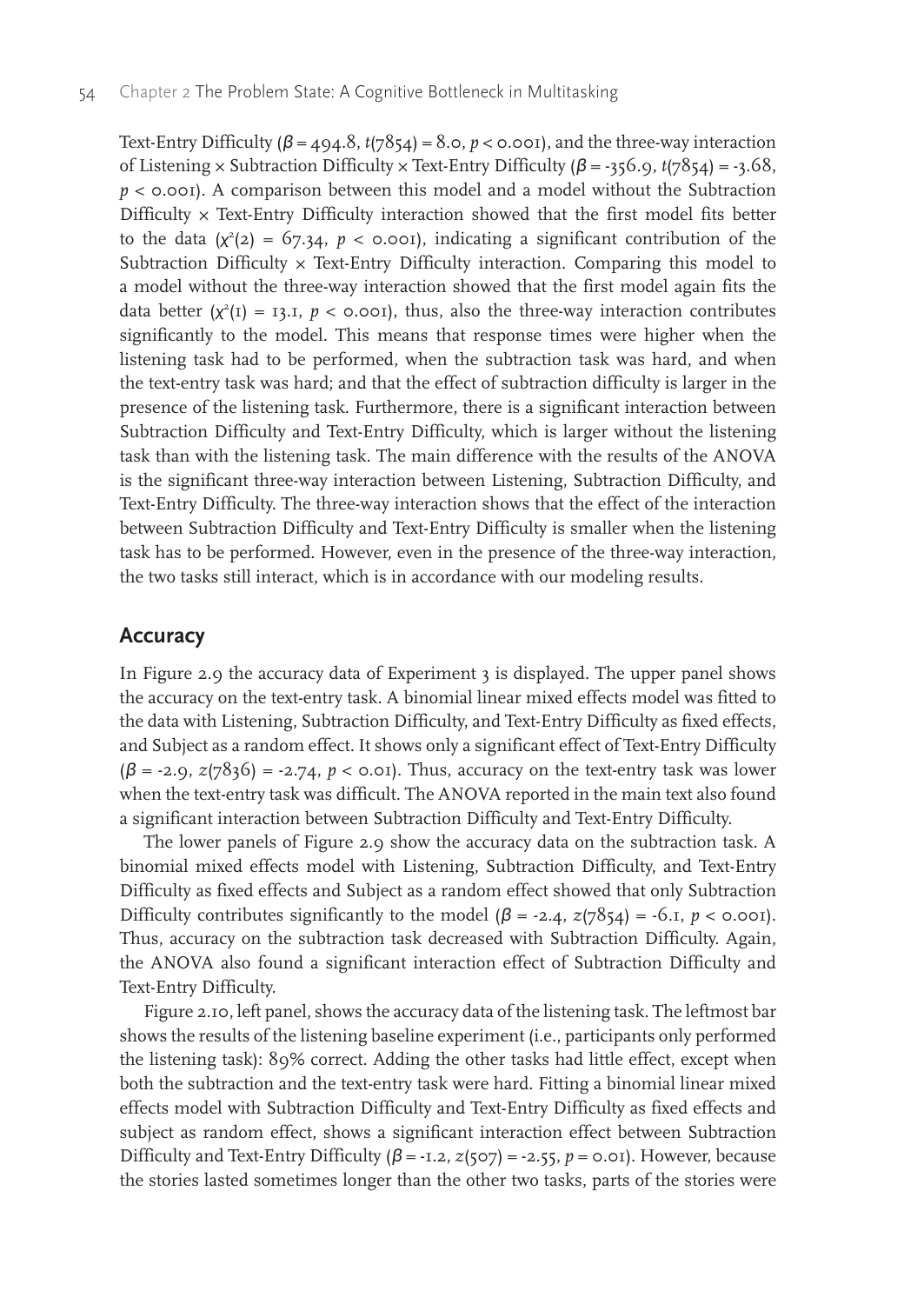attended without performing the other tasks. If we add the proportion overlap between the stories and the other tasks to the linear model, this does not significantly improve the first model  $(x^2(4) = 3.74, p = .44)$ . Thus, adding the overlap did not change the outcome of the analysis, leaving only a significant decrease in accuracy when both the subtraction and the text-entry task were hard.